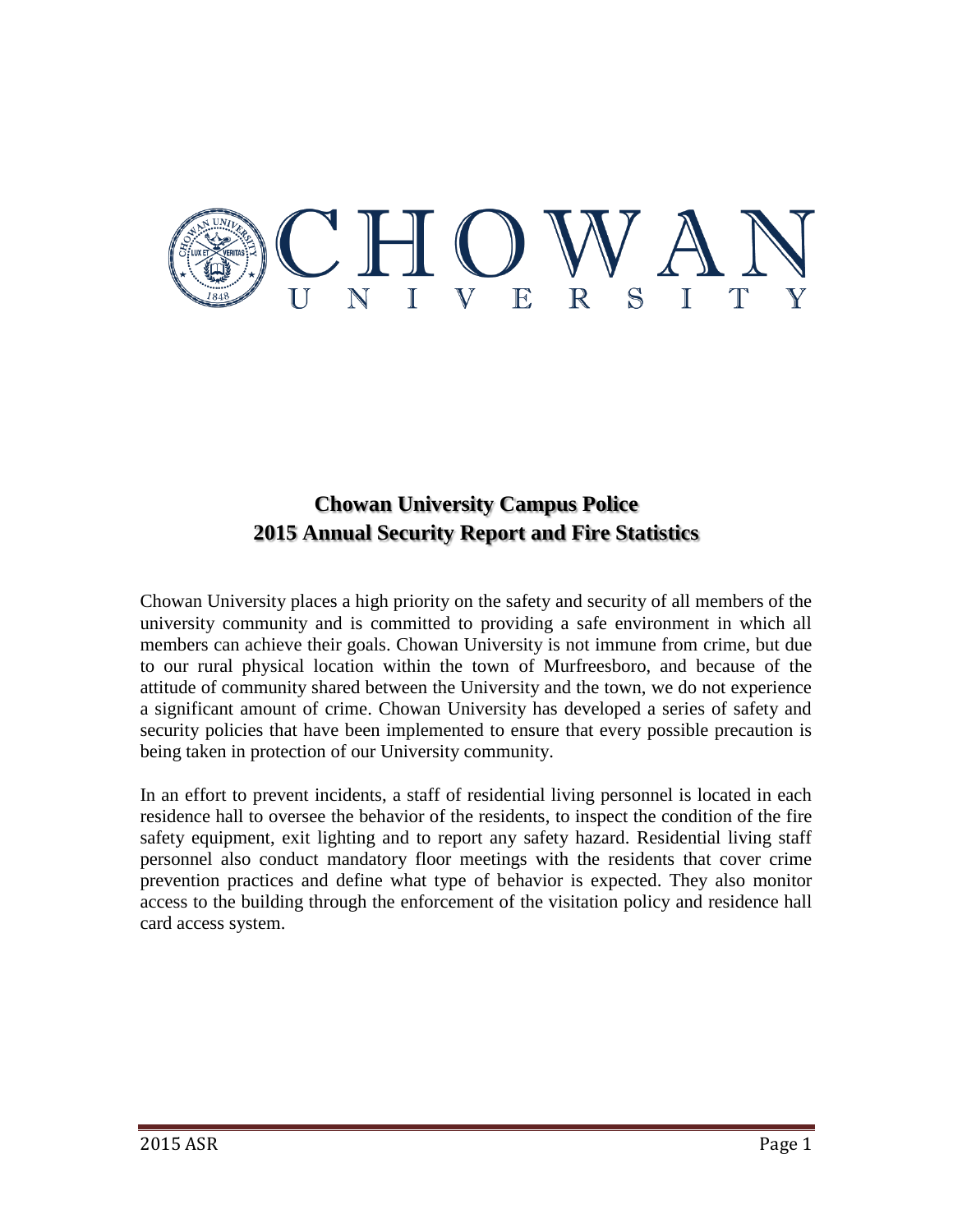### **Campus Police**

The Campus Police Department is located at 401 Union Street behind Belk Hall. The department provides law enforcement services to our university community. Chowan University has its own campus police department under the direction of the Chief of Campus Police. Our officers are trained and certified to enforce the laws of the State of North Carolina just as any other law enforcement officer in the state. The department works in conjunction with local municipal and county agencies to provide police protection 24 hours per day, 7 days per week, 365 days per year. The department's primary goal is to provide a safe and secure environment for the University community to accomplish its mission. Public Safety officers have the authority to detain individuals on campus.



Director of Public Safety and Chief of Police [publicsafety@chowan.edu](mailto:publicsafety@chowan.edu) (252) 398-1234

*"Public safety is everyone's responsibility and must be viewed as a joint effort for our programs to be successful." Chief Burke*

The Campus Police Department, along with the Department of Public Safety is responsible for enforcement, security and emergency response at Chowan University. It is also responsible for providing services tailored to meet the unique needs of the Chowan University community. These services include:

- Coordinate emergency notification and response.
- Investigate all reported criminal incidents and motor vehicle collisions on campus.
- Maintain a vigorous university-wide fire safety and crime prevention program.
- Provide proactive sexual assault education and victim assistance and referral services
- Escort individuals, upon request, to their cars or from building to building
- Give personal safety and law enforcement lectures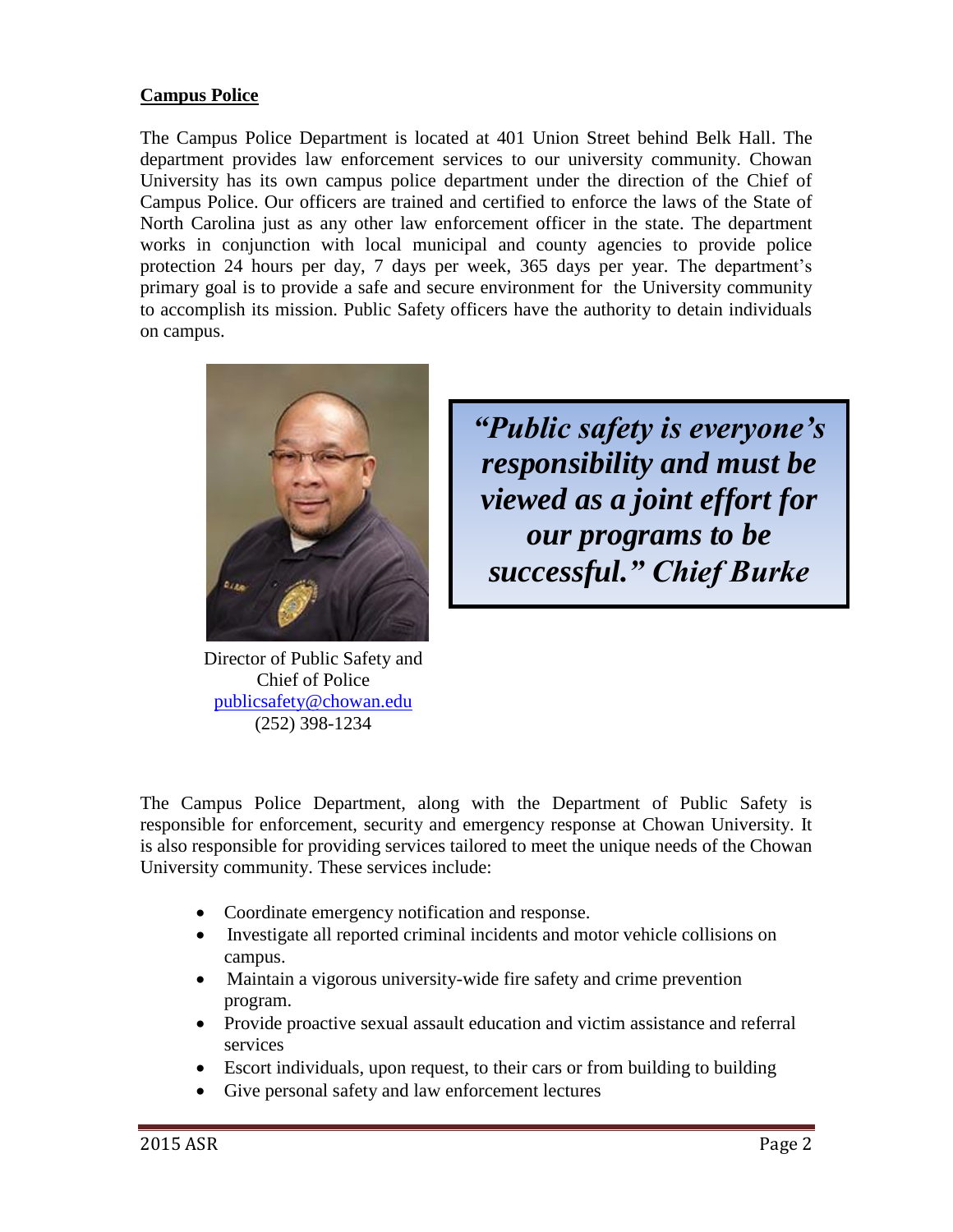- Offer classes in:
	- Self-defense Protection against sexual assault Motor vehicle laws Alcohol related problems Computer/Internet safety Homecoming Safety Forum
- Engrave valuables
- Enforce campus parking policy
- Provide transportation to airports and to the bus stations, for a fee
- Provide service for lockouts in the Residence Hall
- Provide service for lockouts of motor vehicles on campus.
- Provide battery jump starts.

# *Public Safety (252) 398-1234*

## **How to Report crimes and Emergencies**

#### **On Campus:**

- $\triangleright$  Since the Public Safety Department is staffed 24 hours per day, individuals should always report a crime, even if you are not sure about pressing charges (i.e. assault, sexual assault), or other emergencies by calling 398-1234 as soon as possible.
- $\triangleright$  Each incident is investigated by a professional officer
- $\triangleright$  Our follow-up investigations strive to identify and adjudicate cases, recover stolen property and encourage restitution, when possible

*\*\*For students that wish to report crimes or suspicious activity anonymously, there is a system in place. Students that would like to make the Chief of Campus Police aware of that activity can submit a form via the Internet. This form is transmitted to the Chief of Campus Police as a filtered email message. No one is able to determine who sent the message. If you wish to submit information in this manner, simply go to: [www.chowan.edu/silentwitness](http://www.chowan.edu/silentwitness)*

#### **Off Campus:**

- $\triangleright$  A crime which occurs off-campus should be reported to the police department having jurisdiction for that area
- $\triangleright$  If you are unsure which department that is, call the Department of Public Safety at (252) 398-1234 and we will assist you in locating the appropriate department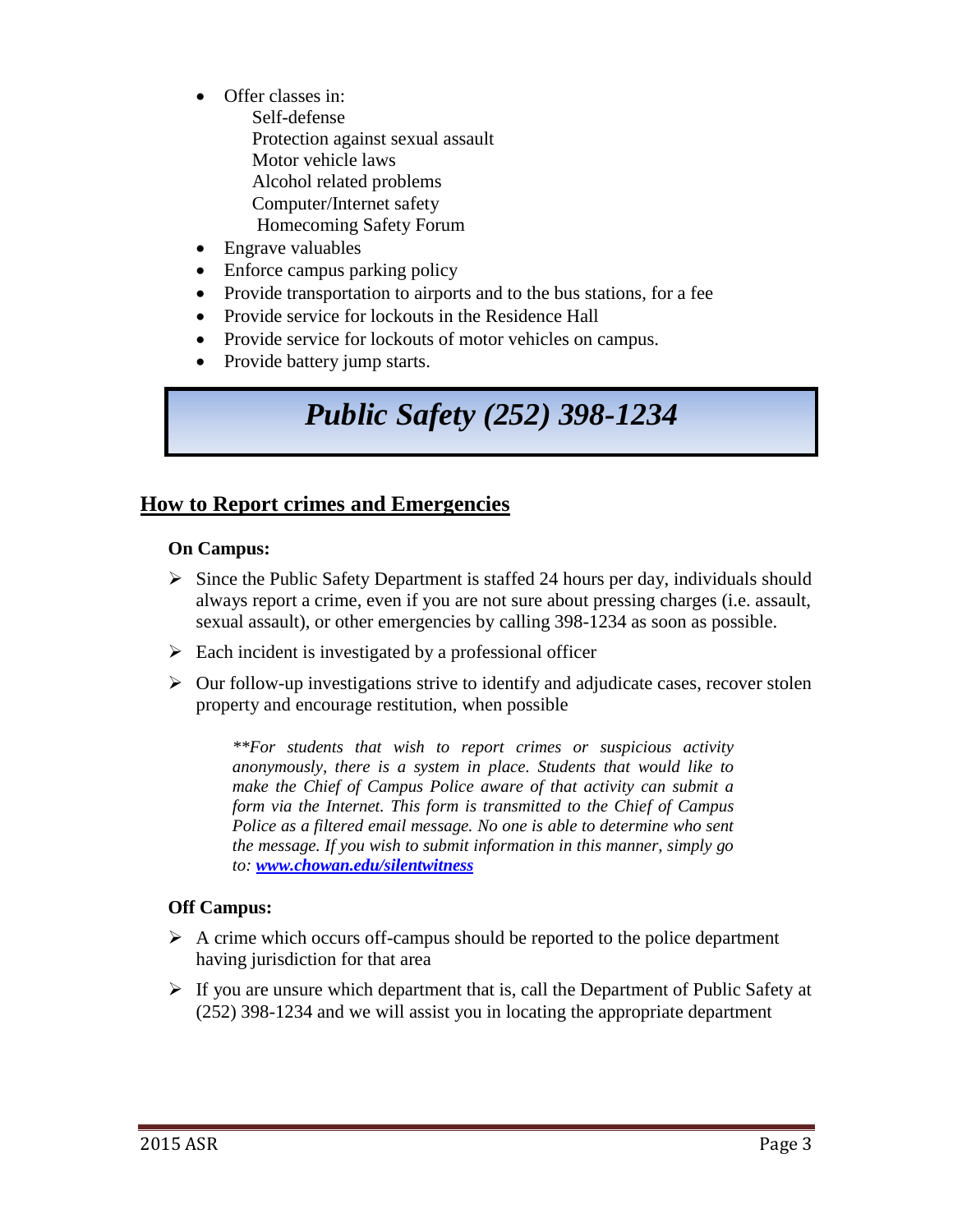# *Report Crimes anonymously to www.chowan.edu/silentwitness*

# **Crime Prevention**

### **Campus Facilities Maintenance**

Campus police officers and safety officers constantly patrol the campus to assure a high level of physical security. As a regular part of their patrol duties, they look for any safety problems such as defective lighting, inoperative doors or locks, broken sidewalks, steps or hand rails and any other conditions which might detract from one's personal wellbeing. All such conditions can be reported, in writing or by phone, to the Maintenance Department at (252) 398-1226 for correction or please call the Department of Public Safety at (252) 398-1234. Your efforts will greatly add to or detract from our efforts to keep criminal activity at the lowest possible level around campus.

- **DO** report all crimes and/or suspicious activities to the Department of Public Safety as soon as possible at 398-1234.
- **DO** register your car with the department
- **DO** protect your personal property just as you would your money
- **DO** call if you are being stalked or harassed; if you are a victim of a crime, do not touch anything, call (252) 398-1234 immediately
- **DO** preserve all evidence of a crime; this includes your person if you a victim of sexual assault. Do not bathe, brush your teeth, go to the rest room or change your clothes
- **DO** register all your valuables with the department on the form provided at registration or call (252) 398-1234 for assistance
- **DO** call us for a personal escort
- **DO** attend the Chief of Campus Police's annual Public Safety presentations
- **DO** mark your property such as tape recorders, calculators, radios, etc., with some form of identification number, such as your (North Carolina) driver's license number
- **DO NOT** leave books, jewelry, purses, wallets, backpacks or other valuables unattended for any length of time
- **DO NOT** leave personal property in a locker unattended and unlocked; do not leave your residence hall room unlocked
- **DO NOT** leave purses in desks or file cabinets unattended unless locked
- **DO NOT** leave valuables on a chair behind you while at a study session
- **DO NOT** walk alone after dark ..............THINK!!!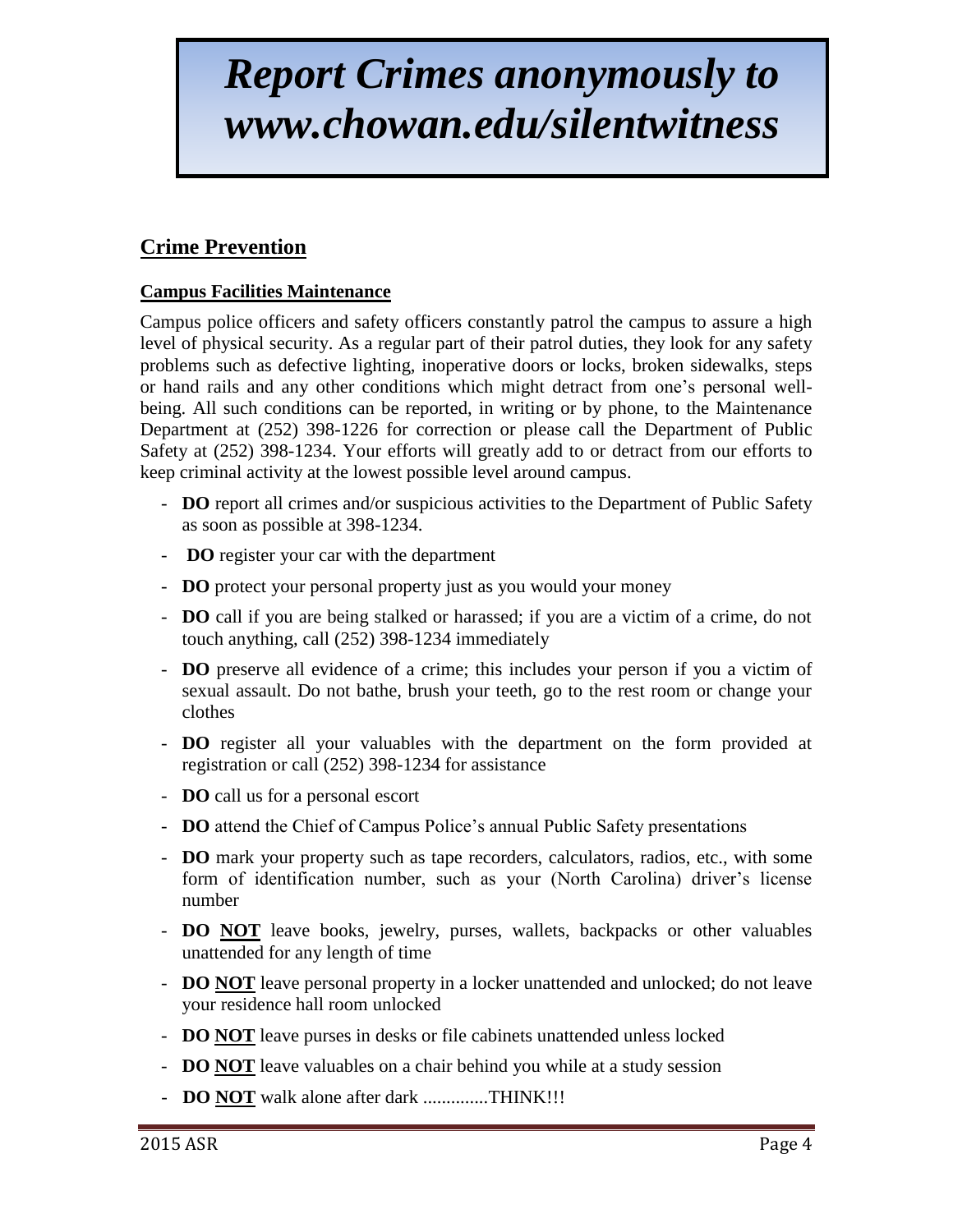# *Remember....by always protecting your property you can reduce the opportunity for a thief to commit a crime.*

#### **Crime Reporting**

Numerous efforts are made to advise members of the campus community on a timely basis, about campus crime and crime related problems. These efforts include:

- *Annual Report* A comprehensive Annual Report of crime related information is compiled, published and widely distributed. This Annual Report is available to any member of the campus community.
- *Special Alerts* If circumstances warrant, special printed Crime Alerts can be prepared and distributed, either selectively or throughout the campus.

#### **Crime Statistics**

Below we have listed our crime statistics for the 2014 calendar year (January 1, 2014- December 31, 2014).

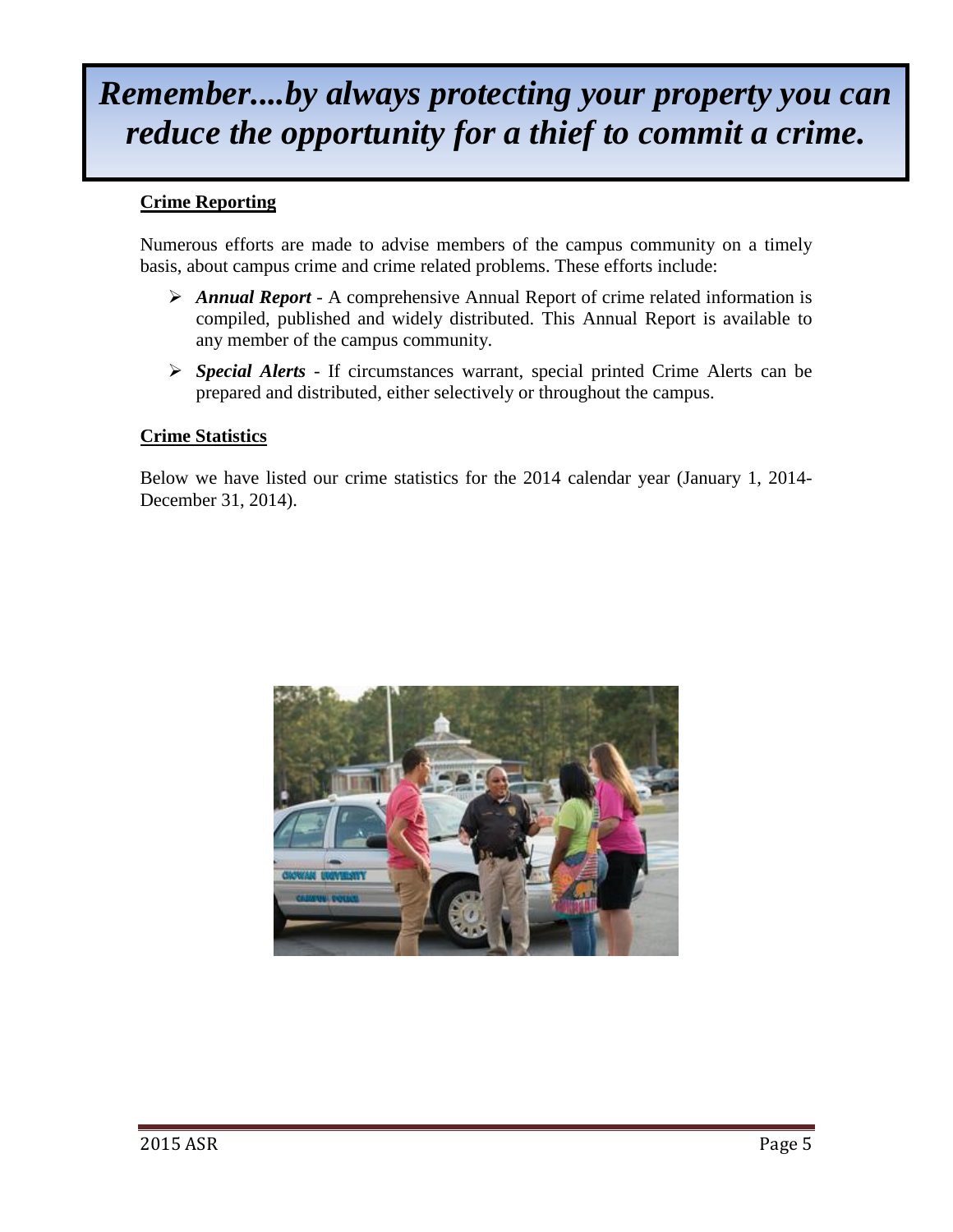## **CHOWAN UNIVERSITY CAMPUS POLICE - CRIME STATISTICS**

# Criminal Offense: Total Occurrences On-Campus 2012 2013 2014 A. Murder/Non-negligent manslaughter 0 0 0 0 0 B. Negligent manslaughter 0 0 0 0 0 C. Sex offenses – Forcible  $1$  2 N/A D. Rape (now separated under Sex Offenses – Forcible) <sup>0</sup> E. Fondling E. FOIIIIIIIIIIII<br>
(now separated under Sex Offenses – Forcible) 0 F. Sex offenses - Non-forcible (Includes only incest and statutory rape) 0 0 G. Incest (now separated under sex offenses – non forcible) <sup>0</sup> <sup>0</sup> <sup>0</sup> H. Statutory Rape  $(1)$  Matutory Kape<br>  $(2)$  (now separated under sex offenses – non forcible)  $(0)$  0 0 0 I. Robbery 1 0 0 0 J. Aggravated assault 2 2 5 K. Burglary 17 7 9 L. Motor vehicle theft  $0$   $0$   $0$ M. Arson 0 3 0

#### **Criminal Offenses - On Campus**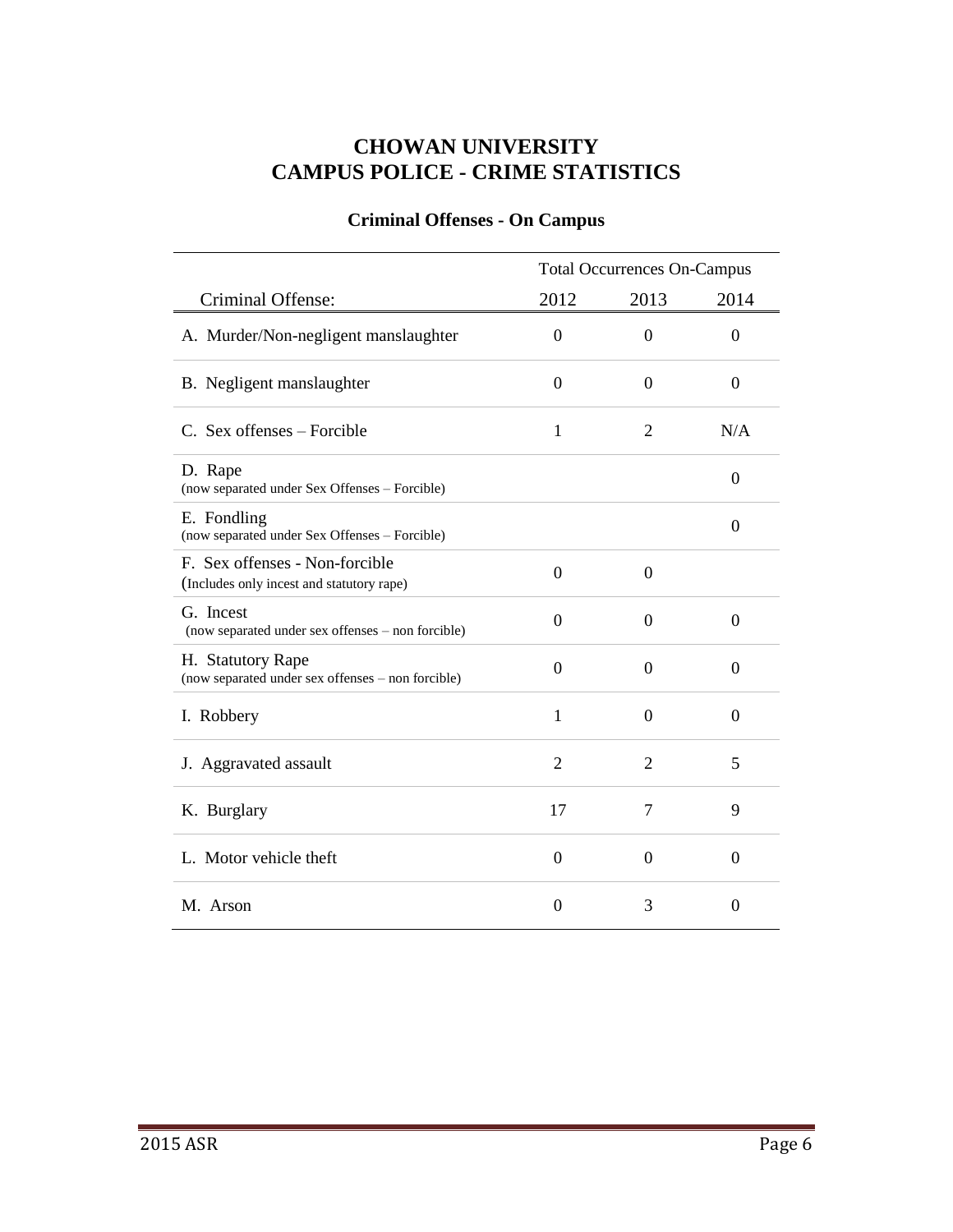|                                                                            | <b>Total Occurrences Residence Halls</b> |                  |                  |  |  |
|----------------------------------------------------------------------------|------------------------------------------|------------------|------------------|--|--|
| Criminal Offense:                                                          | 2012                                     | 2013             | 2014             |  |  |
| A. Murder/Non-negligent manslaughter                                       | $\theta$                                 | $\Omega$         | $\Omega$         |  |  |
| B. Negligent manslaughter                                                  | $\boldsymbol{0}$                         | $\boldsymbol{0}$ | 0                |  |  |
| C. Sex offenses – Forcible                                                 | $\boldsymbol{0}$                         | $\overline{2}$   |                  |  |  |
| D. Rape<br>(2014 separated under Sex Offenses - Forcible)                  |                                          |                  | $\overline{0}$   |  |  |
| E. Fondling<br>(2014 separated under Sex Offenses - Forcible)              |                                          |                  | $\boldsymbol{0}$ |  |  |
| D. Sex offenses - Non-forcible<br>(Include only incest and statutory rape) | $\boldsymbol{0}$                         | $\boldsymbol{0}$ |                  |  |  |
| G. Incest<br>(2014 separated under Sex Offenses - Non-Forcible)            | $\boldsymbol{0}$                         | $\theta$         | $\overline{0}$   |  |  |
| H. Statutory Rape<br>(2014 separated under Sex Offenses - Non-Forcible)    | $\boldsymbol{0}$                         | $\boldsymbol{0}$ | $\boldsymbol{0}$ |  |  |
| I. Robbery                                                                 | $\boldsymbol{0}$                         | $\boldsymbol{0}$ | $\boldsymbol{0}$ |  |  |
| J. Aggravated assault                                                      | $\overline{2}$                           | 1                | 4                |  |  |
| K. Burglary                                                                | 15                                       | 6                | 8                |  |  |
| L. Motor vehicle theft                                                     | $\boldsymbol{0}$                         | $\boldsymbol{0}$ | 0                |  |  |
| M. Arson                                                                   | $\overline{0}$                           | 3                | $\theta$         |  |  |

#### **Criminal Offenses - On Campus Residence Halls** *(Subset of Criminal Offenses on campus)*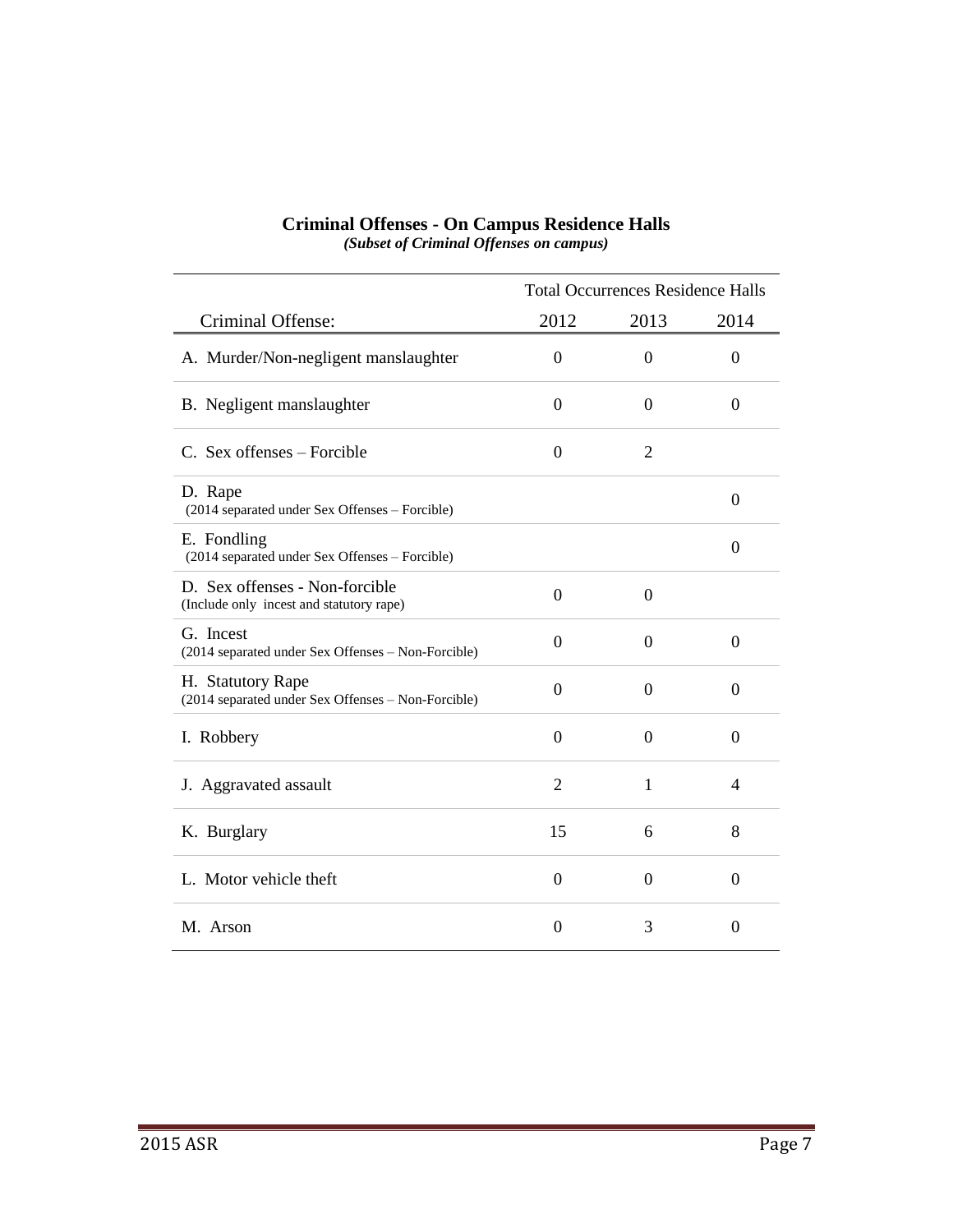|                                                                            | <b>Total Occurrences Public</b> |                  |          |  |  |
|----------------------------------------------------------------------------|---------------------------------|------------------|----------|--|--|
| Criminal Offense:                                                          | 2012                            | Property<br>2013 | 2014     |  |  |
| A. Murder/Non-negligent manslaughter                                       | $\Omega$                        | $\theta$         | $\theta$ |  |  |
| B. Negligent manslaughter                                                  | 0                               | $\theta$         | 0        |  |  |
| C. Sex offenses - Forcible                                                 | $\theta$                        | $\theta$         |          |  |  |
| D. Rape<br>(2014 separated under Sex Offenses - Forcible)                  |                                 |                  | $\theta$ |  |  |
| E. Fondling<br>(2014 separated under Sex Offenses - Forcible)              |                                 |                  | $\theta$ |  |  |
| F. Sex offenses - Non-forcible<br>(Include only incest and statutory rape) | $\theta$                        | $\theta$         |          |  |  |
| G. Incest<br>(2014 separated under Sex Offenses - Non-Forcible)            |                                 |                  | 0        |  |  |
| H. Statutory Rape<br>(2014 separated under Sex Offenses -Non-Forcible)     |                                 |                  | $\theta$ |  |  |
| I. Robbery                                                                 | $\overline{0}$                  | $\overline{0}$   | 0        |  |  |
| J. Aggravated assault                                                      | $\overline{0}$                  | $\Omega$         | $\theta$ |  |  |
| K. Burglary                                                                | $\overline{0}$                  | $\overline{0}$   | $\theta$ |  |  |
| L. Motor vehicle theft                                                     | $\theta$                        | $\theta$         | $\theta$ |  |  |
| M. Arson                                                                   | $\overline{0}$                  | $\theta$         | $\theta$ |  |  |

## **Criminal Offenses – Public Property**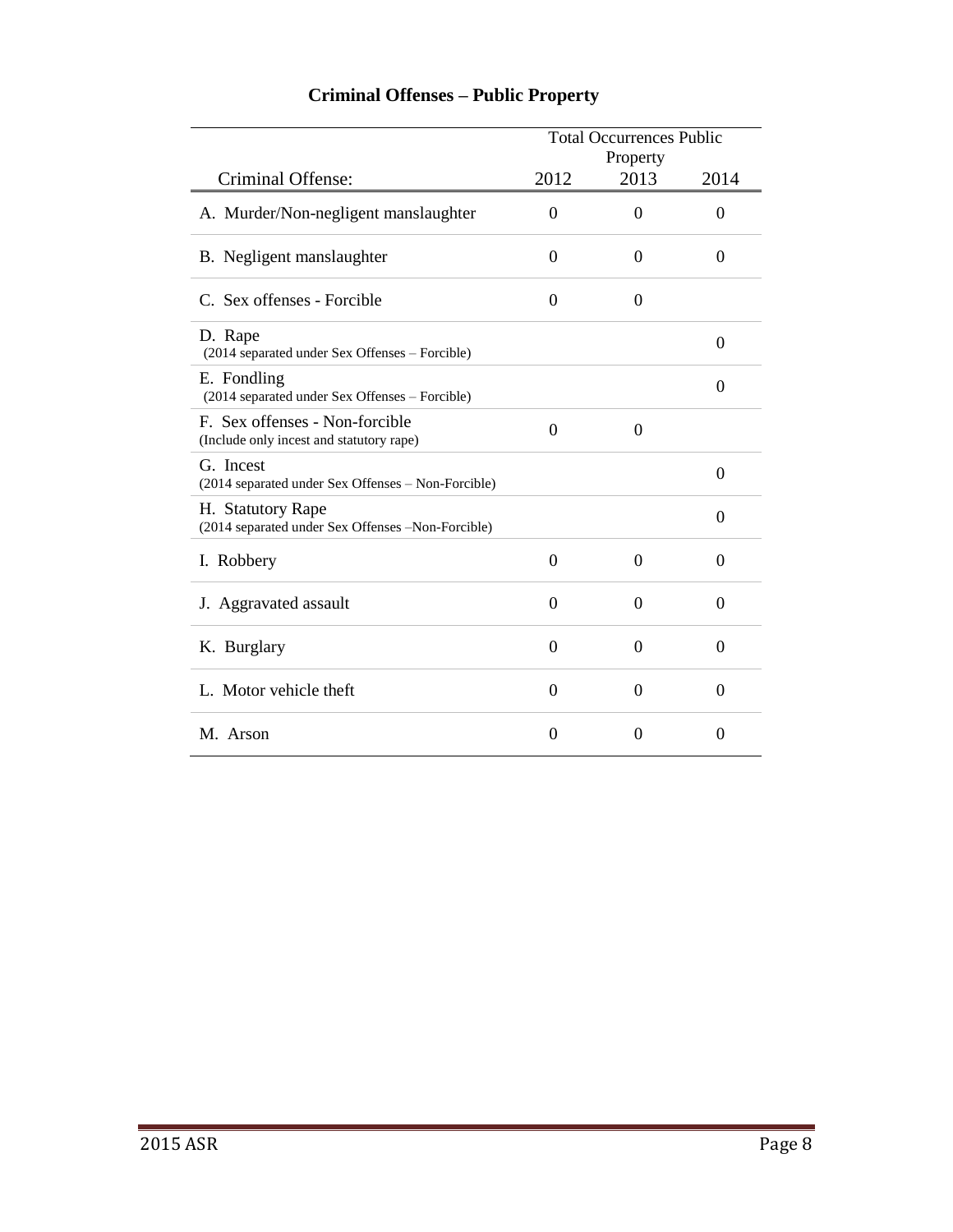#### **Occurrence of Hate Crimes – On Campus Category of Bias for crimes reported in 2014**

| Criminal Offense:                          | 2014<br><b>Total</b> | Race             | Religion         | Sexual<br>Orientation | Gender           | Gender<br>Identity | Disability       | Ethnicity        | National<br>Origin |
|--------------------------------------------|----------------------|------------------|------------------|-----------------------|------------------|--------------------|------------------|------------------|--------------------|
| Murder/Non-negligent<br>A.<br>manslaughter | $\boldsymbol{0}$     | $\boldsymbol{0}$ | $\boldsymbol{0}$ | $\boldsymbol{0}$      | $\boldsymbol{0}$ | $\boldsymbol{0}$   | $\boldsymbol{0}$ | $\boldsymbol{0}$ | $\boldsymbol{0}$   |
| Rape<br><b>B.</b>                          | $\mathbf{0}$         | $\mathbf{0}$     | $\boldsymbol{0}$ | $\boldsymbol{0}$      | $\boldsymbol{0}$ | $\boldsymbol{0}$   | $\boldsymbol{0}$ | $\boldsymbol{0}$ | $\boldsymbol{0}$   |
| C. Fondling                                | $\mathbf{0}$         | $\boldsymbol{0}$ | $\boldsymbol{0}$ | $\boldsymbol{0}$      | $\boldsymbol{0}$ | $\boldsymbol{0}$   | $\boldsymbol{0}$ | $\boldsymbol{0}$ | $\boldsymbol{0}$   |
| D. Incest                                  | $\mathbf{0}$         | $\boldsymbol{0}$ | $\boldsymbol{0}$ | $\boldsymbol{0}$      | $\boldsymbol{0}$ | $\boldsymbol{0}$   | $\boldsymbol{0}$ | $\boldsymbol{0}$ | $\boldsymbol{0}$   |
| E. Robbery                                 | $\mathbf{0}$         | $\boldsymbol{0}$ | $\boldsymbol{0}$ | $\boldsymbol{0}$      | $\boldsymbol{0}$ | $\boldsymbol{0}$   | $\boldsymbol{0}$ | $\boldsymbol{0}$ | $\mathbf{0}$       |
| F. Aggravated assault                      | $\boldsymbol{0}$     | $\boldsymbol{0}$ | $\boldsymbol{0}$ | $\boldsymbol{0}$      | $\boldsymbol{0}$ | $\boldsymbol{0}$   | $\boldsymbol{0}$ | $\mathbf{0}$     | $\mathbf{0}$       |
| G. Burglary                                | $\mathbf{0}$         | $\mathbf{0}$     | $\boldsymbol{0}$ | $\boldsymbol{0}$      | $\boldsymbol{0}$ | $\boldsymbol{0}$   | $\boldsymbol{0}$ | $\mathbf{0}$     | $\overline{0}$     |
| H. Motor vehicle theft                     | $\mathbf{0}$         | $\boldsymbol{0}$ | $\mathbf{0}$     | $\boldsymbol{0}$      | $\boldsymbol{0}$ | $\boldsymbol{0}$   | $\mathbf{0}$     | $\mathbf{0}$     | $\mathbf{0}$       |
| I. Arson                                   | $\mathbf{0}$         | $\boldsymbol{0}$ | $\boldsymbol{0}$ | $\boldsymbol{0}$      | $\boldsymbol{0}$ | $\boldsymbol{0}$   | $\boldsymbol{0}$ | $\boldsymbol{0}$ | $\mathbf{0}$       |
| J. Simple Assault                          | $\mathbf{0}$         | $\boldsymbol{0}$ | $\boldsymbol{0}$ | $\boldsymbol{0}$      | $\boldsymbol{0}$ | $\boldsymbol{0}$   | $\boldsymbol{0}$ | $\mathbf{0}$     | $\mathbf{0}$       |
| K. Intimidation                            | $\mathbf{1}$         | $\boldsymbol{0}$ | $\boldsymbol{0}$ | $\boldsymbol{0}$      | $\boldsymbol{0}$ | $\boldsymbol{0}$   | $\boldsymbol{0}$ | $\boldsymbol{0}$ | $\mathbf{1}$       |
| L. Simple Assault                          | $\mathbf{0}$         | $\boldsymbol{0}$ | $\boldsymbol{0}$ | $\boldsymbol{0}$      | $\overline{0}$   | $\boldsymbol{0}$   | $\boldsymbol{0}$ | $\boldsymbol{0}$ | $\boldsymbol{0}$   |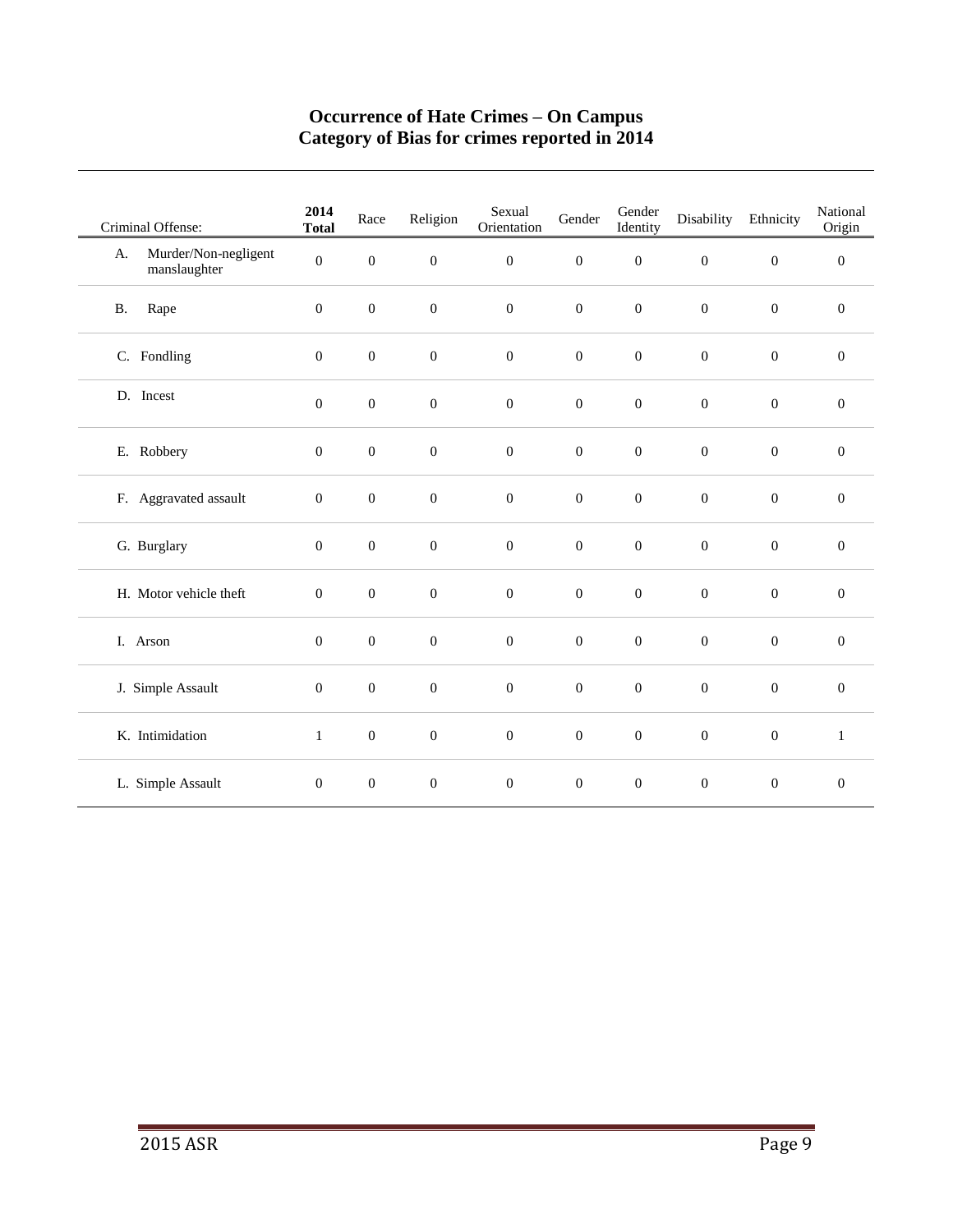#### **Occurrence of Hate Crimes – On Campus Category of Bias for crimes reported in 2013**

| Criminal Offense:                                                    | 2013<br><b>Total</b> | Race             | Religion         | Sexual<br>Orientation | Gender           | Disability       | Ethnicity/<br>National<br>Origin |
|----------------------------------------------------------------------|----------------------|------------------|------------------|-----------------------|------------------|------------------|----------------------------------|
| Murder/Non-Negligent<br>A.<br>Manslaughter                           | $\mathbf{0}$         | $\mathbf{0}$     | $\overline{0}$   | $\theta$              | $\mathbf{0}$     | $\overline{0}$   | $\mathbf{0}$                     |
| Sex offenses- Forcible<br><b>B.</b>                                  | $\overline{0}$       | $\boldsymbol{0}$ | $\mathbf{0}$     | $\boldsymbol{0}$      | $\overline{0}$   | $\mathbf{0}$     | $\mathbf{0}$                     |
| C. Sex Offenses - Non-Forcible                                       | $\mathbf{0}$         | $\mathbf{0}$     | $\overline{0}$   | $\boldsymbol{0}$      | $\boldsymbol{0}$ | $\boldsymbol{0}$ | $\boldsymbol{0}$                 |
| D. Incest                                                            | $\boldsymbol{0}$     | $\boldsymbol{0}$ | $\boldsymbol{0}$ | $\boldsymbol{0}$      | $\boldsymbol{0}$ | $\boldsymbol{0}$ | $\boldsymbol{0}$                 |
| E. Statutory Rape                                                    | $\boldsymbol{0}$     | $\boldsymbol{0}$ | $\mathbf{0}$     | $\boldsymbol{0}$      | $\boldsymbol{0}$ | $\boldsymbol{0}$ | $\boldsymbol{0}$                 |
| F. Robbery                                                           | $\boldsymbol{0}$     | $\boldsymbol{0}$ | $\boldsymbol{0}$ | $\boldsymbol{0}$      | $\boldsymbol{0}$ | $\overline{0}$   | $\boldsymbol{0}$                 |
| G. Aggravated assault                                                | $\boldsymbol{0}$     | $\boldsymbol{0}$ | $\boldsymbol{0}$ | $\boldsymbol{0}$      | $\boldsymbol{0}$ | $\boldsymbol{0}$ | $\mathbf{0}$                     |
| H. Burglary                                                          | $\mathbf{0}$         | $\mathbf{0}$     | $\overline{0}$   | $\overline{0}$        | $\overline{0}$   | $\overline{0}$   | $\boldsymbol{0}$                 |
| I. Motor vehicle theft<br>(Does not include theft from a<br>vehicle) | $\overline{0}$       | $\overline{0}$   | $\overline{0}$   | $\overline{0}$        | $\overline{0}$   | $\mathbf{0}$     | $\mathbf{0}$                     |
| J. Arson                                                             | $\boldsymbol{0}$     | $\boldsymbol{0}$ | $\boldsymbol{0}$ | $\boldsymbol{0}$      | $\boldsymbol{0}$ | $\boldsymbol{0}$ | $\boldsymbol{0}$                 |
| K. Simple Assault                                                    | $\boldsymbol{0}$     | $\boldsymbol{0}$ | $\boldsymbol{0}$ | $\boldsymbol{0}$      | $\boldsymbol{0}$ | $\boldsymbol{0}$ | $\boldsymbol{0}$                 |
| L. Intimidation                                                      | $\overline{0}$       | $\boldsymbol{0}$ | $\boldsymbol{0}$ | $\overline{0}$        | $\boldsymbol{0}$ | $\boldsymbol{0}$ | $\mathbf{0}$                     |
| M. Destruction/damage/vandalism<br>of property                       | $\boldsymbol{0}$     | $\mathbf{0}$     | $\boldsymbol{0}$ | $\boldsymbol{0}$      | $\overline{0}$   | $\boldsymbol{0}$ | $\mathbf{0}$                     |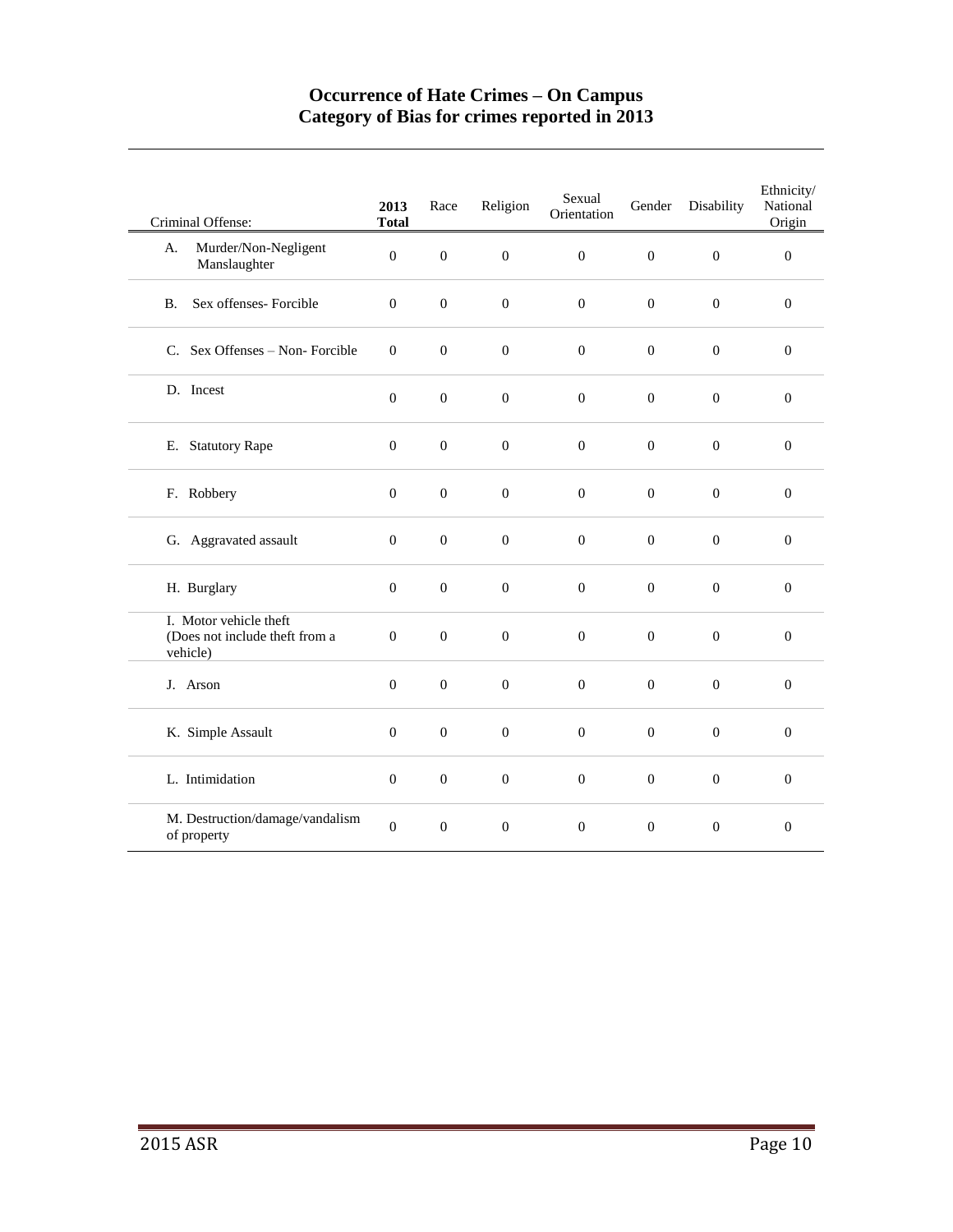#### **Occurrence of Hate Crimes – On Campus Category of Bias for crimes reported in 2012**

| Criminal Offense:                                                    | 2012<br><b>Total</b> | Race             | Religion         | Sexual<br>Orientation | Gender           | Disability       | Ethnicity/<br>National<br>Origin |
|----------------------------------------------------------------------|----------------------|------------------|------------------|-----------------------|------------------|------------------|----------------------------------|
| Murder/Non-negligent<br>А.<br>Manslaughter                           | $\Omega$             | $\overline{0}$   | $\mathbf{0}$     | $\Omega$              | $\mathbf{0}$     | $\boldsymbol{0}$ | $\mathbf{0}$                     |
| Sex offenses- Forcible<br><b>B.</b>                                  | $\overline{0}$       | $\boldsymbol{0}$ | $\boldsymbol{0}$ | $\boldsymbol{0}$      | $\boldsymbol{0}$ | $\boldsymbol{0}$ | $\mathbf{0}$                     |
| C. Sex Offenses – Non-forcible                                       | $\mathbf{0}$         | $\mathbf{0}$     | $\mathbf{0}$     | $\overline{0}$        | $\mathbf{0}$     | $\overline{0}$   | $\mathbf{0}$                     |
| D. Incest                                                            | $\boldsymbol{0}$     | $\boldsymbol{0}$ | $\boldsymbol{0}$ | $\boldsymbol{0}$      | $\boldsymbol{0}$ | $\boldsymbol{0}$ | $\boldsymbol{0}$                 |
| E. Robbery                                                           | $\boldsymbol{0}$     | $\boldsymbol{0}$ | $\boldsymbol{0}$ | $\boldsymbol{0}$      | $\boldsymbol{0}$ | $\boldsymbol{0}$ | $\boldsymbol{0}$                 |
| F. Aggravated assault                                                | $\Omega$             | $\mathbf{0}$     | $\overline{0}$   | $\mathbf{0}$          | $\mathbf{0}$     | $\Omega$         | $\mathbf{0}$                     |
| G. Burglary                                                          | $\boldsymbol{0}$     | $\boldsymbol{0}$ | $\boldsymbol{0}$ | $\boldsymbol{0}$      | $\boldsymbol{0}$ | $\boldsymbol{0}$ | $\mathbf{0}$                     |
| H. Motor vehicle theft<br>(Does not include theft from a<br>vehicle) | $\mathbf{0}$         | $\overline{0}$   | $\mathbf{0}$     | $\boldsymbol{0}$      | $\mathbf{0}$     | $\overline{0}$   | $\boldsymbol{0}$                 |
| I. Arson                                                             | $\boldsymbol{0}$     | $\boldsymbol{0}$ | $\boldsymbol{0}$ | $\boldsymbol{0}$      | $\boldsymbol{0}$ | $\mathbf{0}$     | $\boldsymbol{0}$                 |
| J. Simple Assault                                                    | $\boldsymbol{0}$     | $\boldsymbol{0}$ | $\boldsymbol{0}$ | $\boldsymbol{0}$      | $\boldsymbol{0}$ | $\boldsymbol{0}$ | $\boldsymbol{0}$                 |
| K. Larceny-theft                                                     | $\overline{0}$       | $\overline{0}$   | $\overline{0}$   | $\overline{0}$        | $\mathbf{0}$     | $\overline{0}$   | $\mathbf{0}$                     |
| L. Intimidation                                                      | $\overline{0}$       | $\boldsymbol{0}$ | $\mathbf{0}$     | $\boldsymbol{0}$      | $\boldsymbol{0}$ | $\boldsymbol{0}$ | $\mathbf{0}$                     |
| M. Destruction/damage/vandalism<br>of property                       | $\boldsymbol{0}$     | $\boldsymbol{0}$ | $\mathbf{0}$     | $\mathbf{0}$          | $\boldsymbol{0}$ | $\boldsymbol{0}$ | $\mathbf{0}$                     |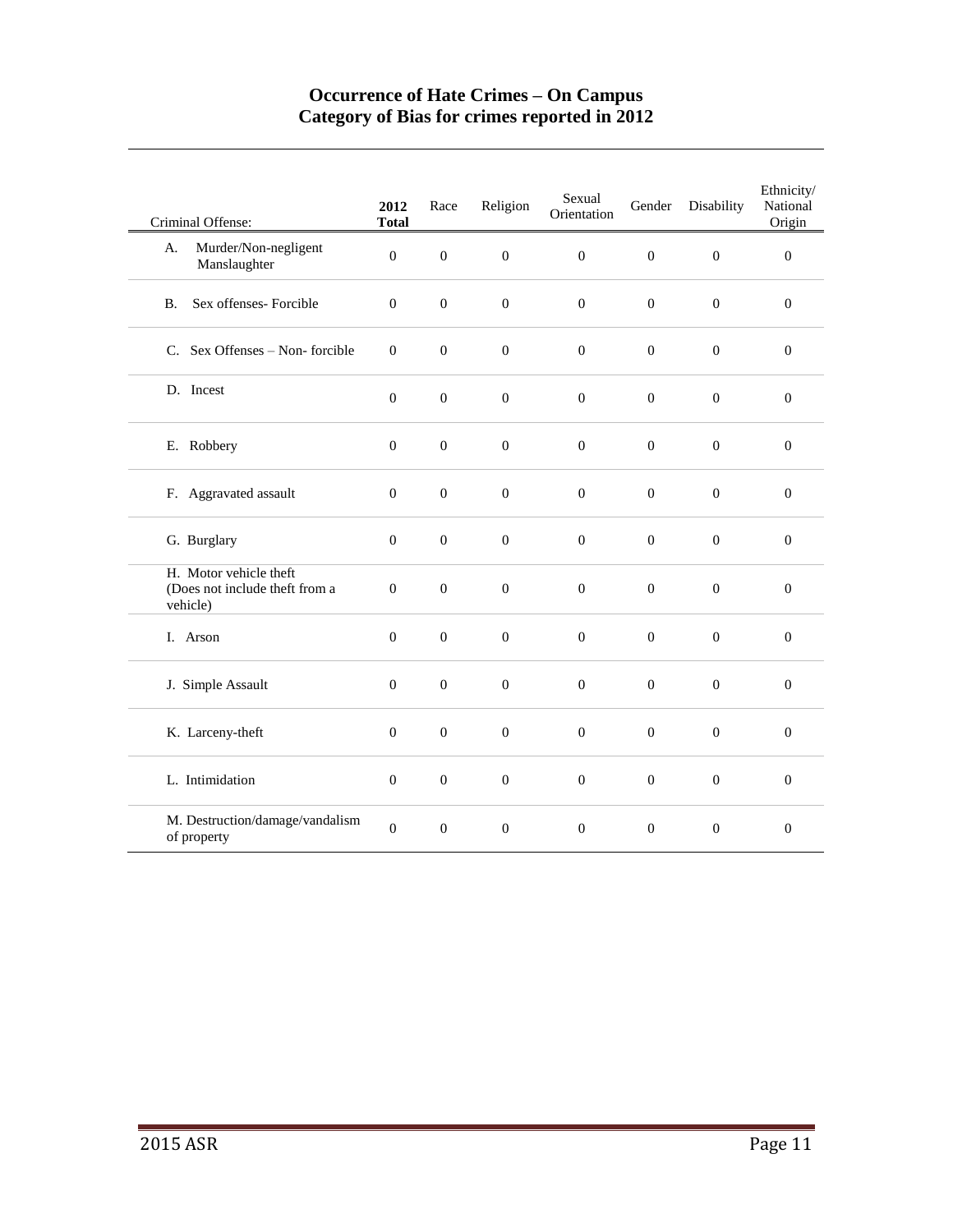#### **Occurrence of Hate Crimes – On Campus Student Housing Facilities (This is a subset of hate crimes on-campus) Category of Bias for crimes reported in 2014**

| Criminal Offense:                          | 2014<br><b>Total</b> | Race             | Religion         | Sexual<br>Orientation | Gender           | Gender<br>Identity | Disability       | Ethnicity        | National<br>Origin |
|--------------------------------------------|----------------------|------------------|------------------|-----------------------|------------------|--------------------|------------------|------------------|--------------------|
| Murder/Non-negligent<br>A.<br>Manslaughter | $\boldsymbol{0}$     | $\boldsymbol{0}$ | $\boldsymbol{0}$ | $\boldsymbol{0}$      | $\boldsymbol{0}$ | $\boldsymbol{0}$   | $\boldsymbol{0}$ | $\boldsymbol{0}$ | $\boldsymbol{0}$   |
| Rape<br>$\mathbf{B}.$                      | $\overline{0}$       | $\mathbf{0}$     | $\boldsymbol{0}$ | $\boldsymbol{0}$      | $\boldsymbol{0}$ | $\boldsymbol{0}$   | $\boldsymbol{0}$ | $\boldsymbol{0}$ | $\mathbf{0}$       |
| C. Fondling                                | $\mathbf{0}$         | $\boldsymbol{0}$ | $\boldsymbol{0}$ | $\boldsymbol{0}$      | $\boldsymbol{0}$ | $\boldsymbol{0}$   | $\boldsymbol{0}$ | $\boldsymbol{0}$ | $\mathbf{0}$       |
| D. Incest                                  | $\boldsymbol{0}$     | $\boldsymbol{0}$ | $\boldsymbol{0}$ | $\boldsymbol{0}$      | $\boldsymbol{0}$ | $\boldsymbol{0}$   | $\boldsymbol{0}$ | $\boldsymbol{0}$ | $\boldsymbol{0}$   |
| E. Robbery                                 | $\mathbf{0}$         | $\mathbf{0}$     | $\boldsymbol{0}$ | $\boldsymbol{0}$      | $\boldsymbol{0}$ | $\boldsymbol{0}$   | $\boldsymbol{0}$ | $\mathbf{0}$     | $\overline{0}$     |
| F. Aggravated assault                      | $\mathbf{0}$         | $\boldsymbol{0}$ | $\mathbf{0}$     | $\boldsymbol{0}$      | $\boldsymbol{0}$ | $\boldsymbol{0}$   | $\boldsymbol{0}$ | $\mathbf{0}$     | $\mathbf{0}$       |
| G. Burglary                                | $\mathbf{0}$         | $\mathbf{0}$     | $\boldsymbol{0}$ | $\boldsymbol{0}$      | $\boldsymbol{0}$ | $\boldsymbol{0}$   | $\boldsymbol{0}$ | $\mathbf{0}$     | $\overline{0}$     |
| H. Motor vehicle theft                     | $\mathbf{0}$         | $\boldsymbol{0}$ | $\mathbf{0}$     | $\boldsymbol{0}$      | $\boldsymbol{0}$ | $\boldsymbol{0}$   | $\boldsymbol{0}$ | $\mathbf{0}$     | $\boldsymbol{0}$   |
| I. Arson                                   | $\mathbf{0}$         | $\boldsymbol{0}$ | $\boldsymbol{0}$ | $\boldsymbol{0}$      | $\boldsymbol{0}$ | $\boldsymbol{0}$   | $\boldsymbol{0}$ | $\mathbf{0}$     | $\mathbf{0}$       |
| J. Simple Assault                          | $\mathbf{0}$         | $\boldsymbol{0}$ | $\boldsymbol{0}$ | $\boldsymbol{0}$      | $\boldsymbol{0}$ | $\boldsymbol{0}$   | $\boldsymbol{0}$ | $\boldsymbol{0}$ | $\boldsymbol{0}$   |
| K. Intimidation                            | $\mathbf{1}$         | $\boldsymbol{0}$ | $\boldsymbol{0}$ | $\boldsymbol{0}$      | $\boldsymbol{0}$ | $\boldsymbol{0}$   | $\boldsymbol{0}$ | $\boldsymbol{0}$ | $\mathbf{1}$       |
| L. Simple Assault                          | $\mathbf{0}$         | $\boldsymbol{0}$ | $\boldsymbol{0}$ | $\boldsymbol{0}$      | $\boldsymbol{0}$ | $\boldsymbol{0}$   | $\boldsymbol{0}$ | $\boldsymbol{0}$ | $\boldsymbol{0}$   |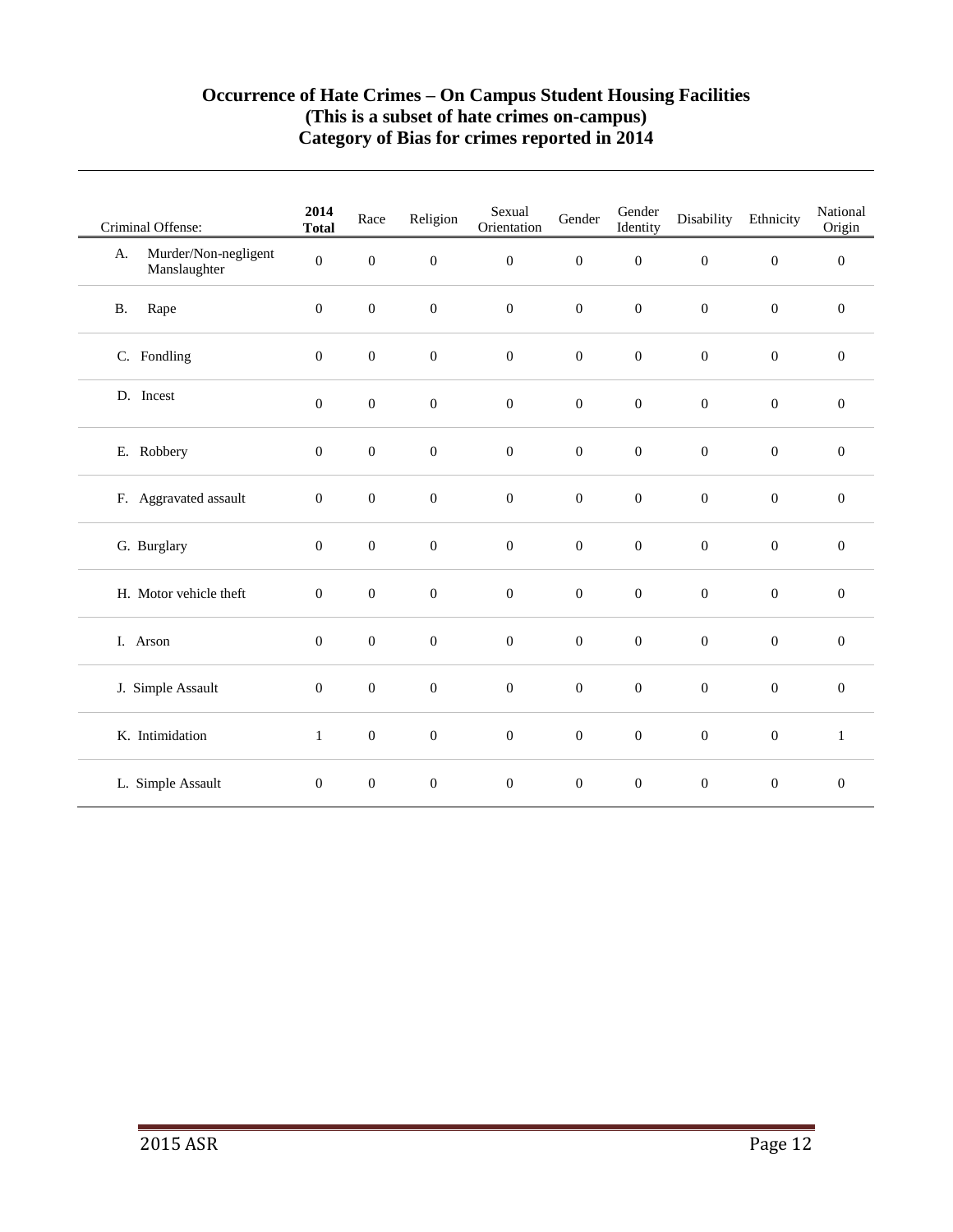#### **Occurrence of Hate Crimes – On Campus Student Housing Facilities (This is a subset of hate crimes on-campus) Category of Bias for crimes reported in 2013**

| Criminal Offense:                                                    | 2013<br><b>Total</b> | Race             | Religion         | Sexual<br>Orientation | Gender           | Disability       | Ethnicity/<br>National<br>Origin |
|----------------------------------------------------------------------|----------------------|------------------|------------------|-----------------------|------------------|------------------|----------------------------------|
| Murder/Non-negligent<br>A.<br>Manslaughter                           | $\boldsymbol{0}$     | $\mathbf{0}$     | $\boldsymbol{0}$ | $\boldsymbol{0}$      | $\mathbf{0}$     | $\boldsymbol{0}$ | $\boldsymbol{0}$                 |
| Sex offenses- Forcible<br>B <sub>1</sub>                             | $\mathbf{0}$         | $\boldsymbol{0}$ | $\boldsymbol{0}$ | $\boldsymbol{0}$      | $\mathbf{0}$     | $\boldsymbol{0}$ | $\mathbf{0}$                     |
| C. Sex Offenses - Non-forcible                                       | $\mathbf{0}$         | $\boldsymbol{0}$ | $\boldsymbol{0}$ | $\boldsymbol{0}$      | $\mathbf{0}$     | $\boldsymbol{0}$ | $\boldsymbol{0}$                 |
| D. Incest                                                            | $\mathbf{0}$         | $\boldsymbol{0}$ | $\boldsymbol{0}$ | $\boldsymbol{0}$      | $\mathbf{0}$     | $\overline{0}$   | $\mathbf{0}$                     |
| E. Statutory Rape                                                    | $\boldsymbol{0}$     | $\boldsymbol{0}$ | $\boldsymbol{0}$ | $\boldsymbol{0}$      | $\boldsymbol{0}$ | $\boldsymbol{0}$ | $\boldsymbol{0}$                 |
| F. Robbery                                                           | $\boldsymbol{0}$     | $\boldsymbol{0}$ | $\boldsymbol{0}$ | $\boldsymbol{0}$      | $\boldsymbol{0}$ | $\mathbf{0}$     | $\mathbf{0}$                     |
| G. Aggravated assault                                                | $\mathbf{0}$         | $\overline{0}$   | $\overline{0}$   | $\boldsymbol{0}$      | $\overline{0}$   | $\mathbf{0}$     | $\mathbf{0}$                     |
| H. Burglary                                                          | $\mathbf{0}$         | $\mathbf{0}$     | $\boldsymbol{0}$ | $\boldsymbol{0}$      | $\mathbf{0}$     | $\mathbf{0}$     | $\mathbf{0}$                     |
| I. Motor vehicle theft<br>(Does not include theft from a<br>vehicle) | $\Omega$             | $\Omega$         | $\overline{0}$   | $\Omega$              | $\overline{0}$   | $\Omega$         | $\Omega$                         |
| J. Arson                                                             | $\mathbf{0}$         | $\boldsymbol{0}$ | $\boldsymbol{0}$ | $\boldsymbol{0}$      | $\boldsymbol{0}$ | $\boldsymbol{0}$ | $\mathbf{0}$                     |
| K. Simple Assault                                                    | $\mathbf{0}$         | $\boldsymbol{0}$ | $\boldsymbol{0}$ | $\boldsymbol{0}$      | $\boldsymbol{0}$ | $\boldsymbol{0}$ | $\mathbf{0}$                     |
| L. Intimidation                                                      | $\boldsymbol{0}$     | $\boldsymbol{0}$ | $\boldsymbol{0}$ | $\boldsymbol{0}$      | $\mathbf{0}$     | $\boldsymbol{0}$ | $\boldsymbol{0}$                 |
| M. Destruction/damage/vandalism<br>of property                       | $\overline{0}$       | $\boldsymbol{0}$ | $\boldsymbol{0}$ | $\boldsymbol{0}$      | $\boldsymbol{0}$ | $\boldsymbol{0}$ | $\mathbf{0}$                     |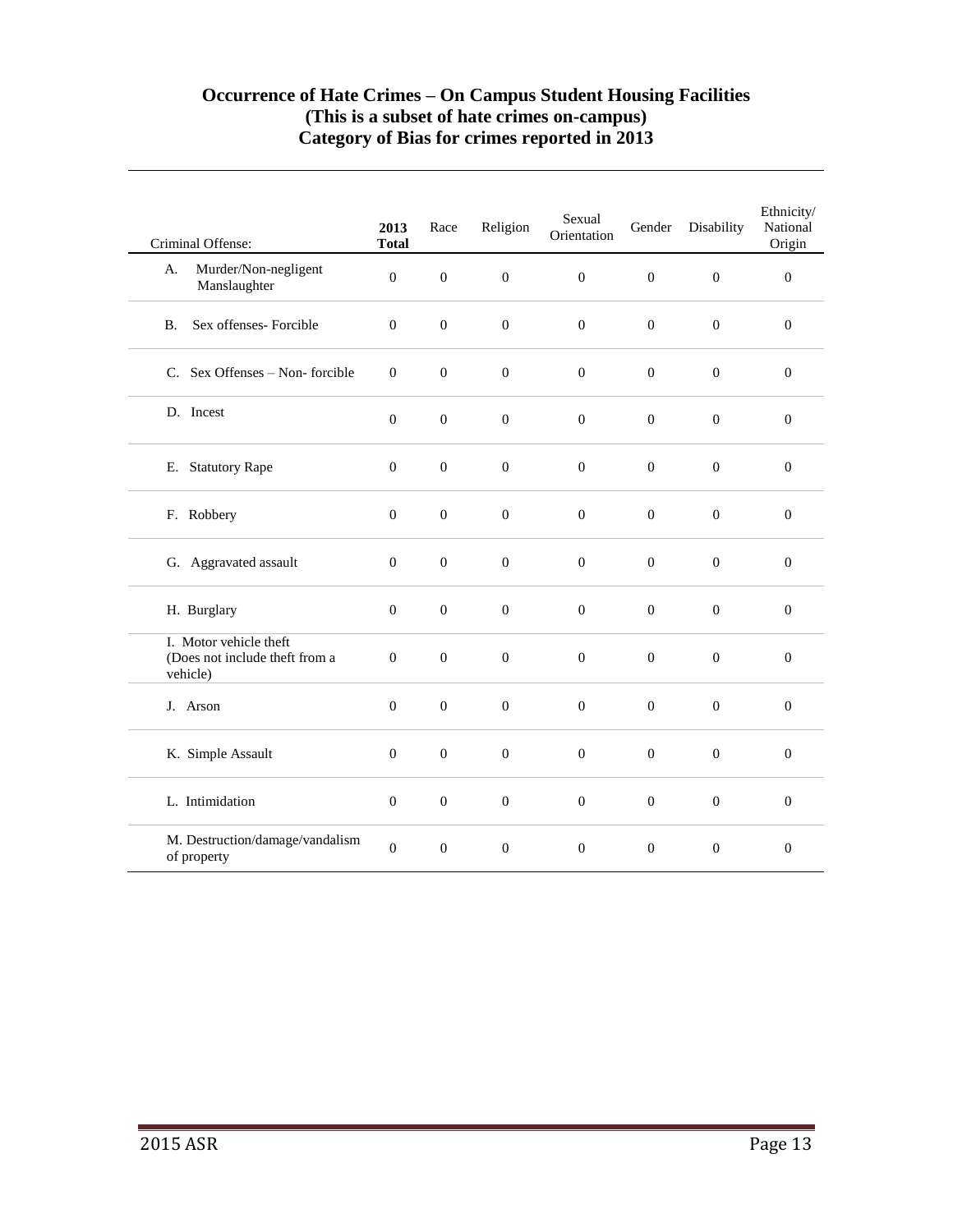#### **Occurrence of Hate Crimes – On Campus Student Housing Facilities (This is a subset of hate crimes on-campus) Category of Bias for crimes reported in 2012**

| Criminal Offense:                                                    | 2012<br><b>Total</b> | Race             | Religion         | Sexual<br>Orientation | Gender           | Disability       | Ethnicity/<br>National<br>Origin |
|----------------------------------------------------------------------|----------------------|------------------|------------------|-----------------------|------------------|------------------|----------------------------------|
| Murder/Non-negligent<br>A.<br>Manslaughter                           | $\overline{0}$       | $\boldsymbol{0}$ | $\mathbf{0}$     | $\theta$              | $\mathbf{0}$     | $\mathbf{0}$     | $\boldsymbol{0}$                 |
| Sex offenses- Forcible<br>B <sub>1</sub>                             | $\overline{0}$       | $\mathbf{0}$     | $\mathbf{0}$     | $\mathbf{0}$          | $\mathbf{0}$     | $\mathbf{0}$     | $\overline{0}$                   |
| C. Sex Offenses - Non-forcible                                       | $\boldsymbol{0}$     | $\boldsymbol{0}$ | $\boldsymbol{0}$ | $\boldsymbol{0}$      | $\boldsymbol{0}$ | $\boldsymbol{0}$ | $\boldsymbol{0}$                 |
| D. Incest                                                            | $\boldsymbol{0}$     | $\boldsymbol{0}$ | $\boldsymbol{0}$ | $\boldsymbol{0}$      | $\boldsymbol{0}$ | $\mathbf{0}$     | $\boldsymbol{0}$                 |
| E. Robbery                                                           | $\mathbf{0}$         | $\mathbf{0}$     | $\boldsymbol{0}$ | $\theta$              | $\boldsymbol{0}$ | $\boldsymbol{0}$ | $\overline{0}$                   |
| F. Aggravated assault                                                | $\overline{0}$       | $\mathbf{0}$     | $\overline{0}$   | $\overline{0}$        | $\overline{0}$   | $\overline{0}$   | $\mathbf{0}$                     |
| G. Burglary                                                          | $\mathbf{0}$         | $\boldsymbol{0}$ | $\boldsymbol{0}$ | $\boldsymbol{0}$      | $\boldsymbol{0}$ | $\boldsymbol{0}$ | $\overline{0}$                   |
| H. Motor vehicle theft<br>(Does not include theft from a<br>vehicle) | $\boldsymbol{0}$     | $\boldsymbol{0}$ | $\boldsymbol{0}$ | $\boldsymbol{0}$      | $\boldsymbol{0}$ | $\boldsymbol{0}$ | $\boldsymbol{0}$                 |
| I. Arson                                                             | $\mathbf{0}$         | $\mathbf{0}$     | $\theta$         | $\theta$              | $\mathbf{0}$     | $\overline{0}$   | $\mathbf{0}$                     |
| J. Simple Assault                                                    | $\mathbf{0}$         | $\boldsymbol{0}$ | $\overline{0}$   | $\theta$              | $\overline{0}$   | $\boldsymbol{0}$ | $\overline{0}$                   |
| K. Larceny-theft                                                     | $\boldsymbol{0}$     | $\boldsymbol{0}$ | $\boldsymbol{0}$ | $\boldsymbol{0}$      | $\boldsymbol{0}$ | $\boldsymbol{0}$ | $\boldsymbol{0}$                 |
| L. Intimidation                                                      | $\overline{0}$       | $\boldsymbol{0}$ | $\boldsymbol{0}$ | $\boldsymbol{0}$      | $\boldsymbol{0}$ | $\mathbf{0}$     | $\mathbf{0}$                     |
| M. Destruction/damage/vandalism<br>of property                       | $\overline{0}$       | $\boldsymbol{0}$ | $\mathbf{0}$     | $\boldsymbol{0}$      | $\boldsymbol{0}$ | $\boldsymbol{0}$ | $\mathbf{0}$                     |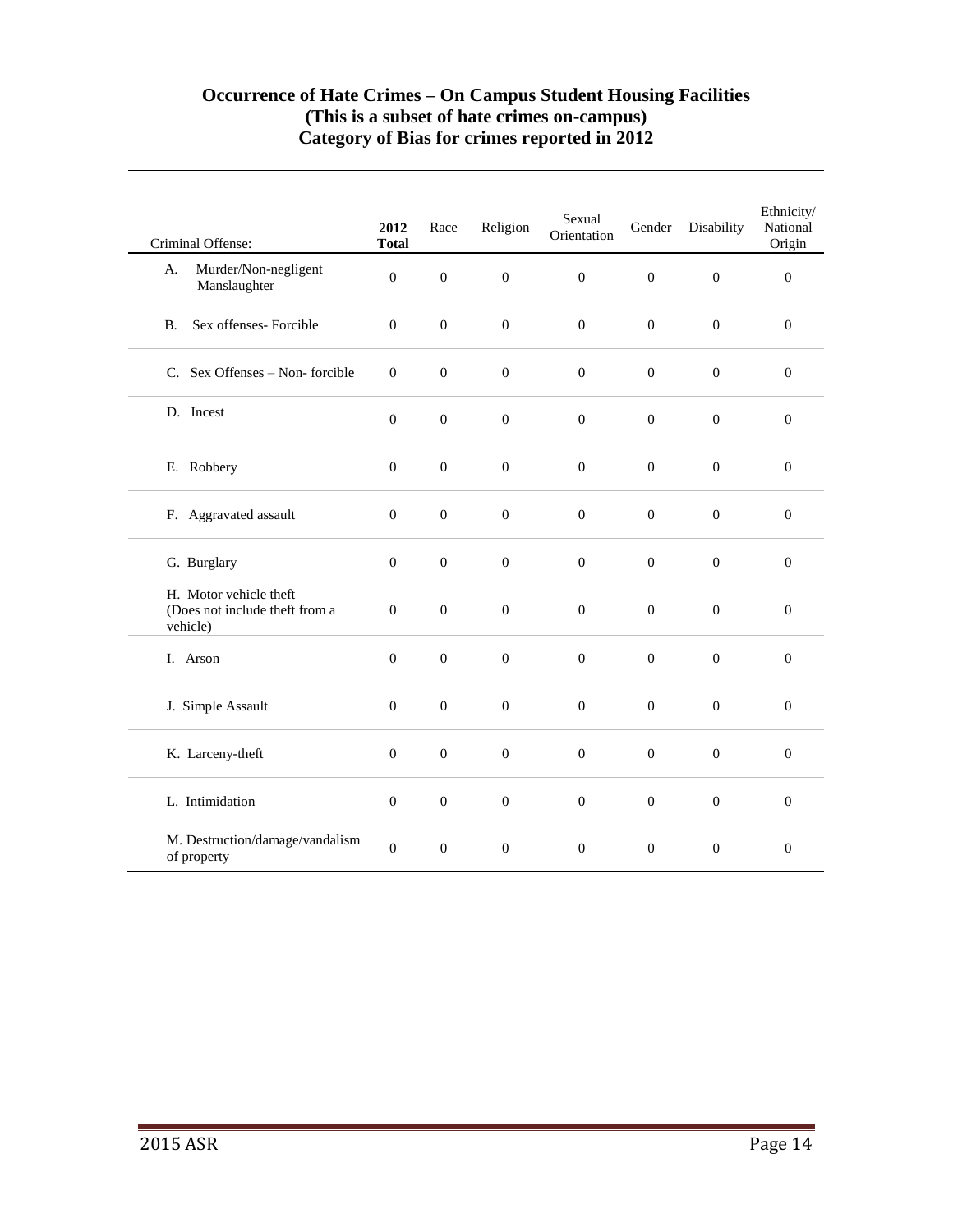#### **Occurrence of Hate Crimes – Public Property Category of Bias for crimes reported in 2014**

| Criminal Offense:                          | 2014<br><b>Total</b> | Race             | Religion         | Sexual<br>Orientation | Gender           | Gender<br>Identity | Disability       | Ethnicity        | National<br>Origin |
|--------------------------------------------|----------------------|------------------|------------------|-----------------------|------------------|--------------------|------------------|------------------|--------------------|
| Murder/Non-negligent<br>C.<br>manslaughter | $\mathbf{0}$         | $\boldsymbol{0}$ | $\boldsymbol{0}$ | $\boldsymbol{0}$      | $\boldsymbol{0}$ | $\boldsymbol{0}$   | $\boldsymbol{0}$ | $\boldsymbol{0}$ | $\boldsymbol{0}$   |
| Rape<br>D.                                 | $\mathbf{0}$         | $\boldsymbol{0}$ | $\boldsymbol{0}$ | $\boldsymbol{0}$      | $\boldsymbol{0}$ | $\boldsymbol{0}$   | $\boldsymbol{0}$ | $\boldsymbol{0}$ | $\boldsymbol{0}$   |
| C. Fondling                                | $\mathbf{0}$         | $\boldsymbol{0}$ | $\boldsymbol{0}$ | $\boldsymbol{0}$      | $\boldsymbol{0}$ | $\boldsymbol{0}$   | $\boldsymbol{0}$ | $\boldsymbol{0}$ | $\mathbf{0}$       |
| D. Incest                                  | $\mathbf{0}$         | $\boldsymbol{0}$ | $\boldsymbol{0}$ | $\boldsymbol{0}$      | $\boldsymbol{0}$ | $\boldsymbol{0}$   | $\boldsymbol{0}$ | $\boldsymbol{0}$ | $\boldsymbol{0}$   |
| E. Robbery                                 | $\mathbf{0}$         | $\boldsymbol{0}$ | $\boldsymbol{0}$ | $\boldsymbol{0}$      | $\boldsymbol{0}$ | $\boldsymbol{0}$   | $\boldsymbol{0}$ | $\boldsymbol{0}$ | $\boldsymbol{0}$   |
| F. Aggravated assault                      | $\boldsymbol{0}$     | $\boldsymbol{0}$ | $\mathbf{0}$     | $\boldsymbol{0}$      | $\boldsymbol{0}$ | $\boldsymbol{0}$   | $\boldsymbol{0}$ | $\mathbf{0}$     | $\mathbf{0}$       |
| G. Burglary                                | $\mathbf{0}$         | $\mathbf{0}$     | $\boldsymbol{0}$ | $\boldsymbol{0}$      | $\boldsymbol{0}$ | $\boldsymbol{0}$   | $\boldsymbol{0}$ | $\mathbf{0}$     | $\overline{0}$     |
| H. Motor vehicle theft                     | $\boldsymbol{0}$     | $\boldsymbol{0}$ | $\mathbf 0$      | $\boldsymbol{0}$      | $\boldsymbol{0}$ | $\boldsymbol{0}$   | $\boldsymbol{0}$ | $\mathbf{0}$     | $\mathbf{0}$       |
| I. Arson                                   | $\boldsymbol{0}$     | $\boldsymbol{0}$ | $\boldsymbol{0}$ | $\boldsymbol{0}$      | $\boldsymbol{0}$ | $\boldsymbol{0}$   | $\boldsymbol{0}$ | $\boldsymbol{0}$ | $\boldsymbol{0}$   |
| J. Simple Assault                          | $\boldsymbol{0}$     | $\boldsymbol{0}$ | $\boldsymbol{0}$ | $\boldsymbol{0}$      | $\boldsymbol{0}$ | $\boldsymbol{0}$   | $\boldsymbol{0}$ | $\boldsymbol{0}$ | $\mathbf{0}$       |
| K. Intimidation                            | $\mathbf{0}$         | $\boldsymbol{0}$ | $\boldsymbol{0}$ | $\boldsymbol{0}$      | $\boldsymbol{0}$ | $\boldsymbol{0}$   | $\boldsymbol{0}$ | $\boldsymbol{0}$ | $\mathbf{0}$       |
| L. Simple Assault                          | $\mathbf{0}$         | $\boldsymbol{0}$ | $\boldsymbol{0}$ | $\boldsymbol{0}$      | $\mathbf{0}$     | $\boldsymbol{0}$   | $\boldsymbol{0}$ | $\boldsymbol{0}$ | $\boldsymbol{0}$   |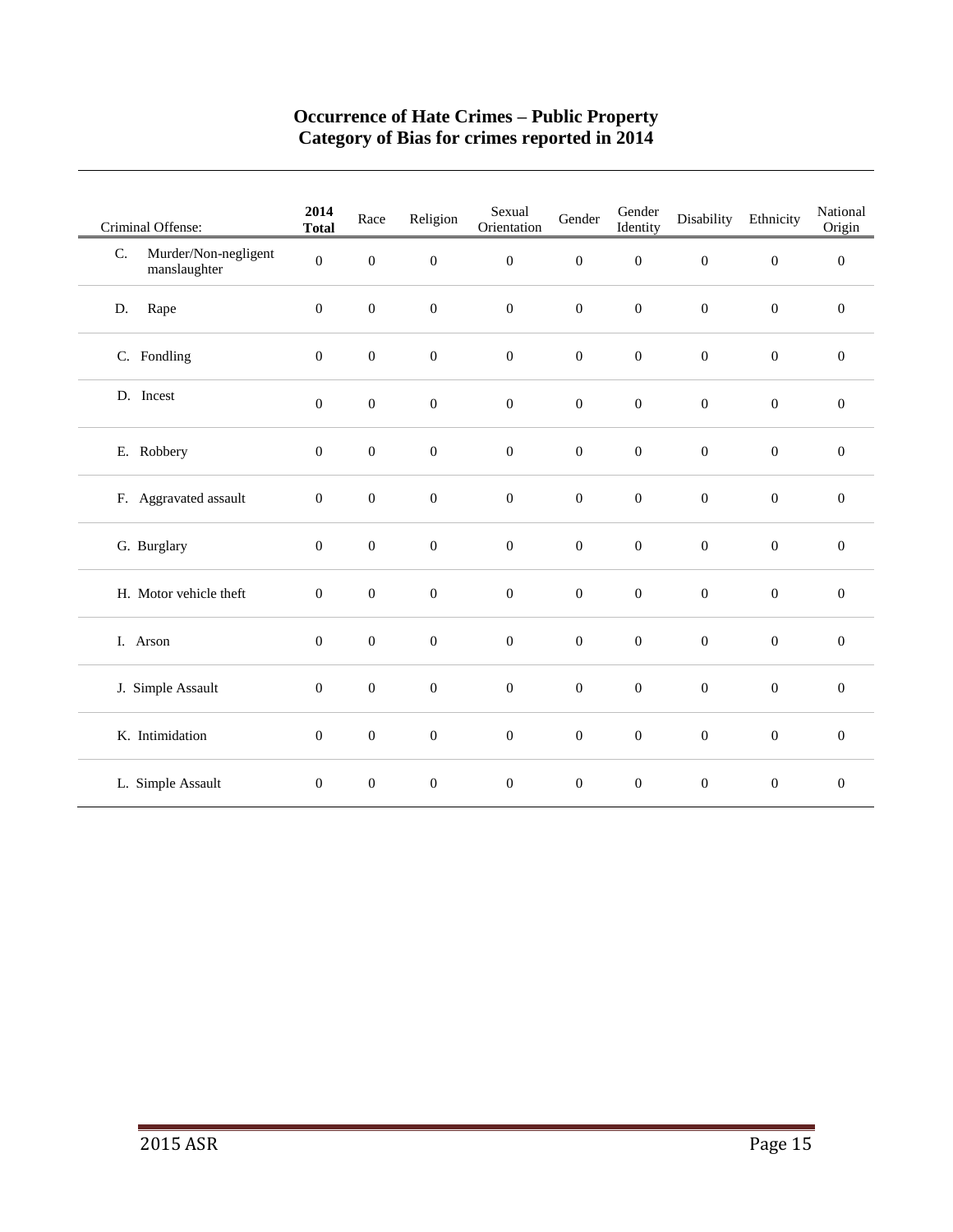#### **Occurrence of Hate Crimes – Public Property Category of Bias for crimes reported in 2013**

| Criminal Offense:                                                    | 2013<br><b>Total</b> | Race             | Religion         | Sexual<br>Orientation | Gender           | Disability       | Ethnicity/<br>National<br>Origin |
|----------------------------------------------------------------------|----------------------|------------------|------------------|-----------------------|------------------|------------------|----------------------------------|
| Murder/Non-negligent<br>C.<br>manslaughter                           | $\boldsymbol{0}$     | $\boldsymbol{0}$ | $\mathbf{0}$     | $\boldsymbol{0}$      | $\mathbf{0}$     | $\boldsymbol{0}$ | $\boldsymbol{0}$                 |
| Sex offenses- Forcible<br>D.                                         | $\overline{0}$       | $\mathbf{0}$     | $\mathbf{0}$     | $\overline{0}$        | $\overline{0}$   | $\boldsymbol{0}$ | $\mathbf{0}$                     |
| C. Sex Offenses – Non-forcible                                       | $\Omega$             | $\mathbf{0}$     | $\overline{0}$   | $\mathbf{0}$          | $\mathbf{0}$     | $\overline{0}$   | $\overline{0}$                   |
| D. Incest                                                            | $\boldsymbol{0}$     | $\boldsymbol{0}$ | $\boldsymbol{0}$ | $\boldsymbol{0}$      | $\boldsymbol{0}$ | $\boldsymbol{0}$ | $\boldsymbol{0}$                 |
| E. Statutory Rape                                                    | $\boldsymbol{0}$     | $\boldsymbol{0}$ | $\boldsymbol{0}$ | $\boldsymbol{0}$      | $\boldsymbol{0}$ | $\boldsymbol{0}$ | $\boldsymbol{0}$                 |
| F. Robbery                                                           | $\overline{0}$       | $\mathbf{0}$     | $\mathbf{0}$     | $\mathbf{0}$          | $\overline{0}$   | $\overline{0}$   | $\overline{0}$                   |
| G. Aggravated assault                                                | $\overline{0}$       | $\boldsymbol{0}$ | $\mathbf{0}$     | $\mathbf{0}$          | $\boldsymbol{0}$ | $\boldsymbol{0}$ | $\overline{0}$                   |
| H. Burglary                                                          | $\overline{0}$       | $\mathbf{0}$     | $\overline{0}$   | $\overline{0}$        | $\mathbf{0}$     | $\overline{0}$   | $\mathbf{0}$                     |
| I. Motor vehicle theft<br>(Does not include theft from a<br>vehicle) | $\boldsymbol{0}$     | $\boldsymbol{0}$ | $\boldsymbol{0}$ | $\boldsymbol{0}$      | $\boldsymbol{0}$ | $\boldsymbol{0}$ | $\boldsymbol{0}$                 |
| J. Arson                                                             | $\boldsymbol{0}$     | $\boldsymbol{0}$ | $\boldsymbol{0}$ | $\boldsymbol{0}$      | $\boldsymbol{0}$ | $\boldsymbol{0}$ | $\boldsymbol{0}$                 |
| K. Simple Assault                                                    | $\boldsymbol{0}$     | $\boldsymbol{0}$ | $\boldsymbol{0}$ | $\boldsymbol{0}$      | $\boldsymbol{0}$ | $\boldsymbol{0}$ | $\boldsymbol{0}$                 |
| L. Intimidation                                                      | $\mathbf{0}$         | $\mathbf{0}$     | $\mathbf{0}$     | $\boldsymbol{0}$      | $\boldsymbol{0}$ | $\overline{0}$   | $\mathbf{0}$                     |
| M. Destruction/damage/vandalism<br>of property                       | $\boldsymbol{0}$     | $\boldsymbol{0}$ | $\mathbf{0}$     | $\boldsymbol{0}$      | $\boldsymbol{0}$ | $\boldsymbol{0}$ | $\mathbf{0}$                     |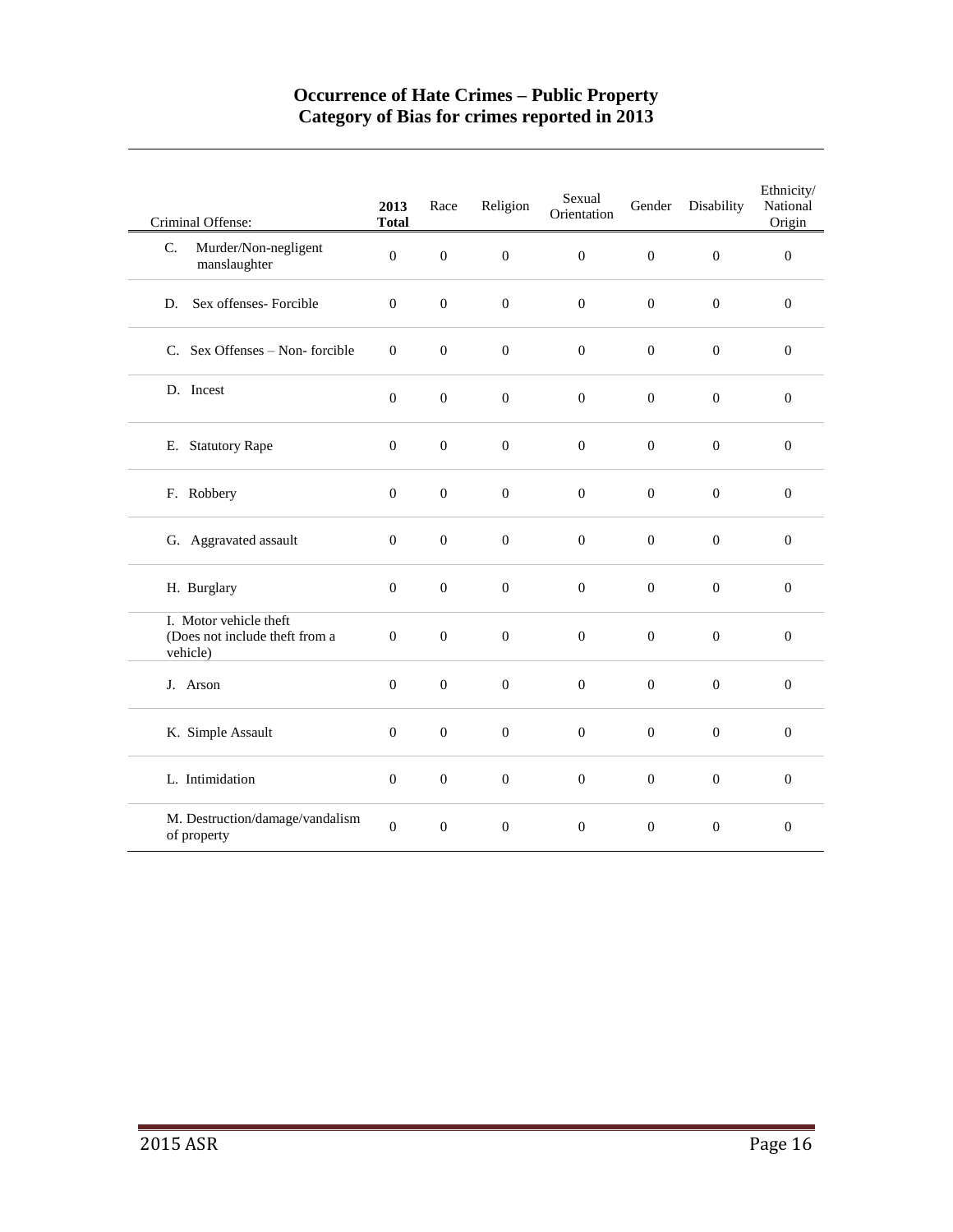#### **Occurrence of Hate Crimes – Public Property Category of Bias for crimes reported in 2012**

| Criminal Offense:                                                    | 2012<br><b>Total</b> | Race             | Religion         | Sexual<br>Orientation | Gender           | Disability       | Ethnicity/<br>National<br>Origin |
|----------------------------------------------------------------------|----------------------|------------------|------------------|-----------------------|------------------|------------------|----------------------------------|
| Murder/Non-negligent<br>C.<br>Manslaughter                           | $\Omega$             | $\overline{0}$   | $\mathbf{0}$     | $\Omega$              | $\mathbf{0}$     | $\boldsymbol{0}$ | $\mathbf{0}$                     |
| Sex offenses- Forcible<br>D.                                         | $\overline{0}$       | $\boldsymbol{0}$ | $\boldsymbol{0}$ | $\boldsymbol{0}$      | $\boldsymbol{0}$ | $\boldsymbol{0}$ | $\mathbf{0}$                     |
| C. Sex Offenses – Non-forcible                                       | $\mathbf{0}$         | $\mathbf{0}$     | $\overline{0}$   | $\mathbf{0}$          | $\mathbf{0}$     | $\overline{0}$   | $\mathbf{0}$                     |
| D. Incest                                                            | $\boldsymbol{0}$     | $\boldsymbol{0}$ | $\boldsymbol{0}$ | $\boldsymbol{0}$      | $\boldsymbol{0}$ | $\boldsymbol{0}$ | $\boldsymbol{0}$                 |
| E. Robbery                                                           | $\boldsymbol{0}$     | $\boldsymbol{0}$ | $\boldsymbol{0}$ | $\boldsymbol{0}$      | $\boldsymbol{0}$ | $\boldsymbol{0}$ | $\boldsymbol{0}$                 |
| F. Aggravated assault                                                | $\Omega$             | $\mathbf{0}$     | $\overline{0}$   | $\Omega$              | $\mathbf{0}$     | $\Omega$         | $\Omega$                         |
| G. Burglary                                                          | $\boldsymbol{0}$     | $\boldsymbol{0}$ | $\boldsymbol{0}$ | $\boldsymbol{0}$      | $\boldsymbol{0}$ | $\boldsymbol{0}$ | $\boldsymbol{0}$                 |
| H. Motor vehicle theft<br>(Does not include theft from a<br>vehicle) | $\overline{0}$       | $\overline{0}$   | $\mathbf{0}$     | $\overline{0}$        | $\mathbf{0}$     | $\overline{0}$   | $\boldsymbol{0}$                 |
| I. Arson                                                             | $\overline{0}$       | $\boldsymbol{0}$ | $\boldsymbol{0}$ | $\boldsymbol{0}$      | $\boldsymbol{0}$ | $\mathbf{0}$     | $\mathbf{0}$                     |
| J. Simple Assault                                                    | $\boldsymbol{0}$     | $\boldsymbol{0}$ | $\boldsymbol{0}$ | $\boldsymbol{0}$      | $\boldsymbol{0}$ | $\boldsymbol{0}$ | $\boldsymbol{0}$                 |
| K. Larceny-theft                                                     | $\overline{0}$       | $\overline{0}$   | $\overline{0}$   | $\overline{0}$        | $\mathbf{0}$     | $\overline{0}$   | $\overline{0}$                   |
| L. Intimidation                                                      | $\overline{0}$       | $\boldsymbol{0}$ | $\overline{0}$   | $\mathbf{0}$          | $\boldsymbol{0}$ | $\boldsymbol{0}$ | $\mathbf{0}$                     |
| M. Destruction/damage/vandalism<br>of property                       | $\boldsymbol{0}$     | $\overline{0}$   | $\mathbf{0}$     | $\boldsymbol{0}$      | $\mathbf{0}$     | $\overline{0}$   | $\overline{0}$                   |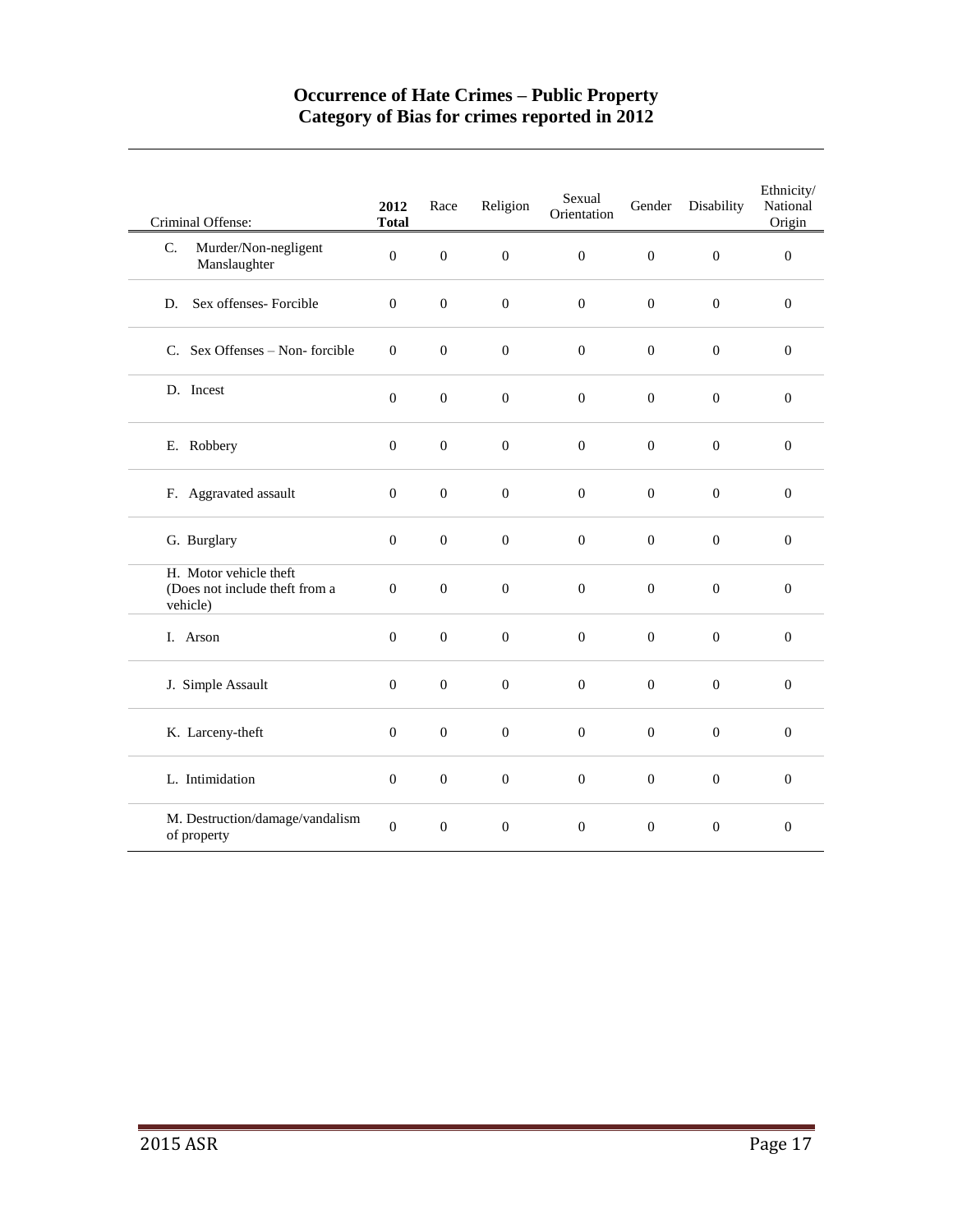|                      |        | <b>Total Occurrences On-Campus</b> |      |  |  |  |  |
|----------------------|--------|------------------------------------|------|--|--|--|--|
| Crime:               | 2012   | 2013                               | 2014 |  |  |  |  |
| A. Domestic Violence | $*N/R$ | $*N/R$                             |      |  |  |  |  |
| B. Dating Violence   | $*N/R$ | $*N/R$                             | 10   |  |  |  |  |
| C. Stalking          | $*N/R$ | $*N/R$                             | 0    |  |  |  |  |

### **V.A.W.A. Offenses – On Campus** *Violence Against Women Act*

*\*N/R not a reportable offense during this period*

#### **V.A.W.A. Offenses – – On Campus Student Housing Facilities (This is a subset of VAWA Offenses On-campus)** *Violence Against Women Act*

|                |                           | <b>Total Occurrences On-Campus</b> |        |          |
|----------------|---------------------------|------------------------------------|--------|----------|
|                | Crime:<br>2012<br>2013    |                                    | 2014   |          |
|                | A. Domestic Violence      | $*N/R$                             | $*N/R$ | $\theta$ |
|                | <b>B.</b> Dating Violence | $*N/R$                             | $*N/R$ | 6        |
| $\mathbf{C}$ . | <b>Stalking</b>           | $*N/R$                             | $*N/R$ | $\theta$ |

*\*N/R not a reportable offense during this period*

#### **V.A.W.A. Offenses – Public Property** *Violence Against Women Act*

|                           |        | <b>Total Occurrences On-Campus</b> |          |  |
|---------------------------|--------|------------------------------------|----------|--|
| Crime:                    | 2012   | 2013<br>2014                       |          |  |
| A. Domestic Violence      | $*N/R$ | $*N/R$                             | 0        |  |
| <b>B.</b> Dating Violence | $*N/R$ | $*N/R$                             | 0        |  |
| <b>Stalking</b>           | $*N/R$ | $*N/R$                             | $\theta$ |  |

*\*N/R not a reportable offense during this period*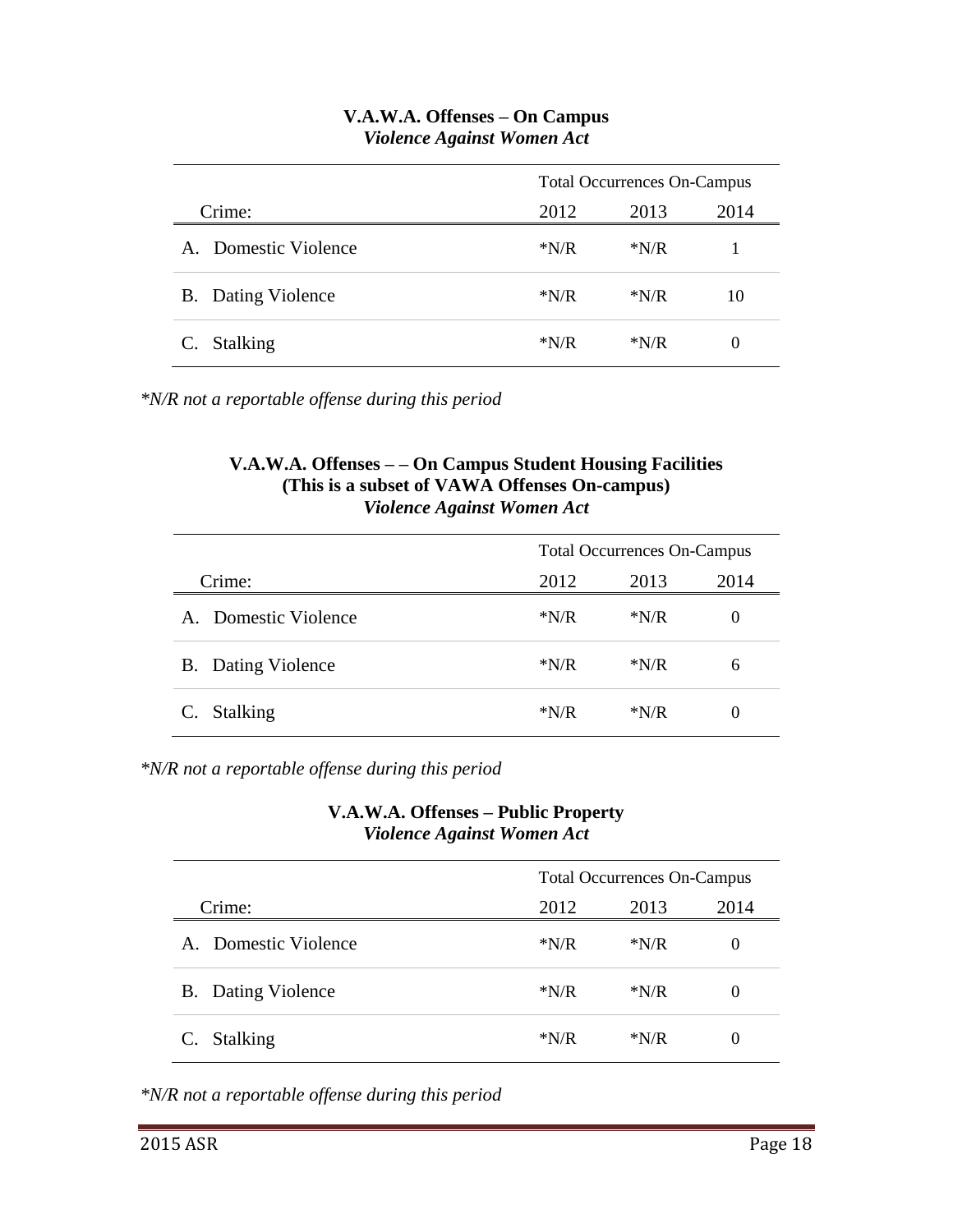|                               | Number of Arrests-On Campus |      |    |
|-------------------------------|-----------------------------|------|----|
| 2013<br>2012<br>Crime:        |                             | 2014 |    |
| A. Illegal Weapon Possession  | 3                           |      |    |
| <b>B.</b> Drug Law Violations | 23                          | 13   | 24 |
| C. Liquor Law Violations      | 3                           |      |    |

#### **Arrests – On Campus**

#### **Arrests – On Campus Student Housing Facilities (Subset of Arrests-On Campus)**

|                               | Number of Arrests-Residence Halls |      |      |
|-------------------------------|-----------------------------------|------|------|
| Crime:                        | 2012                              | 2013 | 2014 |
| A. Illegal Weapon Possession  | 3                                 |      |      |
| <b>B.</b> Drug Law Violations |                                   | 12   |      |
| C. Liquor Law Violations      | 3                                 |      |      |

## **Arrests – Public Property**

|        |                               | Number of Arrests-Public Property |      |      |
|--------|-------------------------------|-----------------------------------|------|------|
| Crime: |                               | 2012                              | 2013 | 2014 |
|        | A. Illegal Weapon Possession  | $\theta$                          |      |      |
|        | <b>B.</b> Drug Law Violations | $\theta$                          |      |      |
|        | C. Liquor Law Violations      |                                   |      |      |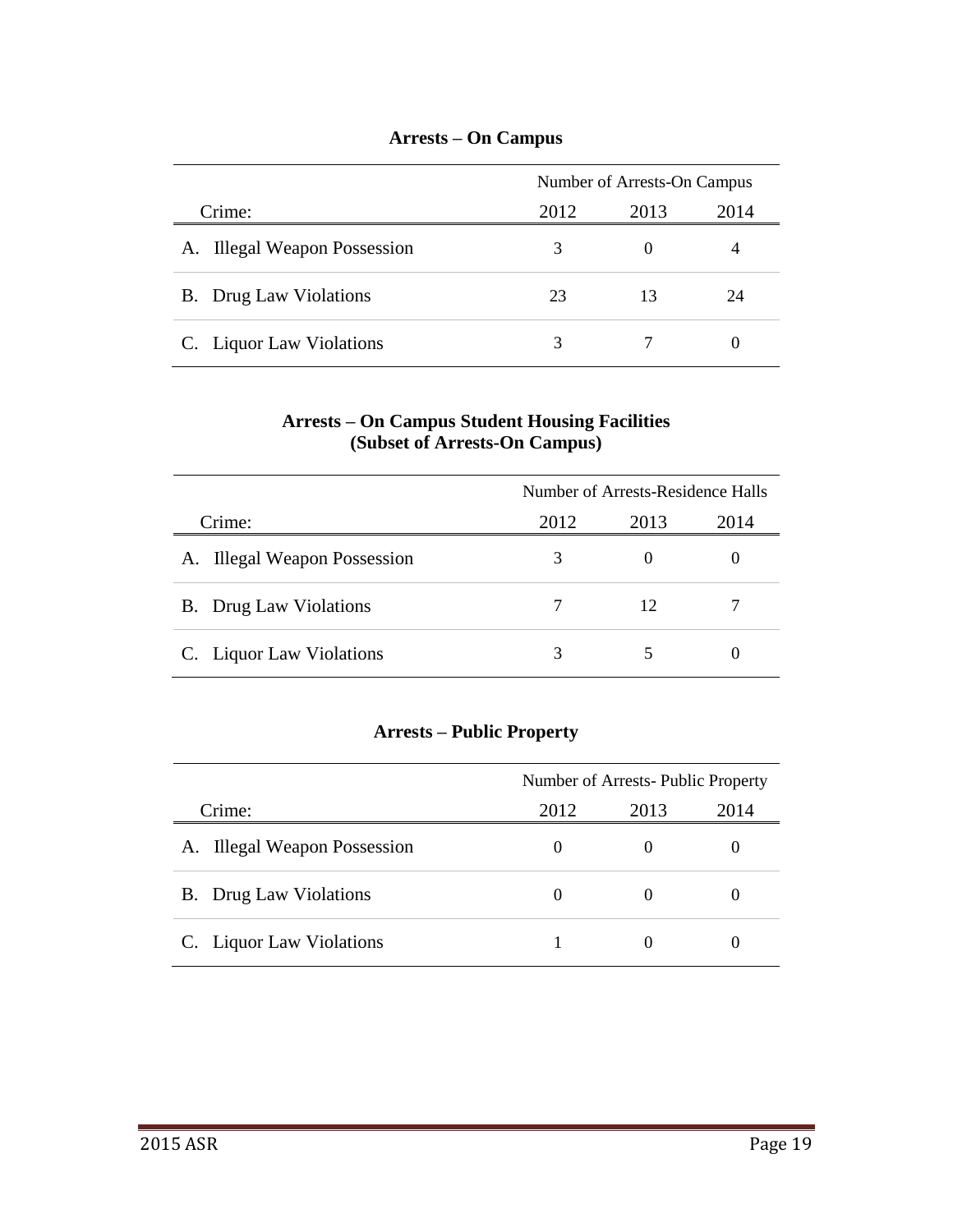## **Disciplinary Actions – On Campus**

|                               |      | Num. of Persons Referred for<br>Disciplinary Actions |    |  |
|-------------------------------|------|------------------------------------------------------|----|--|
| Crime:                        | 2013 | 2014                                                 |    |  |
| A. Illegal Weapon Possession  | 3    |                                                      |    |  |
| <b>B.</b> Drug Law Violations | 15   | 10                                                   | 25 |  |
| C. Liquor Law Violations      | 38   | 51                                                   | 70 |  |

#### **Disciplinary Actions – On Campus Student Housing Facilities (Subset of Arrests-On Campus)**

|                               | Num. of Persons Referred for<br>Disciplinary Actions |      |      |
|-------------------------------|------------------------------------------------------|------|------|
| Crime:                        | 2012                                                 | 2013 | 2014 |
| A. Illegal Weapon Possession  | 3                                                    |      |      |
| <b>B.</b> Drug Law Violations | 15                                                   | 10   | 23   |
| C. Liquor Law Violations      | 36                                                   | 50   | 66   |

#### **Disciplinary Actions – Public Property**

|        |                                  | Num. of Persons Referred for<br>Disciplinary Actions |      |      |
|--------|----------------------------------|------------------------------------------------------|------|------|
| Crime: |                                  | 2012                                                 | 2013 | 2014 |
| A.     | <b>Illegal Weapon Possession</b> | $\theta$                                             |      |      |
|        | <b>B.</b> Drug Law Violations    |                                                      |      |      |
|        | C. Liquor Law Violations         |                                                      |      |      |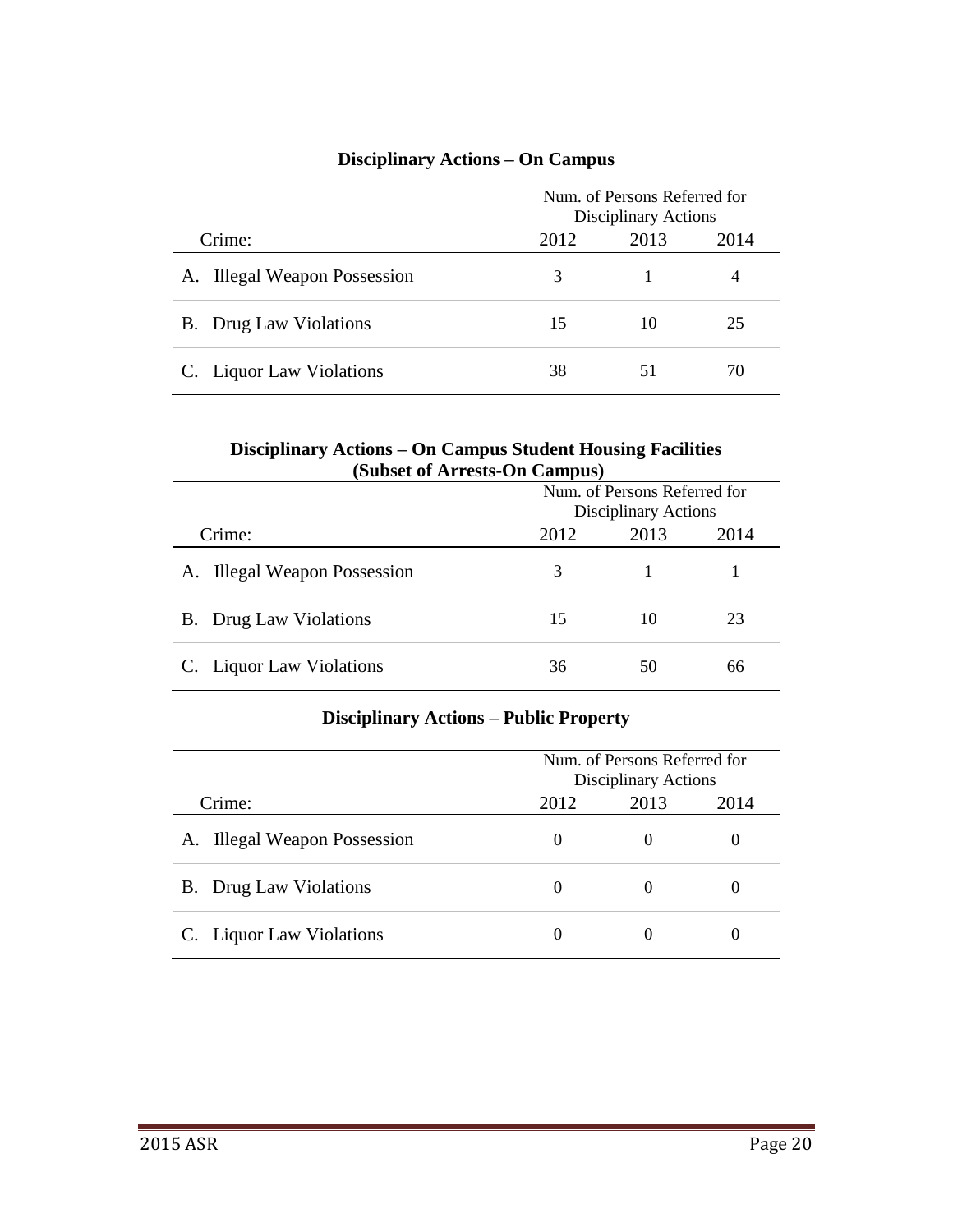### **Unfounded Crimes**

If a reported crime is investigated by law enforcement authorities and found to be false or baseless, the crime is "unfounded" and should not be included in the institutions crime statistics. Only sworn or commissioned law enforcement personnel may "unfound" a crime.

|                          |         | Years   |      |
|--------------------------|---------|---------|------|
| <b>Unfounded Crimes:</b> | 2012    | 2013    | 2014 |
|                          | $N/R^*$ | $N/R^*$ |      |

*\*N/R not a reportable offense during this period*

### **Missing Student Policy**

A missing student is defined as any currently registered student of Chowan University who has not been seen by friends, family members or associates for a reasonable length of time, and whose whereabouts have been questioned and brought to the attention of a member of the University community. The Director of Public Safety will initiate an investigation when they are notified that a student, who resides in a University residence hall, is missing, with no reasonable explanation for his/her absence. In the event of a missing student residing on campus, the Assistant Vice President of Student Affairs will notify the parents/family members regarding the situation. In the event the student does not reside in a University residence hall, the appropriate municipal local police authorities will be notified by University Police and an investigation will be initiated.

### **Weapons Policy**

Chowan University prohibits the possession of any weapons on university property or at university related events. This includes any firearm, even with the possession of a valid concealed carry permit. This prohibition extends to weapons secured or unsecured in a vehicle while on university property. Examples of weapons include, but are not limited to: guns, rifles, pistols, bullets, explosives, BB guns, air soft guns, paint pellet guns, bow and arrow, sling shots, bowie knives, daggers, switch-blade knives, metallic knuckles, throwing stars, knives of more than six inches when opened and/or the use of any object used as a weapon or in a threatening manner.

Punishment: Punishable by expulsion and/or imprisonment.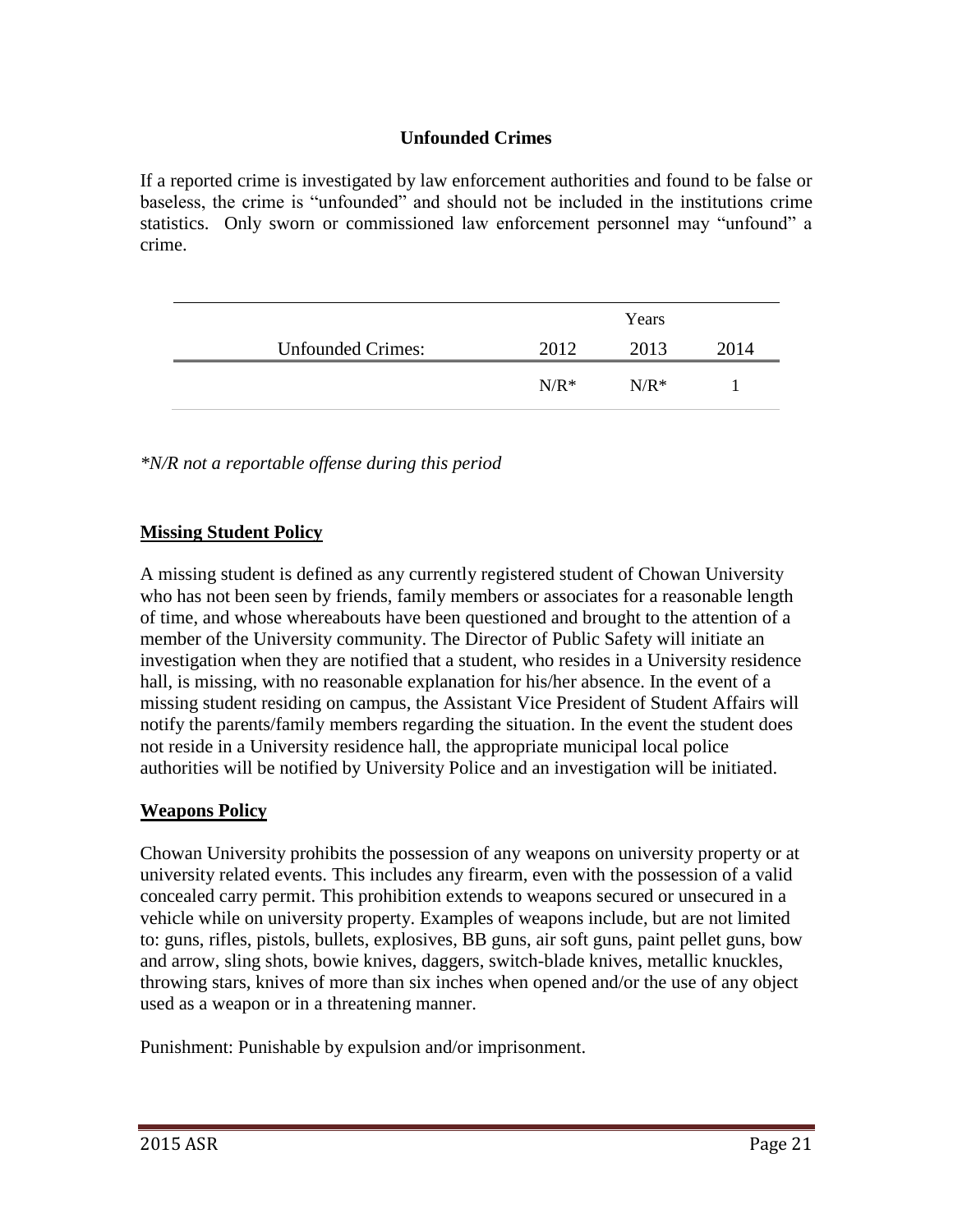#### A**lcohol and Drug Policies**

Alcohol and illegal drugs are not allowed on campus. The complete policies on these and all offenses, which include sexual assault, are covered in the Student Handbook. Information in this document is provided to satisfy requirements of the Crime Awareness and Campus Security Act of 1990. Additionally, other informative documents on crime prevention and crisis centers are located on 401 Union Street behind Belk Hall. The department has procedural manuals located in the office of the **Chief of Campus Police**.

In conjunction, with Residence Life drug and alcohol abuse education and Sexual Assault and harassment education programming is completed by **Residence Life staff.**

#### **Sexual Harassment & Sexual Assault Policies**

Chowan University WILL NOT TOLERATE sexual harassment or assault, IN ANY FORM, including acquaintance rape or group (gang) rape. When there is probable cause to believe that the Chowan University regulations prohibiting sexual harassment or assault have been violated, the University will pursue strong disciplinary actions through its own channels. This discipline includes the possibility of suspension or expulsion from the University. A student charged with sexual assault can be prosecuted under North Carolina criminal statutes AND disciplined under the University code of student conduct. Even if the criminal justice authorities choose not to prosecute, the University can pursue disciplinary action.

#### **Definition of Consent**

Consent is explicit approval to engage in sexual activity demonstrated by clear actions or words. Consent must be present throughout the sexual activity by all parties involved. At any time, a participant can communicate that she or he no longer consents to continuing the activity. Consent may never be obtained through the use of force, coercion, or intimidation or if the victim is mentally and/or physically disabled or incapacitated, including through the use of drugs or alcohol.

Refusal to consent does not have to be verbal; it can be expressed with gestures, body language or attitude. A prior dating and/or sexual history between the complainant(s) and the alleged perpetrator(s) do not constitute consent. Consent to some sexual acts does not imply consent to others.

*Consent is explicit approval to engage in sexual activity demonstrated by clear actions or words.*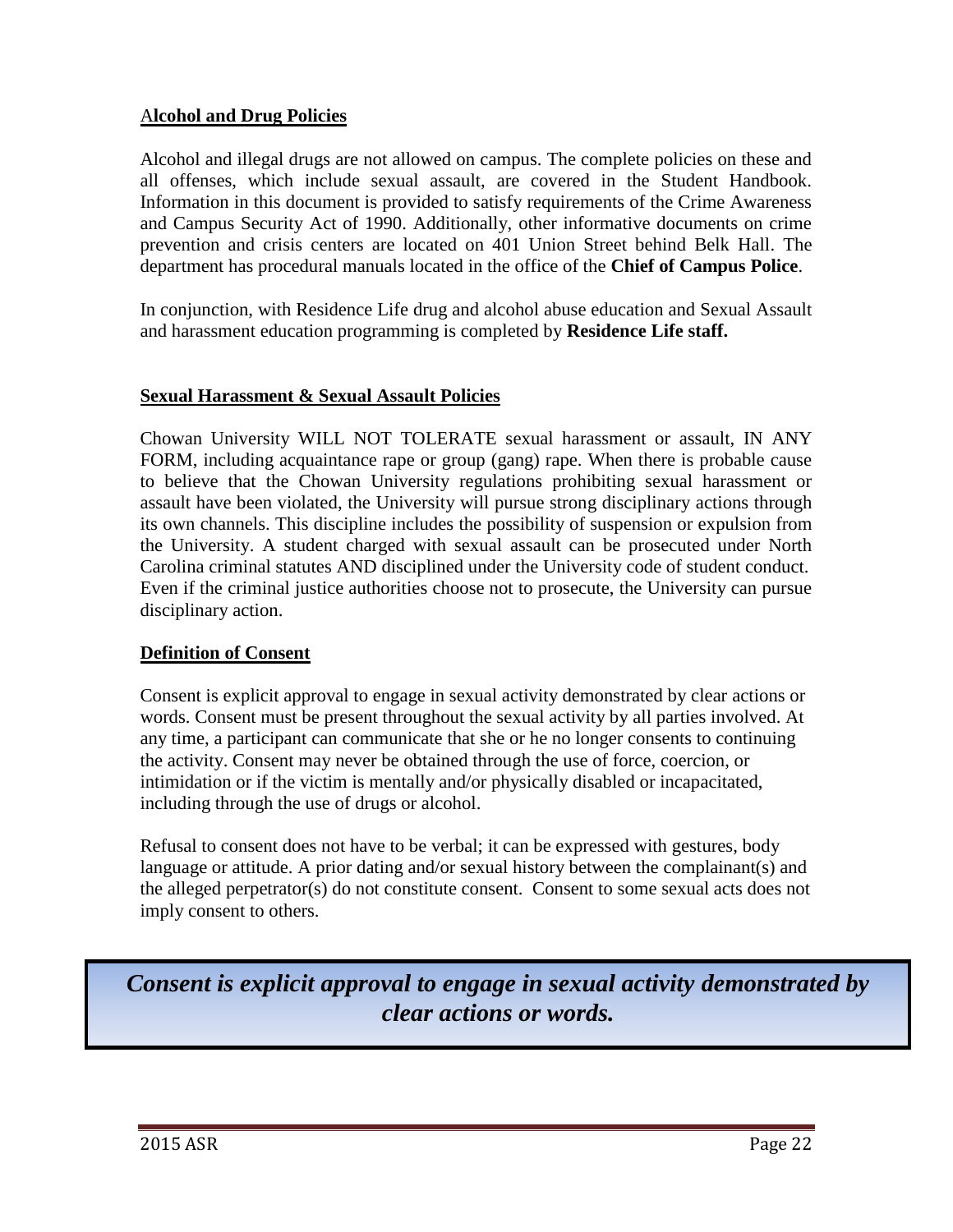*Rape- as defined by the Uniform Crime Report by the FBI as "penetration, no matter how slight, of the vagina or anus with any body part or object, or oral penetration by a sex organ of another person, without the consent of the victim.*

#### **I. Definition of Rape**

Rape as defined by the Uniform Crime Report by the FBI as "penetration, no matter how slight, of the vagina or anus with any body part or object, or oral penetration by a sex organ of another person, without the consent of the victim. Rape is an act of violence, aggression, and power and the most prevalent, serious, violent crime committed on university campuses.

#### *Acquaintance Rape*

The most prevalent form of rape on university campuses is acquaintance rape, which is forced, manipulated or coerced sexual intercourse by a friend or acquaintance.

#### *Group* or *Gang Rape*

This type of rape often occurs in residence halls where students frequently have been drinking heavily or using drugs. Multiple assailants attack the victim often after passing out.

#### *Sexual Assault*

Sexual assault is defined as any forced sexual activity that is against a person's will. The force may come in the form of actual physical force or it may be mental and emotional pressures, coercion or manipulation. Other felonious crimes besides rape include sodomy (forced anal intercourse); and rape by foreign object (forced penetration of the genital or anal openings by a foreign object including a finger).

#### *Sexual Battery*

Sexual battery is defined as the unwanted touching of an intimate part of another person, such as a sexual organ, buttocks, or breast, for the purpose of sexual arousal.

#### *Sexual Harassment*

Sexual harassment is another form of sexual assault. It is defined as unwelcome sexual advances or requests for sexual favors by a member of the campus community. The assailant may use, threaten to use, or imply that submission to or rejection of such conduct will have an impact upon academic decisions affecting the victim. This may involve students and professors or staff members.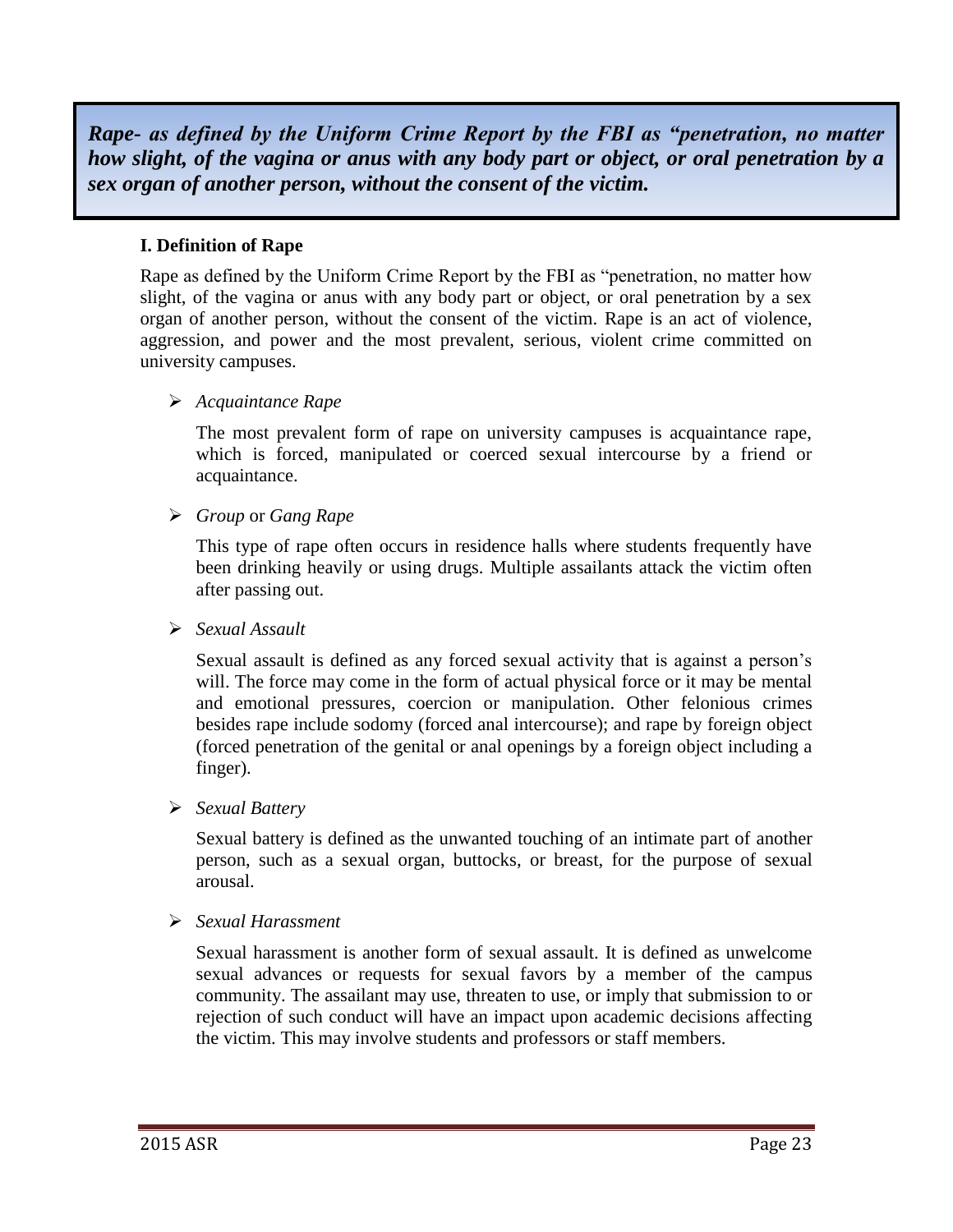#### **II. For the Victim of Sexual Assault**

*If you are the victim of sexual assault or rape, you should do the following:*

- Go to a safe place and tell someone that you trust
- Contact the Department of Public Safety (252) 398-1234 or 911
- Get medical attention, even if there are no injuries. (The state of North Carolina can pay the bill anonymously.) Go to a hospital emergency room. Do not bathe, shower, douche, or change clothes before going.
- Treatment for rape may include testing for sexually transmitted diseases, medication to prevent pregnancy and documenting evidence of the rape so you can decide later whether to prosecute.
- Report the sexual assault. It is your decision whether to report the sexual assault to police, but you are strongly encouraged to press charges.
- Campus authorities can charge a student with a violation of the student code of conduct if you do not press charges.
- Seek counseling. Whether or not you report the sexual assault or prosecute, a trained counselor will be available for help in dealing with the emotional aftermath of the assault. Contact any of the following:

On Campus Counseling Contacts

| <b>Name</b>     | <b>Title</b>                                                    | <b>Office</b>       | Phone#            |
|-----------------|-----------------------------------------------------------------|---------------------|-------------------|
| Yolanda Majette | University Counselor                                            | <b>Hawks</b> Nest   | $(252)398 - 6249$ |
| Mari Wiles      | Associate Dean of<br>Students and Minister to<br>the University | <b>Hawks</b> Nest   | $(252)398-6268$   |
| Drew Phillips   | <b>Associate Campus</b><br>Minister                             | <b>Hawks</b> Nest   | $(252)398-6383$   |
| Libby Whitaker  | Title IX Coordinator                                            | Columns $3rd$ Floor | $(252)398-6382$   |

 Off-campus: have Department of Public Safety call the Crisis Lines: Ahoskie, NC (252) 332-4442 or (252) 209-8161, RC SAFE (252) 332-1933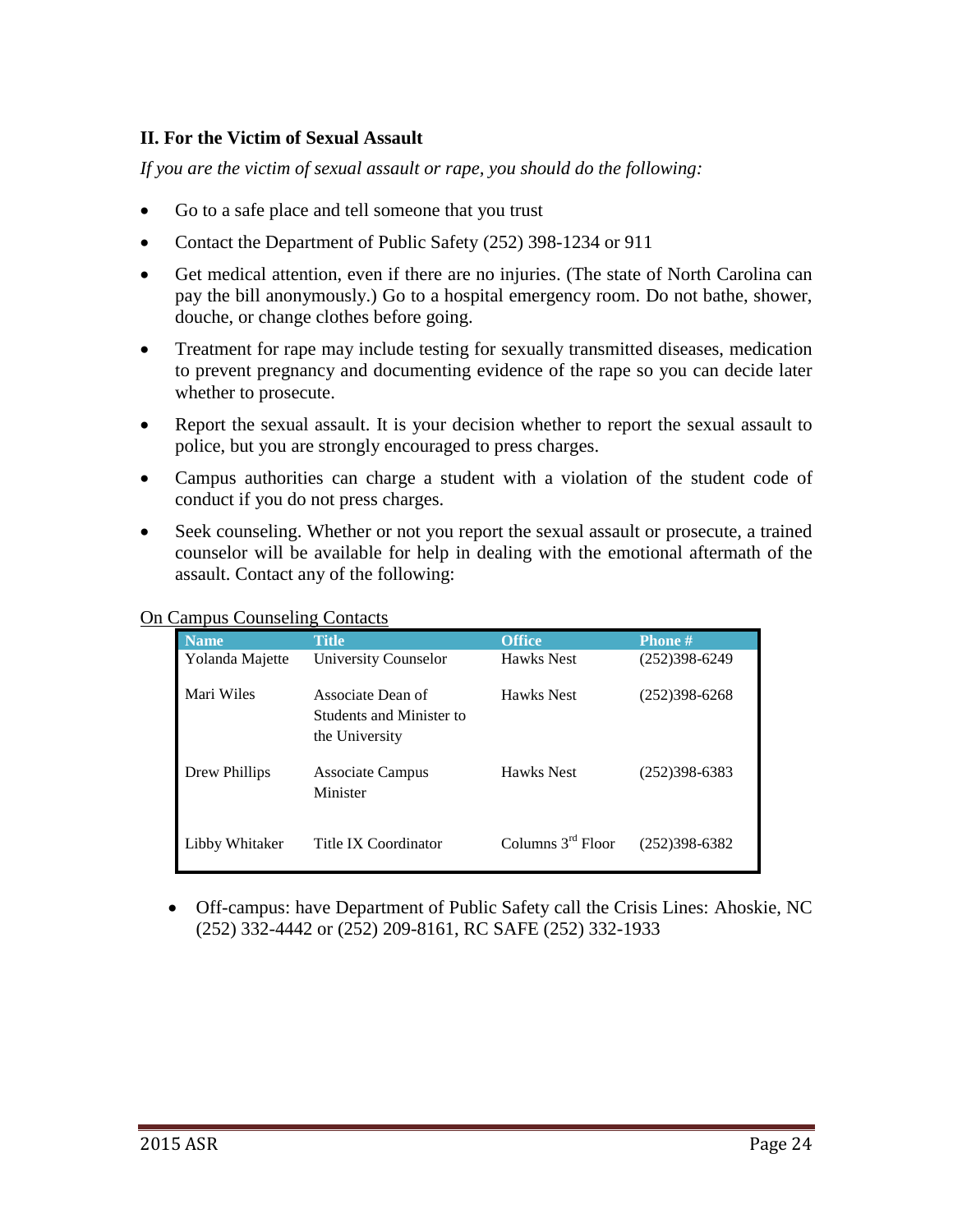#### **III. The University's Response to Reports of Sexual Assault**

The campus' first responsibility in responding to reports of sexual assault is caring for the individuals involved (the victim, roommate, parents, close friends, and alleged assailant).

*Step one:* 

If an incident is reported to you, recognize that the individual might be struggling with painful feelings - denial, fear, embarrassment, or rage – when seeking assistance. To build trust and to assist the individual in getting further help, validate the courage she/he has shown in talking to you and assure him/her that one need not be alone in his/her struggle with this issue. Keep in mind that while no one's invites sexual assault, many people feel that it was the victim's fault (by asking, for example, "What were you doing out so late?"). This might contribute to feelings of guilt and impede the healing process.

*Step two:* 

Urge the individual to seek assistance from campus support services such as the University Counselor, Director of Residence Life, Director of Wellness Center, Campus Ministers to the University, or the Vice President for Student Affairs. Offer to accompany the individual to the appropriate service.

*Step three:* 

Urge the individual to seek medical care as soon as possible because of physical and emotional trauma that may accompany sexual assault. The risk of sexually transmitted diseases and pregnancy are also concerns to which physicians can respond. One should go to the emergency room of the nearest hospitals: Vidant Roanoke Chowan Hospital in Ahoskie or Southampton Memorial Hospital in Franklin, Virginia.

*Step four:* 

If the assault took place on or near campus, call Department of Public Safety: (252) 398-1234. The Department of Public Safety will respond promptly.

If the individual is considering reporting the assault to the police, let her (or him) know that it is crucial that medical evidence be collected as soon as possible as physical evidence is important.

Have the Department of Public Safety call the police if the victim wants to report the crime. Strongly encourage the victim to allow someone to report the assault to the police.

- Murfreesboro Police Department 9-911 or (252) 398-4151
- Hertford County Sheriff's Department (252) 358-7800 (if assault occurs out of city limits)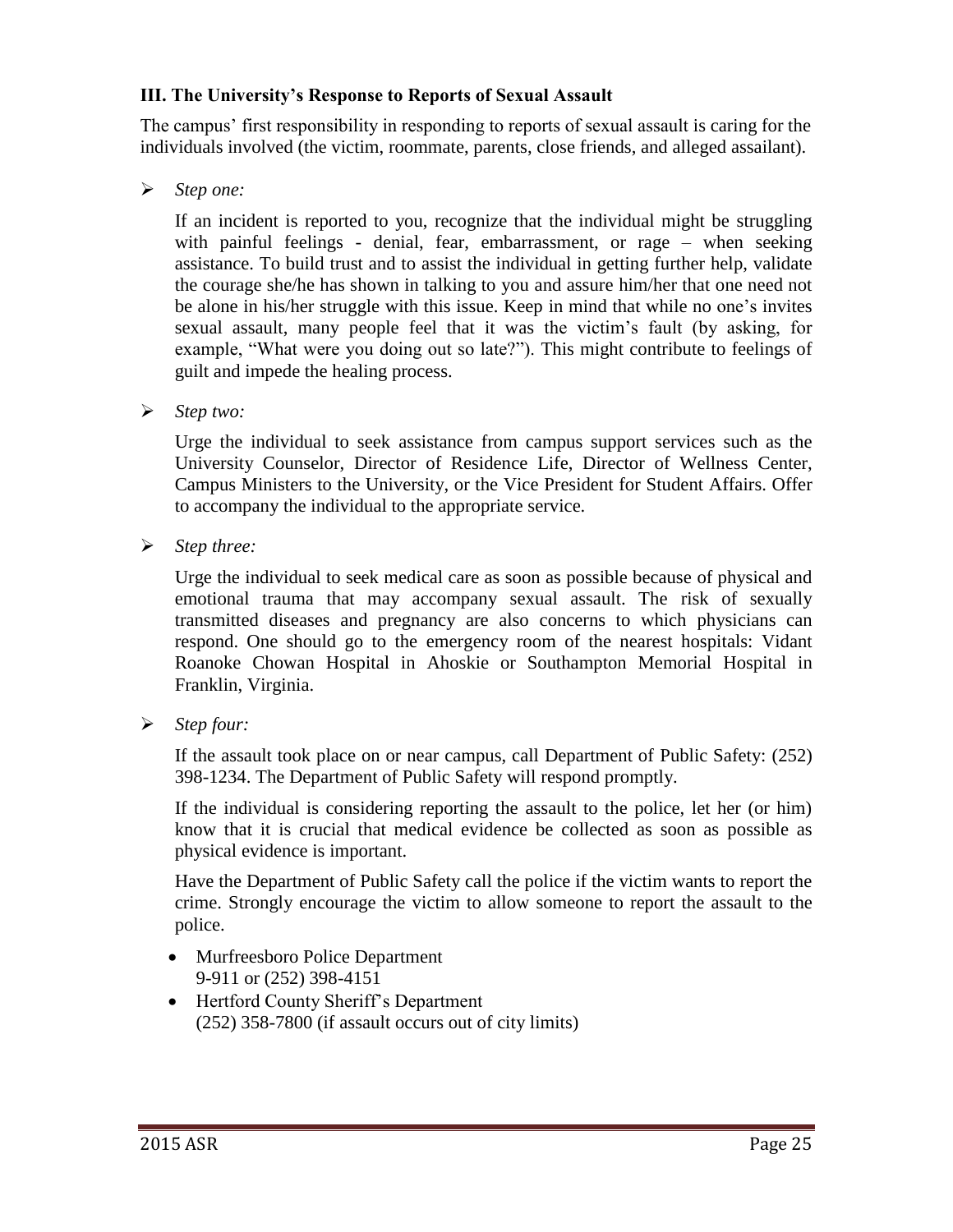#### *Step five:*

To protect the individual's privacy, discuss the incident only with those campus employees who have a NEED TO KNOW so that they can provide services to parties involved. Refer all inquiries about an alleged sexual assault to Ms. Elizabeth Whitaker Title IX Coordinator; she may be reached at whitae@chowan.edu (252) 398-6382.

#### **IV. Disciplinary Action taken Against those Charged with Sexual Harassment or Sexual Assault:**

- A. Report sexual harassment or sexual assault to any faculty or staff member. They will assist you in the reporting process.
- B. The Title IX Coordinator will coordinate an investigation the reported incident.
- C. If sufficient evidence exists to support a claim against the accused, investigation will ensue.
- D. The accused may admit his/her guilt and waive the right of a hearing. If this is done, the accused agrees to accept the punishment imposed by the Vice President for Student Affairs.
- E. If the accused requests a hearing, the Vice President for Student Affairs is responsible for determining the penalty. The penalty for sexual harassment can range from an official reprimand to suspension. The penalty for sexual assault is suspension or expulsion.
- F. A student can request an appeal by following the appeal procedure, which is explained elsewhere.

#### **V. Rights of Victims of Sexual Harassment or Sexual Assault**

- To encourage reporting of assaults and to ensure fairness to victims throughout the disciplinary process, Chowan University has the following statement of rights of victims:
- The right of a victim to have a person or persons of her or his choice to accompany her or him throughout the disciplinary hearing
- The right to remain present during the entire proceeding
- The right, as established in state criminal codes, not to have his/her irrelevant past sexual history discussed during the hearing: (The Rape Shield Law)
- The right to make a "victim impact statement" and to suggest an appropriate penalty if the accused is found in violation of the code
- The right to be informed immediately of the outcome of the hearing.
- The right to appeal the outcome of the hearing.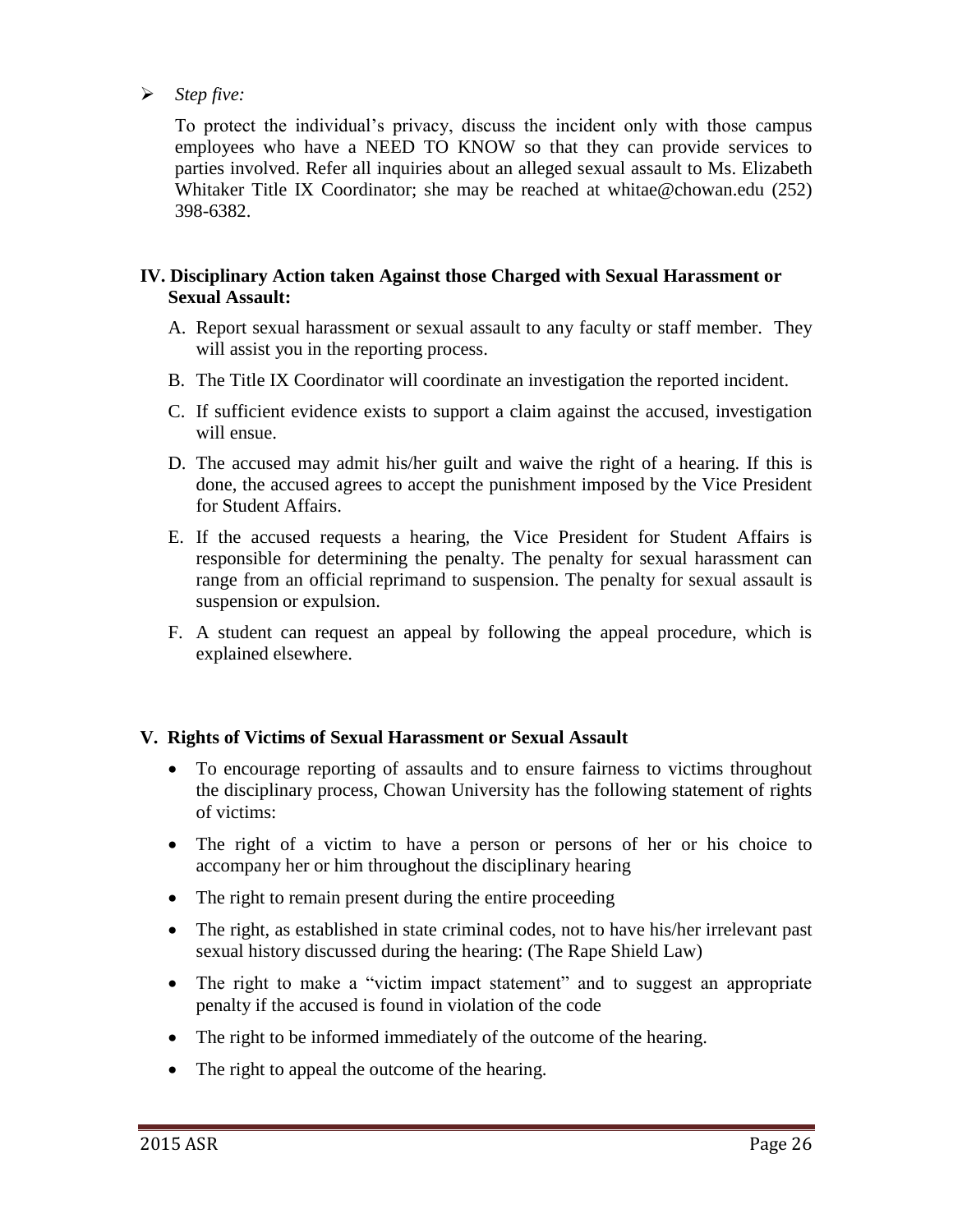#### **To Avoid High Risk Situations**

#### **For Men:**

- $\triangleright$  Know your sexual desires and limits. Communicate them clearly.
- $\triangleright$  Be aware of social pressures. It is OK not to "score."
- $\triangleright$  Being turned down when you ask for sex is not a rejection of you personally. Women who say "No" to sex are not rejecting the other person; they are expressing their desire to not participate in a single act. Your desires may be beyond your control but your actions are within your control.
- $\triangleright$  Do not assume that just because a woman dresses in a "sexy" manner and flirts that she wants to have sexual intercourse.
- $\triangleright$  Do not assume that previous permission for sexual contact applies to the current situation.
- $\triangleright$  Avoid excessive use of alcohol and drugs. Alcohol and drugs interfere with clear thinking and effective communication.

#### **For Women:**

- $\triangleright$  Know your sexual desires and limits. Believe in your right to set those limits. If you are not sure STOP and talk about your feelings.
- $\triangleright$  Be assertive. Often men interpret passivity as permission. Be direct and firm with someone who is sexually pressuring you.
- $\triangleright$  Be aware that your nonverbal actions send a message. If you do dress in a "sexy" manner and flirt, some men may assume you want to have sex. This does not make your dress or behavior wrong, but it is important to be aware of misunderstanding.
- $\triangleright$  Pay attention to what is happening around you. Watch the nonverbal clues. Do not put yourself in vulnerable situations.
- $\triangleright$  Trust your intuitions. If you feel you are being pressured into unwanted sex, you probably are.
- $\triangleright$  Avoid excessive use of alcohol and drugs. Alcohol and drugs interfere with clear thinking and effective communication.

*<http://sexoffender.ncsbi.gov/search.aspx> is the North Carolina Sex Offender and Public Protection Registry. This is where law enforcement information for sex offenders is provided.*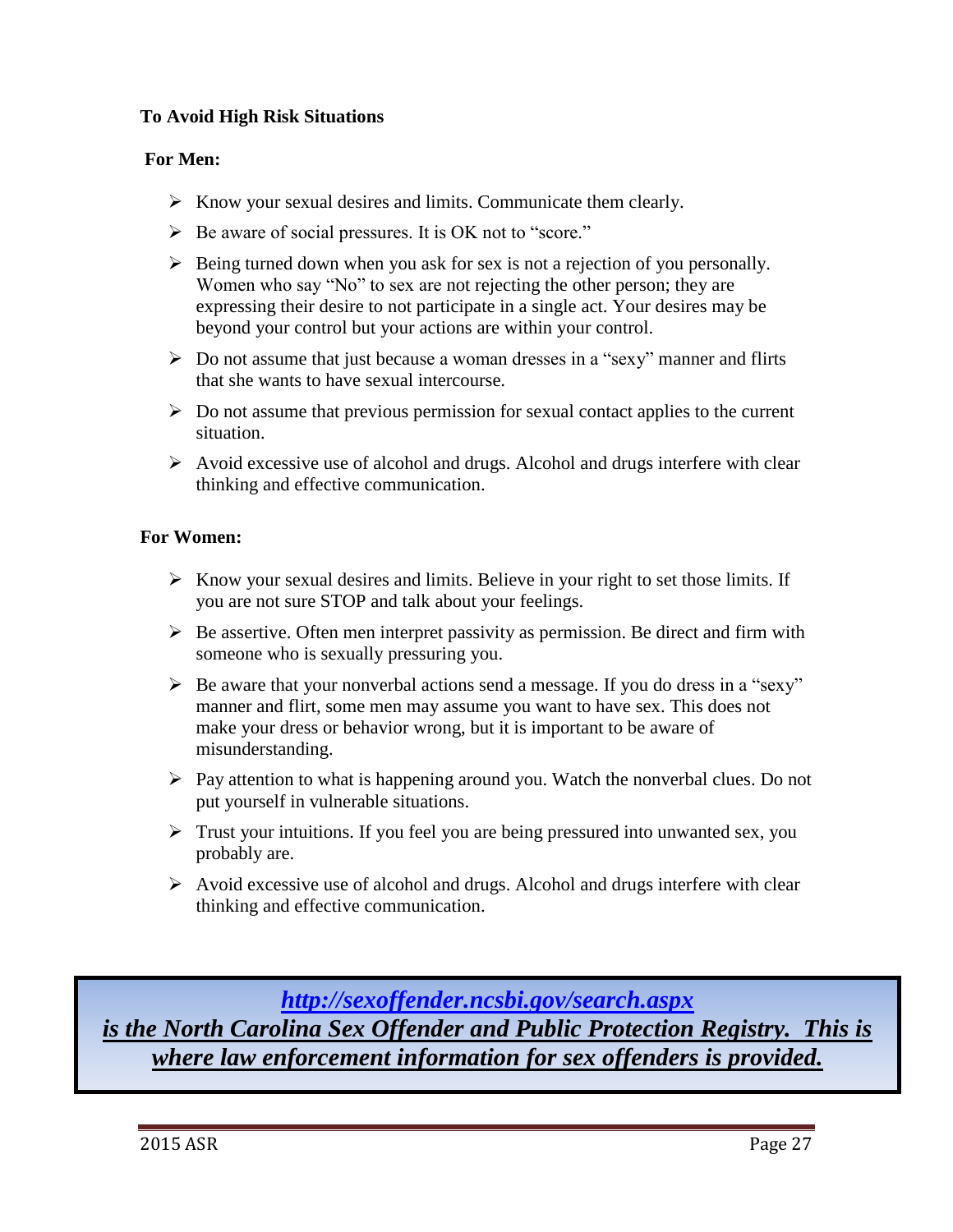## **VAWA (Violence Against Women Act of 2013)**

This act was signed into law on March  $7<sup>th</sup>$  2013 by President Barack Obama. This act has required many changes to our current polices and documentation as it relates to; Dating Violence, Domestic Violence, Sexual Assault and Stalking.

If you are a victim of dating violence, domestic violence, sexual assault or stalking please contact Public Safety, RA, Campus Ministries and/or Residence Life.

#### **Victims of Domestic Violence**

- University Police (252) 398-1234
- Herford County Sherriff 911
- ROANOKE-CHOWAN SAFE (252) 332-1933
- Mobile Crisis (866) 437-1821
- North Carolina Coalition of Domestic Violence [www.nccadv.org](http://www.nccadv.org/)
- Enough NC [www.enoughnc.org](http://www.enoughnc.org/)

### **Victim of Sexual Assault**

- Campus Police (252) 398-1234
- Herford County Sherriff 911
- ROANOKE-CHOWAN SAFE (252) 332-1933
- Mobile Crisis (866) 437-1821
- Enough NC [www.enoughnc.org](file://///chowan-fp/data/Residence%20Life/STUDENT%20OFFENSES/Crime%20Report%20Information/2013/www.enoughnc.org%20)

### **Victims of Stalking**

- Campus Police (252) 398-1234
- Herford County Sherriff 911
- Mobile Crisis (866) 437-1821
- The National Center for Victims of Crime [www.victimsofcrime.org/src](http://www.victimsofcrime.org/src)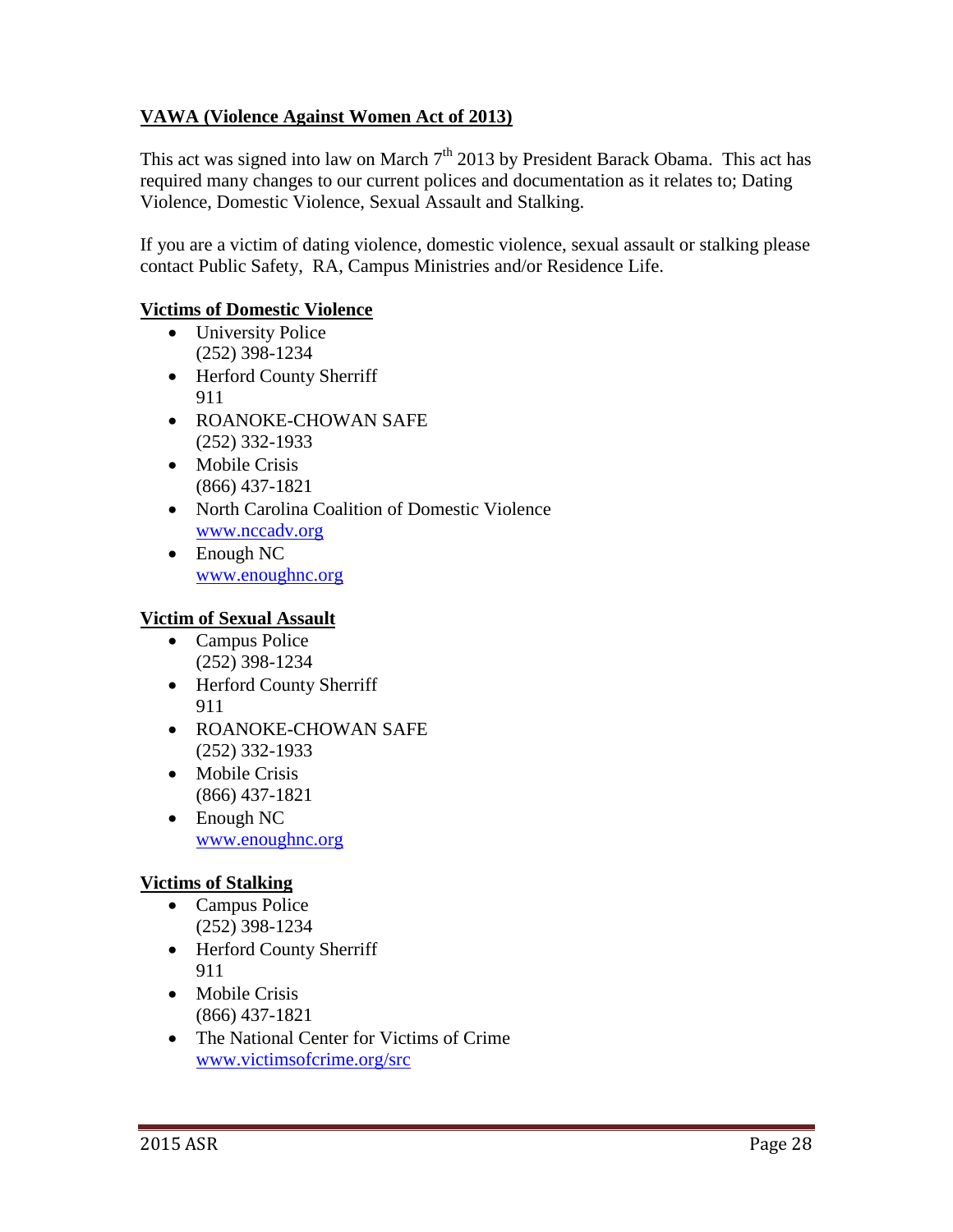#### **Primary Prevention Programs**

- New Employee Training for Title IX
- Orientation New Student Training for Title IX
- Orientation with Vice President for Student Affairs with New Students
- Orientation with Associate VP for Student Affairs and Chief of Police

#### **Ongoing Prevention and Awareness Programs**

- *Annual Security Report* annual publication
- Student Life programs
	- o Campus Ministries
	- o Counseling Services
	- o Student Government Association
	- o Greek Organizations
- Residence Life Programs
	- o RA Programming
- Title IX Office Awareness and Prevention Educational emails.

#### **Bystander Intervention**

A bystander is someone other than the victim who is present when an act of dating violence, domestic violence, stalk-ing or sexual assault is occurring or when a situation is occurring in which a reasonable person feels as though some protective action is required to prevent sexual assault, dating violence, domestic violence or stalking. Bystanders, if active, can prevent harm or intervene with safe and positive options before a situation gets worse. Examples of active bystander intervention include: not leaving an overly intoxicated person in a bar/party alone, walking a classmate to his/her car after class, calling police when a potentially violent situation is unfolding, not leaving an unconscious person alone (alerting an RA, EMS, campus police, etc.), or intervening when someone is being belittled, degraded or emotion-ally abused (walking victim away from abuser, contacting others for help, Counseling, Residence Assistant, Student Affairs Professional).

## CHOWAN UNIVERSITY SEXUAL MISCONDUCT POLICY

#### **Introduction**

Chowan University strives to provide an environment that is fully conducive to learning and intellectual pursuit within a Christian context. The University therefore condemns all forms of sexual misconduct as being inconsistent with its mission. Chowan University, as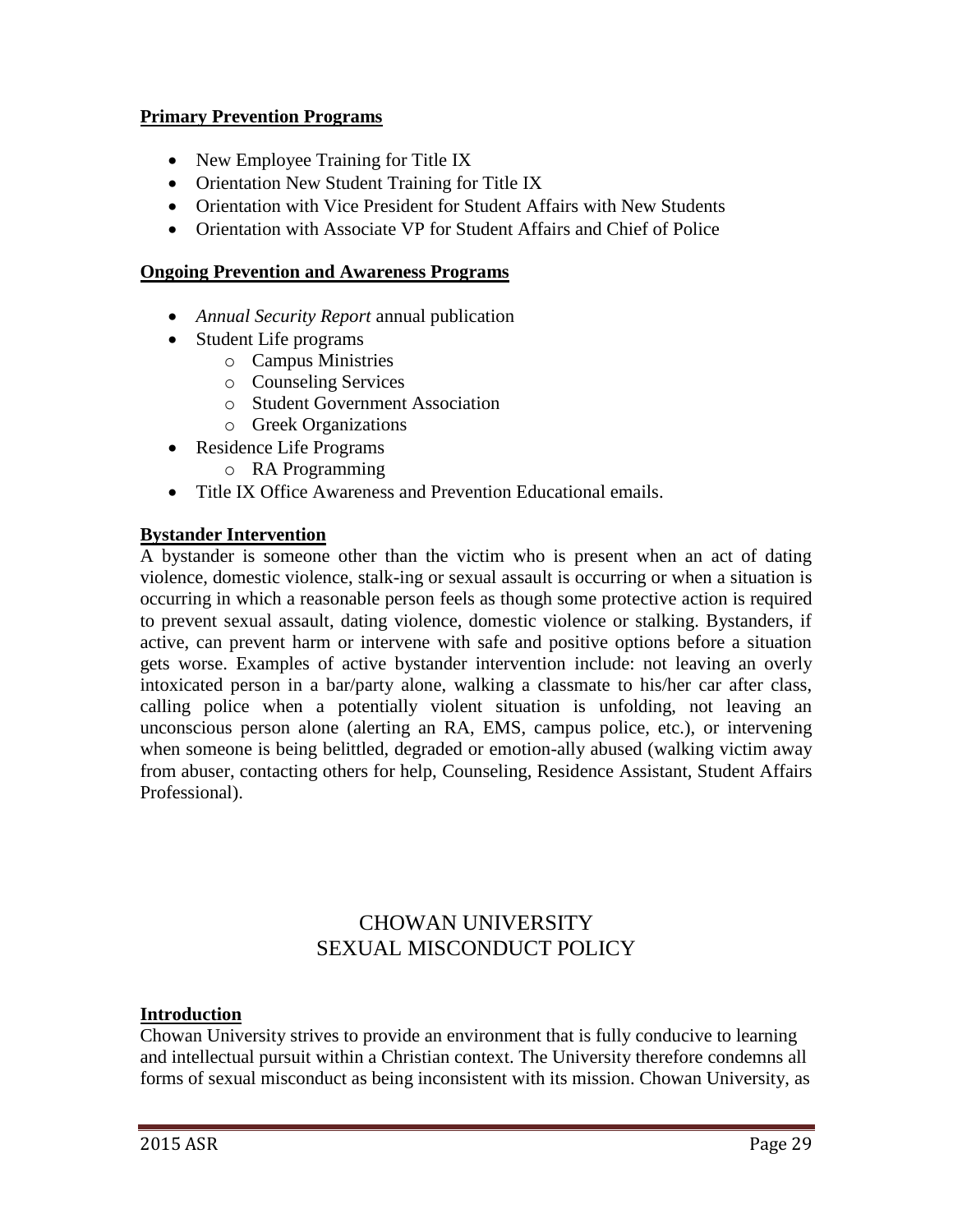a Christian institution of higher education affirms its moral commitment to the dignity and worth of all individuals.

Title IX of the Education Amendment of 1972 states that "No person in the United States shall, on the basis of sex, be excluded from participation in, be denied the benefits of, or be subjected to discrimination under any education program or activity receiving Federal financial assistance." Sexual violence and sexual harassment are forms of sex discrimination prohibited by Title IX.

Chowan's policies prohibiting sexual violence and sexual harassment (Sexual Misconduct) are not only legal responsibilities with practical applicability, they stem from the University's historical and continuing commitment to Christian and moral values.

Chowan University takes seriously every allegation or report of sexual misconduct it receives. The University's response is intended to assure that all parties involved are treated fairly, that victims receive appropriate support, and that allegations of sexual misconduct are handled in a prompt, thorough and equitable manner.

## **Scope**

All members of the Chowan University community (students, faculty, and staff) are protected by and are responsible to adhere to the Sexual Misconduct Policy. This policy applies to any instance in which a member of the Chowan University community becomes a victim of or is alleged to have engaged in sexual misconduct. The Sexual Misconduct Policy applies to all conduct that impacts the educational environment, regardless of whether it takes place on or off campus and regardless of the gender or sexual orientation of the individuals involved. Sexual Misconduct committed electronically or via social media is included in this policy and is strictly prohibited by Chowan University.

### **Chowan University defines Sexual Misconduct to include:**

- Sexual harassment unwelcome conduct of a sexual nature, including but not limited to unwelcome sexual advances; requests for sexual favors; or other verbal or nonverbal conduct of a sexual nature.
- Gender-based harassment unwelcome conduct of a nonsexual nature based on a student's actual or perceived sex, including conduct based on gender identity, gender expression, and nonconformity with gender stereotypes.
- Sexual violence (assault) actual or attempted sexual contact with another person without that person's consent. Sexual assault includes, but is not limited to:
	- 1. Intentional touching of another person's intimate parts without that person's consent;
	- 2. Other intentional sexual contact with another person without that person's consent;
	- 3. Coercing, forcing, or attempting to coerce or force a person to touch another person's intimate parts without that person's consent;
	- 4. Rape, which is penetration, no matter how slight, of (1) the vagina or anus of a person by any body part of another person or by an object, or (2) the mouth of a person by a sex organ of another person, without that person's consent.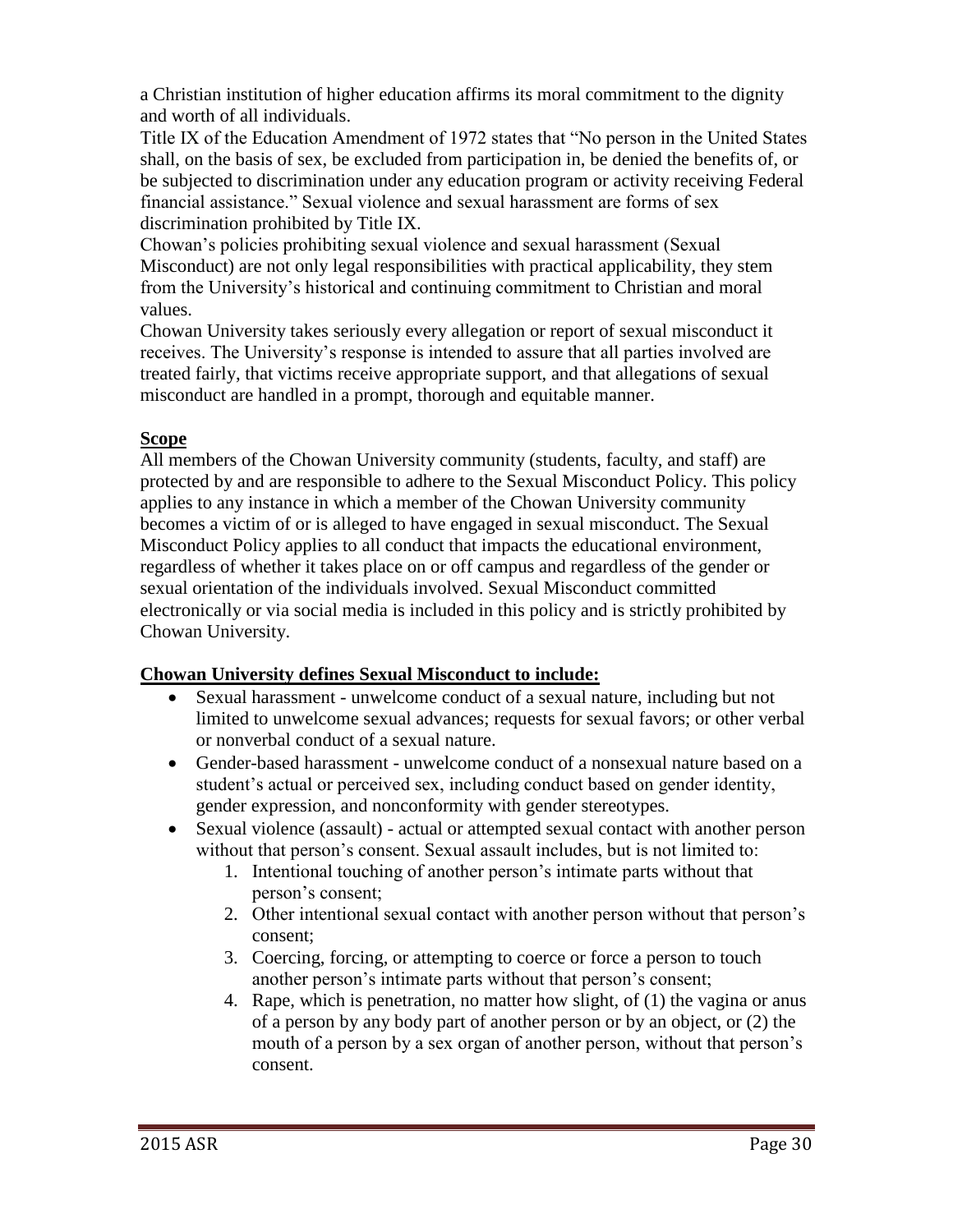- Sexual exploitation a person takes sexual advantage of another person (victim) for the benefit of anyone other than the victim without the victim's consent. Examples of behavior that could rise to the level of sexual exploitation include:
	- 1. Prostituting another person;
	- 2. Recording images (e.g., video, photograph) or audio of another person's sexual activity, intimate body parts, or nakedness without that person's consent;
	- 3. Distributing images (e.g., video, photograph) or audio of another person's sexual activity, intimate body parts, or nakedness, if the individual distributing the images or audio knows or should have known that the person depicted in the images or audio did not consent to such disclosure and objects to such disclosure; and,
	- 4. Viewing another person's sexual activity, intimate body parts, or nakedness in a place where that person would have a reasonable expectation of privacy, without that person's consent, and for the purpose of arousing or gratifying sexual desire.
- Relationship violence committing an act of violence (including but not limited to, pushing, hitting, striking, using a weapon) against another person in the context of a dating, cohabitation or marriage relationship.
- Sex/gender-based stalking engaging in a course of conduct directed at a specific person that would cause a reasonable person to fear for the his/her safety or the safety of others; or suffer substantial emotional distress.

#### **Report for Support**

Chowan University strongly encourages any victim of sexual misconduct to report all instances. Whether or not the victim intends to file a formal University complaint, Chowan University places the highest importance on providing victims with support in responding to the incident. The University exercises all reasonable efforts to end all forms of discrimination, prevent their reoccurrence, and remedy their effects both on individual victims and the larger University community. Retaliation, intimidation and/or third party involvement in any instance of sexual misconduct are prohibited and are considered violations of this policy.

Chowan University has designated a Title IX Coordinator to oversee the University's compliance with and response to instances of sexual misconduct. Ms. Elizabeth Whitaker serves as the Title IX Coordinator; she may be reached at whitae@chowan.edu (252) 398-6382. The Office of the Title IX Coordinator investigates incidents, provides support to victims, and makes the initial disciplinary determinations when a student is formally accused of violating the Sexual Misconduct Policy.

In addition to contacting the Title IX Coordinator, a victim of sexual assault (or someone who knows of an individual of sexual assault) should immediately call Chowan University Public Safety at (252) 398-1234 (if the assault took place on campus) or the Local Police at 911 immediately. Victims are also strongly encouraged to seek immediate medical attention as well. Please seek medical attention prior to bathing or changing clothes as this may destroy evidence.

> Approved: Executive Committee Board of Trustees August 17, 2015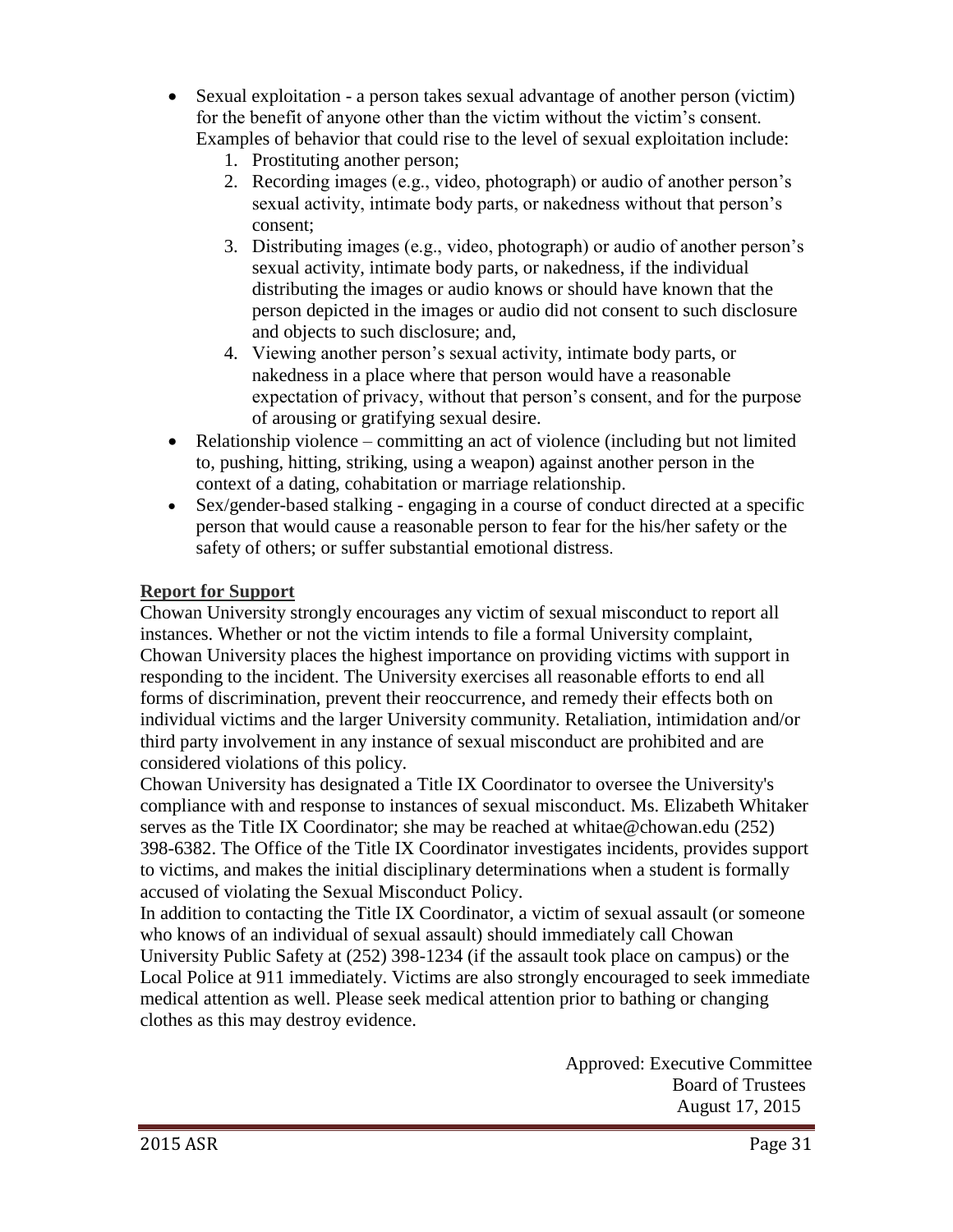# **CHOWAN UNIVERSITY TITLE IX**

Chowan University strives to provide an environment that is fully conducive to learning and intellectual pursuit within a Christian context. The University therefore condemns all forms of sexual misconduct as being inconsistent with its mission.

Chowan University complies with laws prohibiting discrimination, including applicable provisions of and amendments to Titles VI and VII of the Civil Rights Act of 1964, the Age Discrimination in Employment Act Executive Order 11246, Title IX of the Education Amendments of 1972, Sections 503 and 504 of the Rehabilitation Act of 1973, the Vietnam Era Veterans Readjustment Assistance Act, the Age Discrimination Act of 1975, and the Americans with Disabilities Act of 1990.

Title IX of the Education Amendment of 1972 states that "No person in the United States shall, on the basis of sex, be excluded from participation in, be denied the benefits of, or be subjected to discrimination under any education program or activity receiving Federal financial assistance". Sexual violence is a form of sexual harassment prohibited by Title IX.

Chowan University, as a Christian institution of higher education affirms its moral commitment to the dignity and worth of all individuals. Chowan's policies prohibiting sexual assault and sexual harassment are not only legal responsibilities with practical applicability, they stem from the University's historical and continuing commitment to Christian and moral values Chowan University will take seriously every allegation or report of sexual misconduct.

The University's response is intended to assure that all parties involved receive appropriate support and fair treatment, and that allegations of sexual misconduct are handled in a prompt, thorough and equitable manner.

The Sexual Misconduct Policy applies to any instance in which a member of the Chowan University community is alleged to have engaged in sexual misconduct (on or offcampus), regardless of the complainant's or respondent's gender or sexual orientation. Chowan University defines Sexual Misconduct to include; sex/gender based harassment, sexual violence, sexual exploitation, relationship violence, sex/ gender-based stalking, retaliation, intimidation and/or third party involvement in such instances. Sexual Misconduct committed via social media or electronically is included in this policy and is strictly prohibited by Chowan University.

The University recognizes that confidentiality is important in matters relating to Sexual Misconduct. Consistent with this principle, a victim of Sexual Misconduct may request that his/her identity remain confidential. Such request should be made to the Title IX Coordinator. The University will attempt to maintain confidentiality except where, in the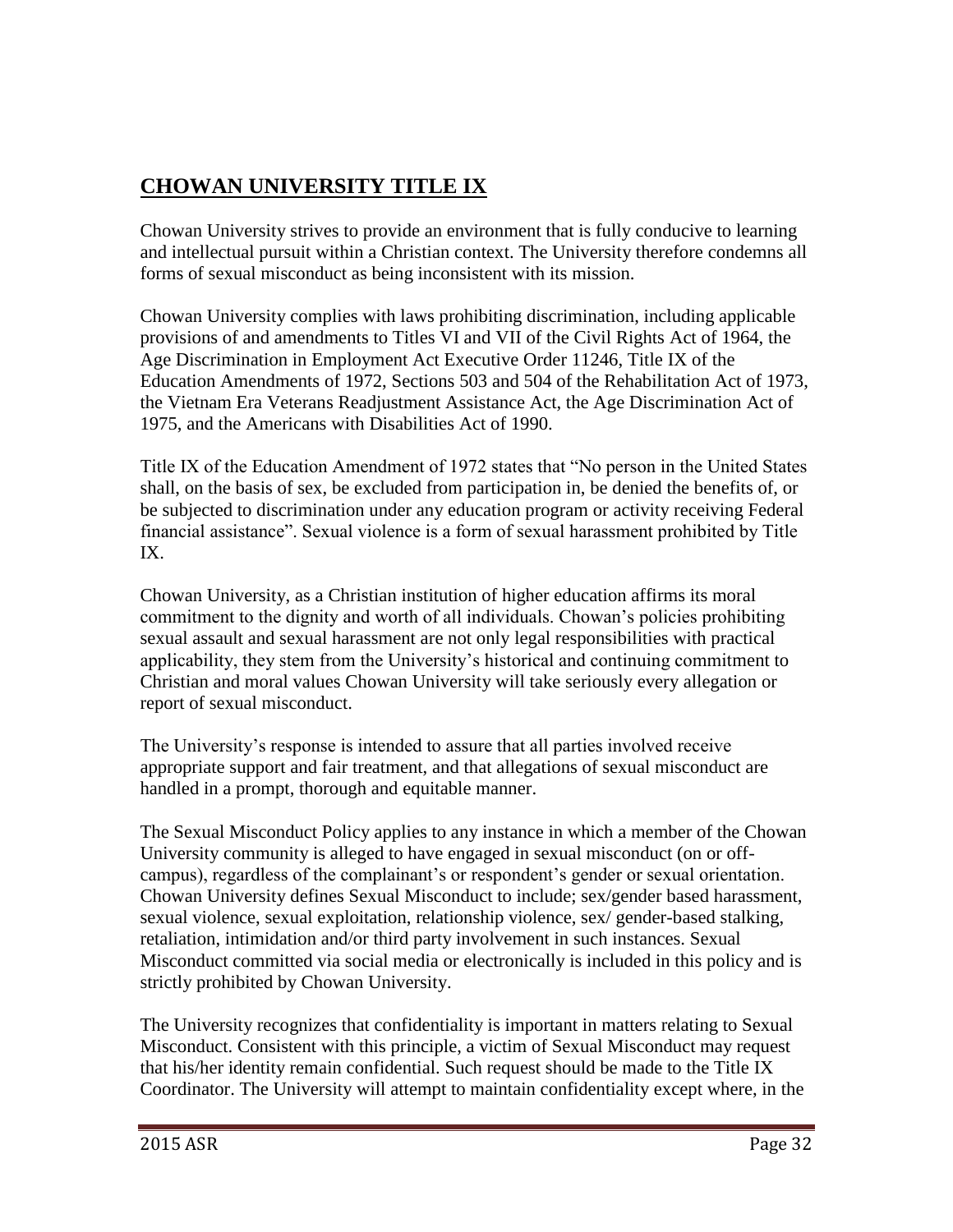University's judgment, maintaining confidentiality would jeopardize the safety of the members of the University community or where disclosure is required by law.

Chowan University has designated a Title IX Coordinator to coordinate the University's compliance with and response to inquiries concerning Title IX. Ms. Elizabeth Whitaker serves as the Title IX Coordinator; she may be reached at whitae@chowan.eduor 252- 398-6382. A person may also file a complaint with the Department of Education's Office for Civil Rights regarding an alleged violation of Title IX by visiting: the U.S. Department of Education's website or calling 1-800- 421-3481.

**Title IX Student Formal Grievance Process** (252) 398-6382 . whitae@chowan.edu *TITLE IX Coordinator Libby Whitaker, Columns Building 3rd Floor*

The Office of the Title IX Coordinator is designated to formally investigate student grievances of the Sexual Misconduct (Title IX) Policy, address inquiries and coordinate the university's compliance efforts regarding student complaints and grievances.

### **Reporting**

Reporting of a formal complaint of the Sexual Misconduct Policy can be made in person or orally to an appropriate official, but the university strongly encourages submission of grievances in writing, by email attachment as a MS Word or pdf document, in other written form to [TitleIX@chowan.edu.](mailto:TitleIX@chowan.edu)

The report (grievance) should clearly and concisely describe the alleged incident(s), when and where it occurred, and the desired remedy sought. The grievance should be signed by the initiator or, in the case of an email submission, sent as an email attachment, in letter format and should contain the name and all contact information for the grievant. Any supporting documentation and evidence should be referenced within the body of the formal grievance. Additionally, the initiator of a grievance should submit any supporting materials in writing as quickly as is practicable.

#### **Time Frames**

The university's overall goal is to resolve complaints under this policy within 60 calendar days from receipt of a report. An investigation typically takes 10 to 30 days to complete. Generally within 14 days after completion of an investigation (during which time the Office of the Title IX Coordinator may be seeking clarifying information and/or meeting with a complainant, respondent, case officer, or others), a hearing, if applicable, is scheduled.

Circumstances may require extensions of this overall 60-day time frame or any individual time frame discussed in this policy. The university reserves the right to extend these time frames in its sole discretion. Examples of reasons why time frames may need to be extended include the complexity of the case, delays due to fall/spring/summer/holiday breaks, inclement weather, and other extenuating circumstances. Exceptions to these time frames will be communicated to the complainant and respondent.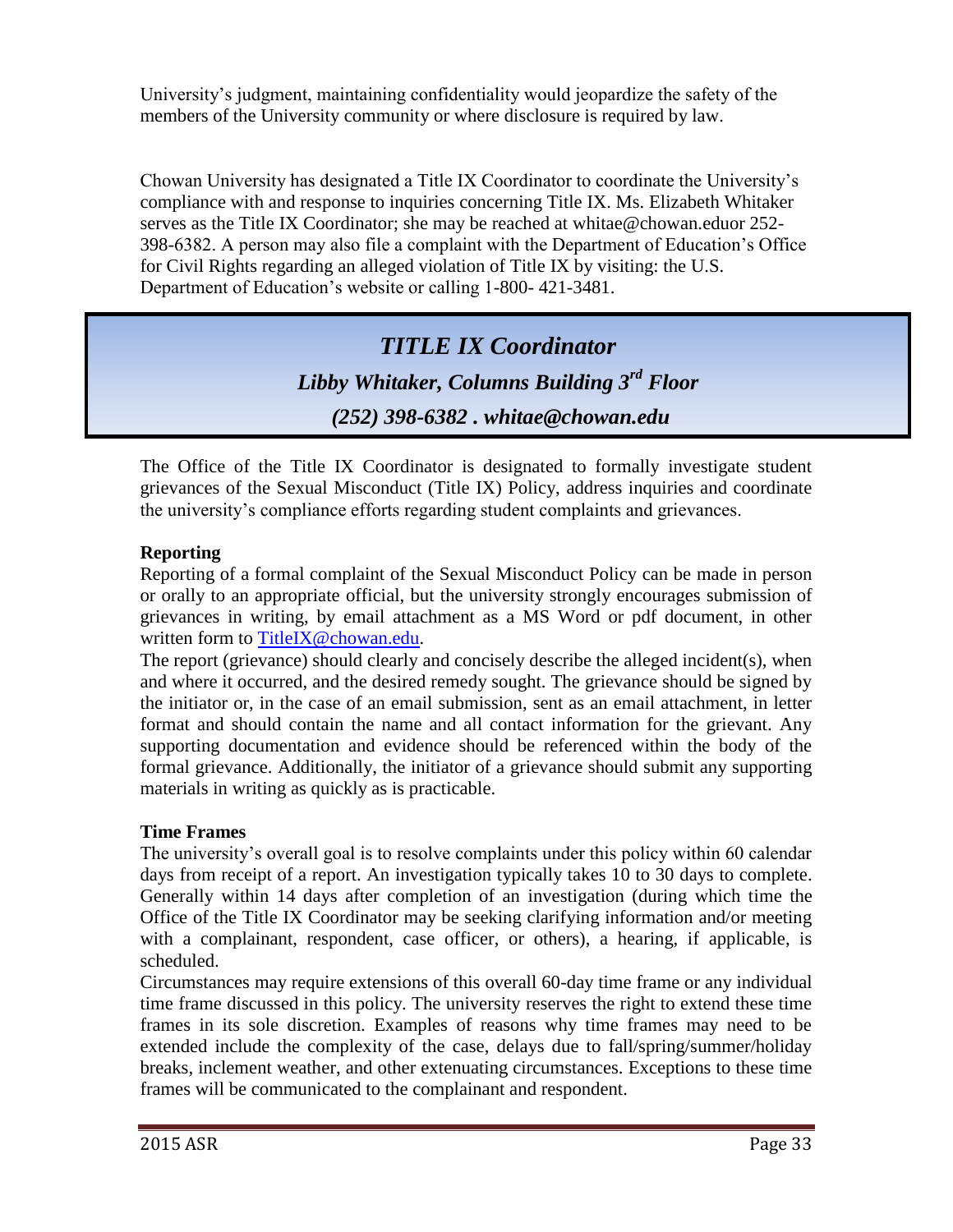#### **Investigation and Initial Action**

Upon receipt of a grievance the Office of the Title IX Coordinator will open a formal case file and assign a case officer(s) who will direct the investigation and confer with the Title IX Coordinator on interim action, accommodations for the alleged victim, or other necessary remedial short-term actions. The case officer will then take the following steps:

- In coordination with the campus Title IX Coordinator, initiate any necessary remedial actions;
- Assure that the alleged victim is made aware of support services (Counseling, Public Safety, Academic Assistance, Residence Life, etc.);
- Determine the identity and contact information of the complainant (whether that be the initiator, the alleged victim, or a University proxy or representative);
- Identify the correct policies allegedly violated;
- Conduct an immediate initial investigation to determine if there is reasonable cause to charge the accused individual, and what policy violations should be alleged as part of the complaint; (If there is insufficient evidence to support reasonable cause, the grievance should be closed with no further action)
- Meet with the complainant to finalize the complaint;
- Prepare the notice of charges on the basis of the initial investigation;
- Commence a thorough, reliable and impartial investigation by developing a strategic investigation plan, including a witness list, evidence list, intended timeframe, and order of interviews for all witnesses and the accused individual, who may be given notice prior to or at the time of the interview;
- Complete the investigation promptly, and without unreasonable deviation from the intended timeline;
- Make a finding, based on the **preponderance of the evidence (more likely than not).**
- Present the findings to the accused individual, who may accept the findings, accept the findings in part and reject them in part, or may reject all findings;
- Share the findings and update the complainant on the status of the investigation and the outcome; (Where the accused individual is found not responsible for the alleged violation(s), the investigation should be closed)
- Where the accused individual accepts the finding that s/he violated university policy, the Office of Student Affairs will impose appropriate sanctions for the violation, after consultation with the Title IX Coordinator. The University will act to end the discrimination, prevent its recurrence, and remedy its effects on the victim and the university community.

*Preponderance of the Evidence: This generally means greater than 50% change, based on the evidence, that the accused caused the damage.*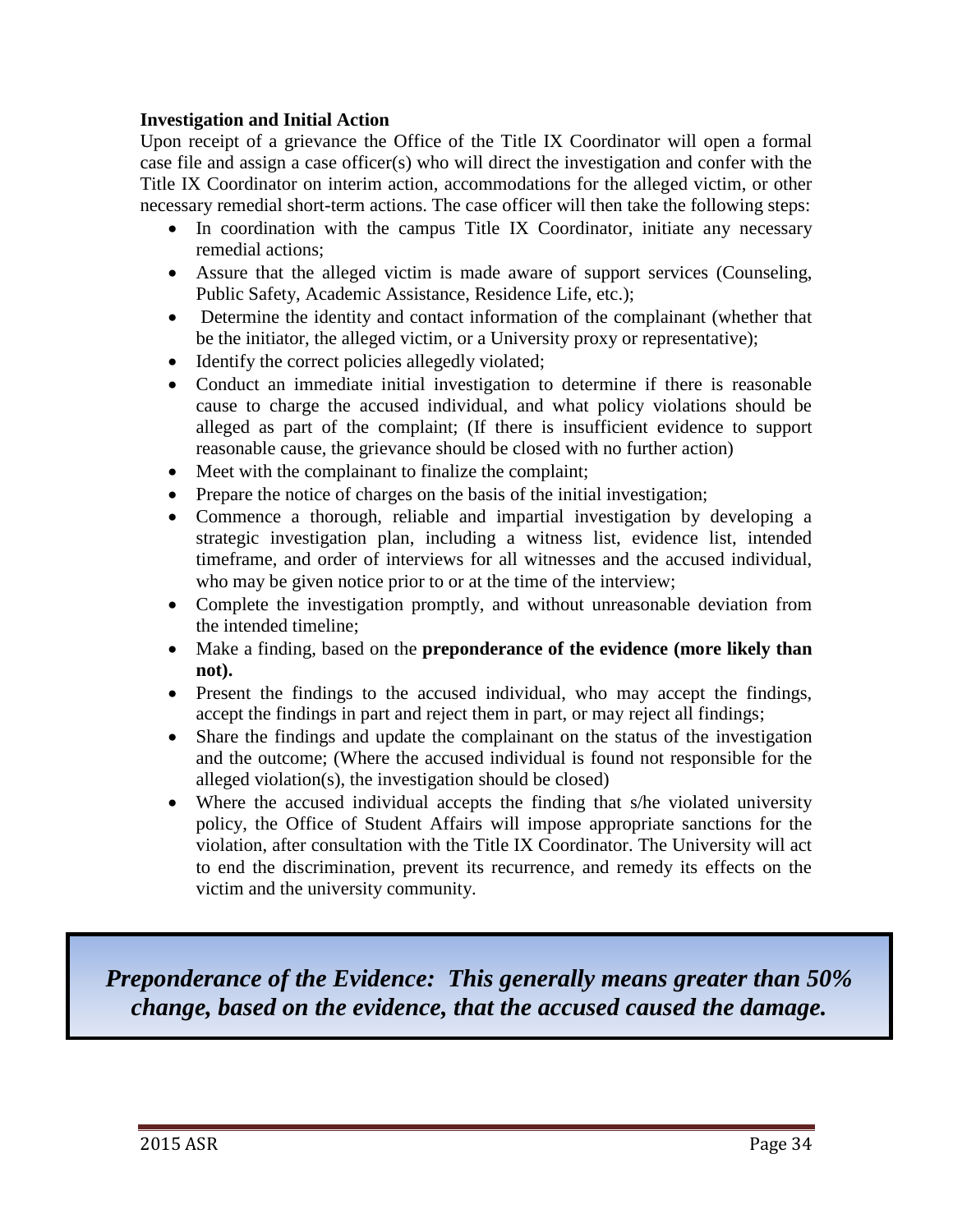#### **Hearing Procedures**

In the event that the accused individual rejects the findings in part or entirely, the Title IX Coordinator, will convene a hearing under its conduct procedures to determine whether the accused individual is in violation of the contested aspects of the complaint. At the hearing, the findings of the investigation will be admitted, but are not binding on the decider(s) of fact. The case officer(s) may give evidence. The hearing will determine whether it is **more likely than not (preponderance)** that the accused individual violated the policies forming the basis of the charge. The goal of the hearing is to provide a fair resolution via an equitable process, respecting the rights of all participants. The Office of the Title IX Coordinator has final decision-making authority with regard to formal complaints, subject to appeal. Where an accused individual is found in violation, the Office of Student Affairs will impose appropriate sanctions for the violation, after consultation with the Title IX Coordinator. The university will act to end the discrimination, prevent its recurrence, and remedy its effects on the victim and the university community.

The following procedures apply to a complaint that proceeds to a hearing panel:

- Notice: Both the complainant and the respondent will be notified at least 72 hours in advance of the date and time of the hearing and the name(s) of the hearing officer(s).
- Hearing Packet: In advance of the hearing, the Office of the Title IX Coordinator prepares a packet with information relevant to the case to be shared with the hearing officer(s). The Office of the Title IX Coordinator will share a copy of that packet with both the complainant and the respondent at least 72 hours in advance of the hearing. If a complainant or respondent wishes to share additional relevant written information to a hearing officer(s) in advance of the hearing, it must be submitted to the Office of the Title IX Coordinator within 36 hours of the hearing, which will then share that material with the complainant or respondent no later than 8 hours before the hearing. The Title IX Coordinator will determine the relevancy of the additionally submitted material.
- Conflict of Interest: A complainant or respondent may challenge the participation of an officer he/she perceives to have a conflict of interest. Such challenges, including rationale, must be made to the Title IX Coordinator at least 48 hours prior to the commencement of the hearing. At its discretion, the Title IX Coordinator will determine whether such a conflict of interest exists and whether an officer should be replaced.

Advisor: An advisor of the student's choice may accompany the complainant and/or the respondent to any meeting with Title IX Coordinator, the case officer, or to a hearing. The advisor's role in any meeting or hearing is limited to quietly conferring with the complainant through written correspondence or whisper, and the advisor may not address any other participant or the hearing panel.

 Witnesses: A complainant and respondent may offer relevant material witnesses to provide testimony. Absent exceptional circumstances, the complainant and respondent should inform the Office of the Title IX Coordinator in writing at least 48 hours in advance of the hearing the names of any witnesses he/she wishes to testify and to what they will attest. Names of witnesses submitted to the Office of the Title IX Coordinator by the complainant or respondent will be shared with the other party in advance of the hearing. Note that a hearing officer(s) may, in its sole discretion, exclude witnesses or witness testimony deemed irrelevant or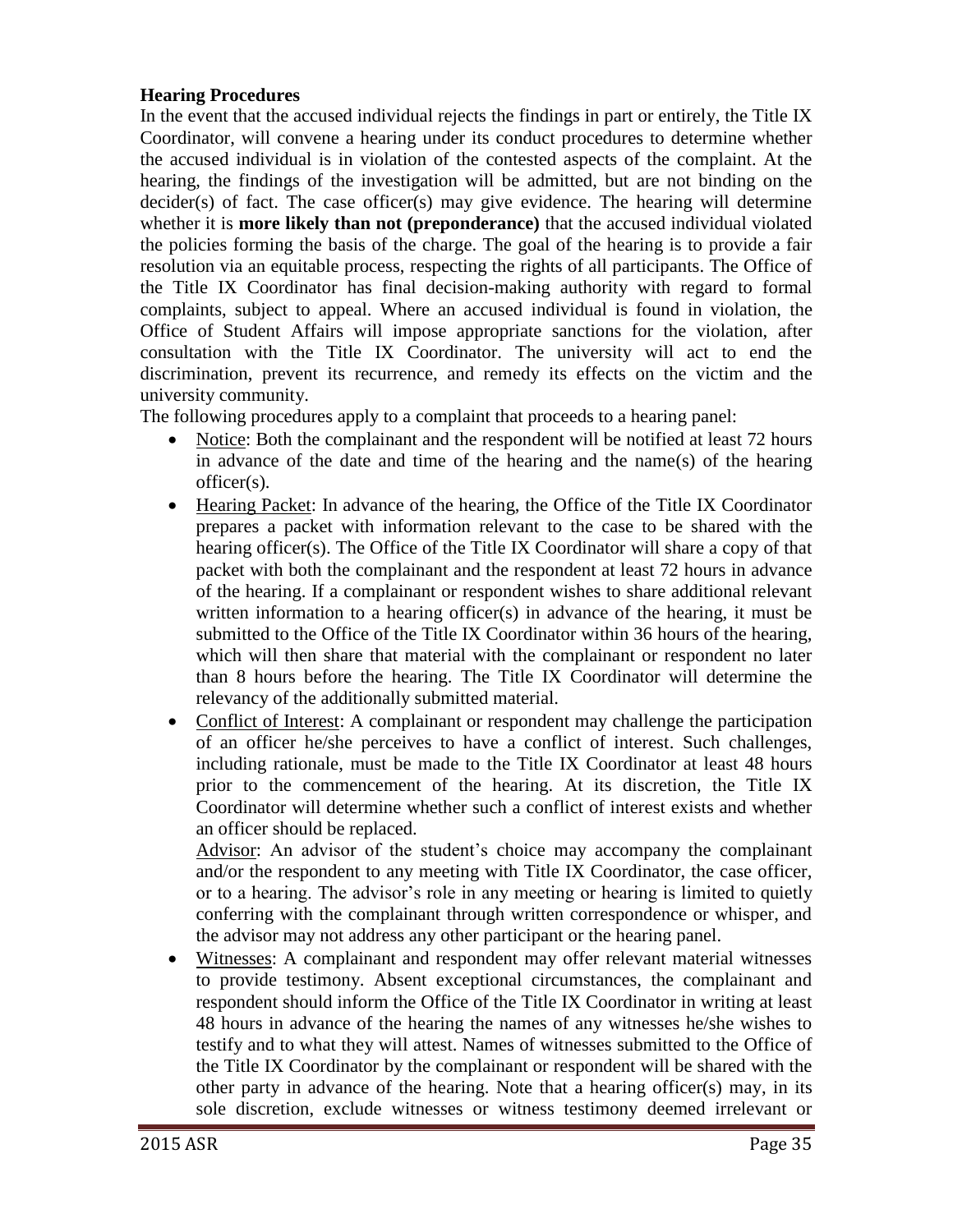duplicative. Participants are reminded that any information shared during a hearing is confidential.

- Character References: A complainant and respondent may submit two written character references to a hearing officer(s) before the hearing begins. Character references pertain to the character of the complainant/respondent and may not address the specific issue at hand.
- Hearing Procedure: The general course of procedure for a hearing is as follows: introductions; respondent's statement regarding whether he/she accepts or denies responsibility; opening comments from the complainant; opening comments from the respondent; questions; testimony/questions of other material witnesses (if applicable); closing comments from the complainant; and, closing comments from the respondent. A complainant or respondent may not question each other or other witnesses directly, but may raise questions to be asked of that party through the hearing panel, which will determine whether to ask them. As noted, the hearing officer(s) may exclude witnesses or witness testimony that it deems irrelevant or duplicative. A hearing officer(s) has general authority over the conduct of the hearing (e.g., it may set time frames for witness testimony and it may limit opening/closing statements or their length, etc.).
- Notice of Findings: The complainant and respondent will receive verbal notification of the decision of a hearing officer(s) no sooner than two business days and no later than five business days after the hearing. Notification will be individually given to the respondent and complainant at approximately the same time. A written hearing report outlining the decision and rationale of the hearing officer(s) will be later delivered to the respondent and the complainant.

#### **Sanctions**

Sanctions for a finding of responsibility include, but are not limited to, expulsion, suspension, disciplinary probation, mandatory counseling, and/or other educational sanctions. The hearing officer(s) has complete discretion regarding sanctioning. In determining the appropriate sanction(s) for a violation of this policy, the hearing officer(s) will first consider whether expulsion (permanent removal) from the university is appropriate. Factors pertinent to the determination of what sanction applies to the finding include, but are not limited to, the nature of the conduct at issue, prior disciplinary history of the respondent, respondent's willingness to accept responsibility for his/her actions, previous university response to similar conduct, and university interests.

#### **Appeals**

Either a respondent who is found responsible for a violation of this policy, or a complainant who believes the finding is not sufficient may appeal such finding based on the following grounds:

- 1) New information (available after a hearing) of a nature such that the finding or sanction may have been different;
- 2) Procedural errors within the hearing process which may have substantially affected the fairness of the hearing;
- 3) And/or the finding was inconsistent with the weight of the information. A complainant may also appeal the outcome on one or more of the above stated grounds.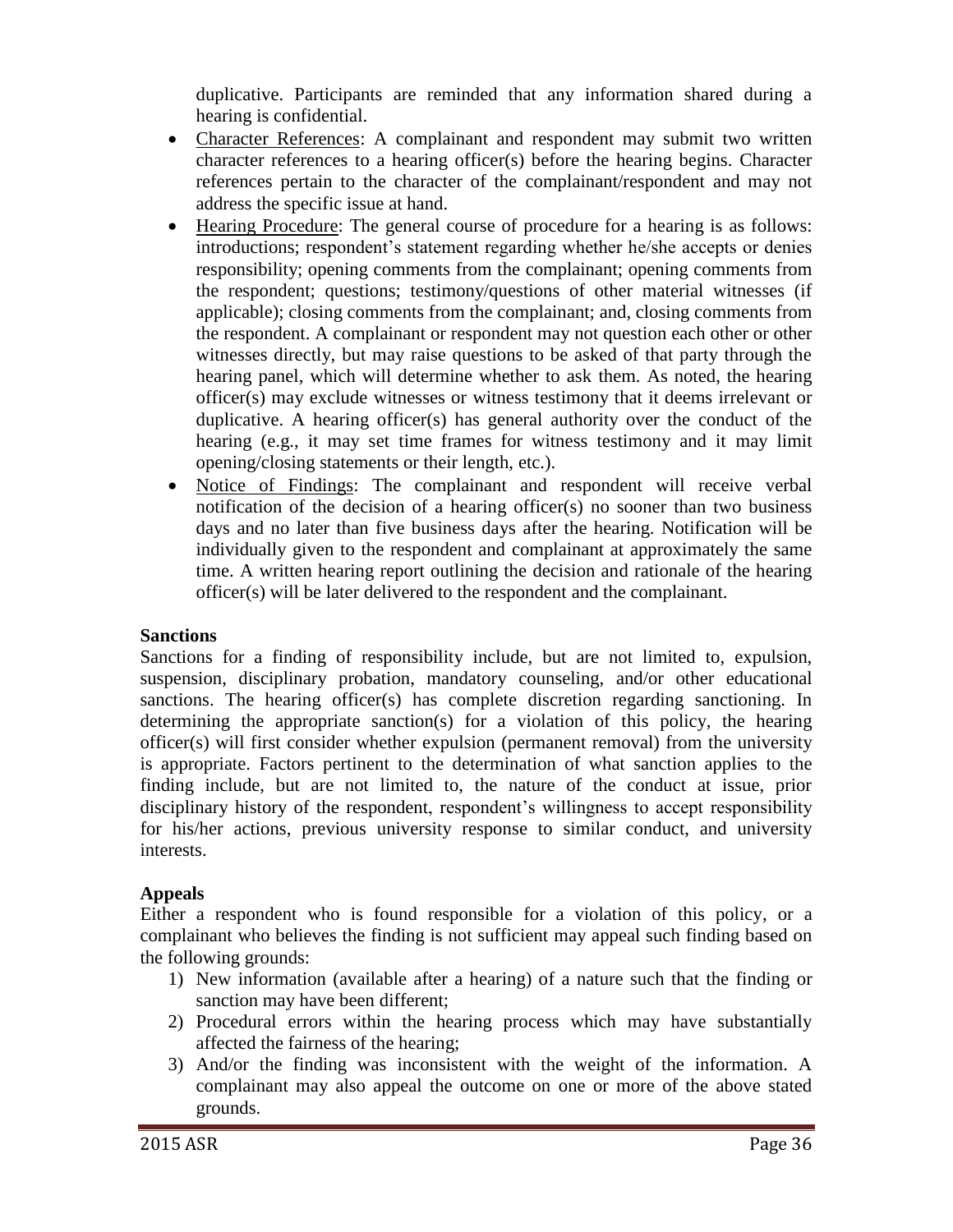Appeals must be filed in writing within 72 hours of notification of the finding (unless greater time is given within the finding). Appeals are to be filed to the Title IX Coordinator.

The composition of the Title IX Appellate Board for cases arising under this policy includes members of the university community appointed by the Vice President for Student Affairs in consultation with the Title IX Coordinator. A three-person panel of the Title IX Appellate Board, typically including, when possible, at least one faculty and one staff member, will review the appeal, the hearing report, any information included in the hearing, and any additional information it deems relevant. A complainant or respondent may request to meet with the panel of the Title IX Appellate Board to amplify his/her ground(s) of appeal.

The Title IX Appellate Board may consult in confidence with other members of the university community (or persons brought forth by the complainant or respondent as part of the appeal) in order to substantiate the grounds for appeal or to seek clarification of issues raised in the appeal. If the grounds for appeal are found to be substantiated, the appellate panel may determine a final resolution to the case, or refer the case back to the Title IX Coordinator for further review and/or a new hearing. Written notification of the final decision will be sent to the complainant and respondent.

#### **Information for Complainants**

Complainants will be treated with respect before, during, and after the disciplinary process. Complainants will be informed of the university's disciplinary process and possible outcomes. The university will communicate substantive and, when warranted, procedural developments regarding an investigation. The alleged conduct may also be criminal in nature, and complainants have the right to report such conduct to the Chowan University Police, Murfreesboro Police, or other appropriate law enforcement agency. A criminal report does not preclude university disciplinary action. Regardless of whether a complainant pursues a criminal complaint and/or the university's grievance process through this policy, the university may investigate the incident(s) in question and will take appropriate responsive action to ensure that the educational environment is free of discrimination and to prevent the recurrence of a hostile environment—and, if appropriate, remedy the effects of the alleged harassment on the complainant. Remedies available to a complainant may include, but are not limited to: reasonable academic accommodations, on-campus housing reassignment, a "no contact" order between the accused and the complainant, and disciplinary action against the accused as determined through the disciplinary process outlined in this policy. Note that mediation is not an appropriate remedy for any allegation of sexual misconduct.

Complainants are strongly encouraged to seek counseling and support available through resources such as the University Counselor and/or Campus Ministry Staff as well as local, off-campus resources.

Complainants may request changes to academic and living situations and will be notified as to what changes are reasonably available.

An advisor of the complainant's choice may accompany the complainant to any meeting with Title IX Coordinator, the case officer, or to a hearing. The advisor's role in any meeting or hearing is limited to quietly conferring with the complainant through written correspondence or whisper, and the advisor may not address any other participant or the hearing panel.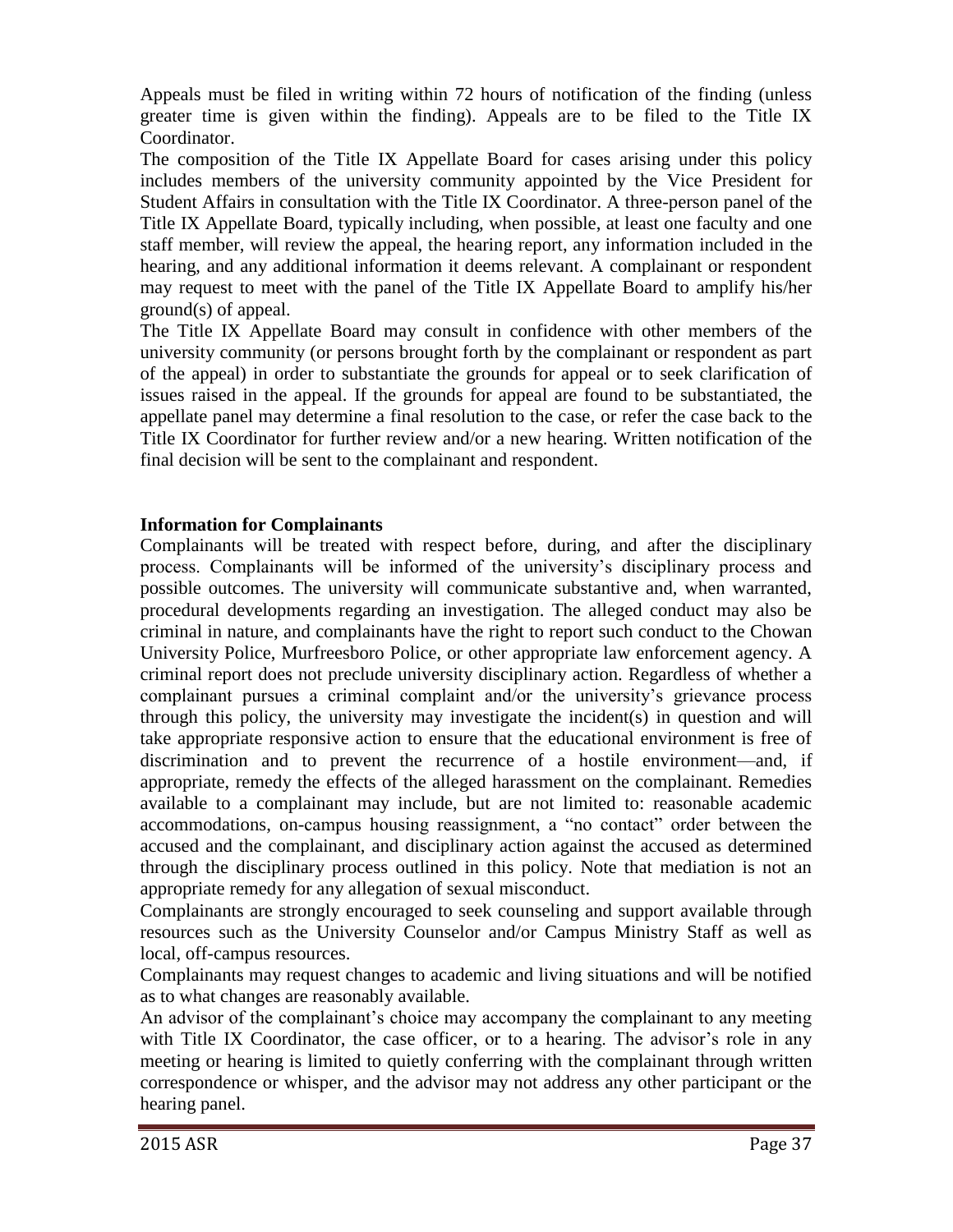#### **Information for Respondents**

Respondents will be treated with respect before, during, and after the disciplinary process. Respondents will be informed of the university's disciplinary process and possible outcomes. The university will communicate substantive and, when warranted, procedural developments regarding an investigation. Note that alleged behavior may also be criminal in nature, and a respondent may be subject to a criminal investigation by the appropriate law enforcement agency at the same time as an investigation by the university under this policy. Respondents can expect a presumption of innocence throughout the disciplinary process unless and until they are found responsible for a violation of this policy.

Respondents have the right to (and are strongly encouraged to seek) counseling and support available through resources such as the University Counselor, campus Ministry Staff and local resources.

Respondents may request changes to academic and living situations and will be notified as to what changes are reasonably available.

An advisor of the respondent's choice may accompany the respondent to any meeting with the Title IX Coordinator, the case officer, or to a hearing. The advisor's role in any meeting or hearing is limited to quietly conferring with the respondent through written correspondence or whisper, and the advisor may not address any other participant or the hearing panel.

#### **Retaliation**

Chowan University strictly prohibits retaliation against any individual for reporting, providing information, exercising one's rights or responsibilities, or otherwise being involved in the process of responding to, investigating, or addressing allegations of sex discrimination, sexual harassment, and sexual violence. Therefore, any retaliation, intimidation, threats, coercion, or discrimination against any such individual, undertaken or attempted either directly or by someone acting on behalf of another, will be addressed in the most serious way by Chowan University, and individuals who engage in such actions are subject to discipline up to and including suspension, expulsion, or dismissal from the University, consistent with University procedure. Anyone who is aware of possible retaliation or has other concerns regarding the response to a complaint of sexual misconduct should report such concerns to the Title IX Coordinator, who shall take appropriate actions to address such conduct in a prompt and equitable manner.

*Compliance with these provisions does not constitute a violation of section 444 of the General Education Provisions Act (20 U.S.C.1232g), commonly known as the Family Educational Rights and Privacy Act of 1974 (FERPA).*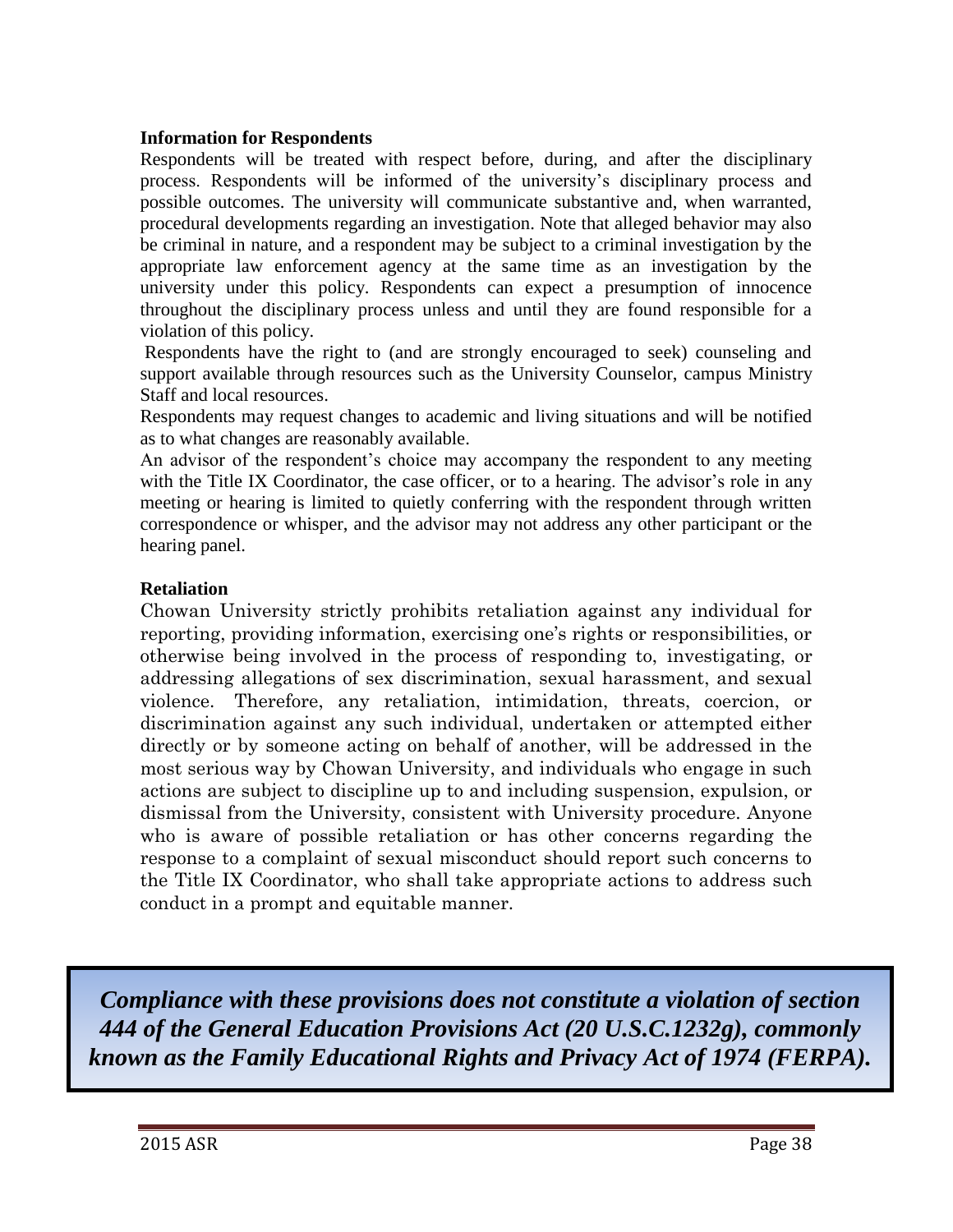#### **Fire Alarm System**

The campus fire alarm system is critical to the protection of the lives and property of students. General Statutes 14-286 of the North Carolina Criminal Law pertains to giving false fire alarms or tampering with fire alarm equipment as follows: It shall be unlawful for any person or persons to wantonly and willfully give or cause to be given, or to advise, counsel, or to aid and abet anyone in giving a false alarm of fire, or to break glass key protector, or to pull the slide arm, or lever of any systems, except in case of fire, or will fully misuse of damage a portable fire extinguisher, or in any ways to willfully interfere with, damage, deface, molest, or injure any part or portion of any fire alarm, fire



detection, smoke detection or fire extinguishing system.

- $\triangleright$  *Civil Penalty:* Any person violating any of the provisions of this section shall be guilty of a misdemeanor punishable by a fine not to exceed five hundred dollars (\$500, imprisonment for not more than six months, or both.
- *University Penalty:* preliminary suspension and not less than removal from campus housing nor more than expulsion.

#### **Fire Prevention**

#### **What causes a Fire?**

Lifestyles of university students are in some ways particularly susceptible to fire hazards. Overloading electrical circuits with cooking and other appliances, using improperly gauged extension cords and multiple plugs are common contributors. As with most residential fires, the leading cause is CIGARETTES. Smoking material often lights upholstery or bedding when the smoker falls asleep.

#### **Before a Fire:**

- Take fire drills seriously
- Know primary and secondary evacuation routes. Each building has at least two exit routes
- Know locations of fire alarm pull stations and fire extinguishers and how to activate
- Have phone numbers for Fire Department (398-4151) and the Department of Public Safety (398-1234) near your phone
- Count and remember the number of doors between your door and exits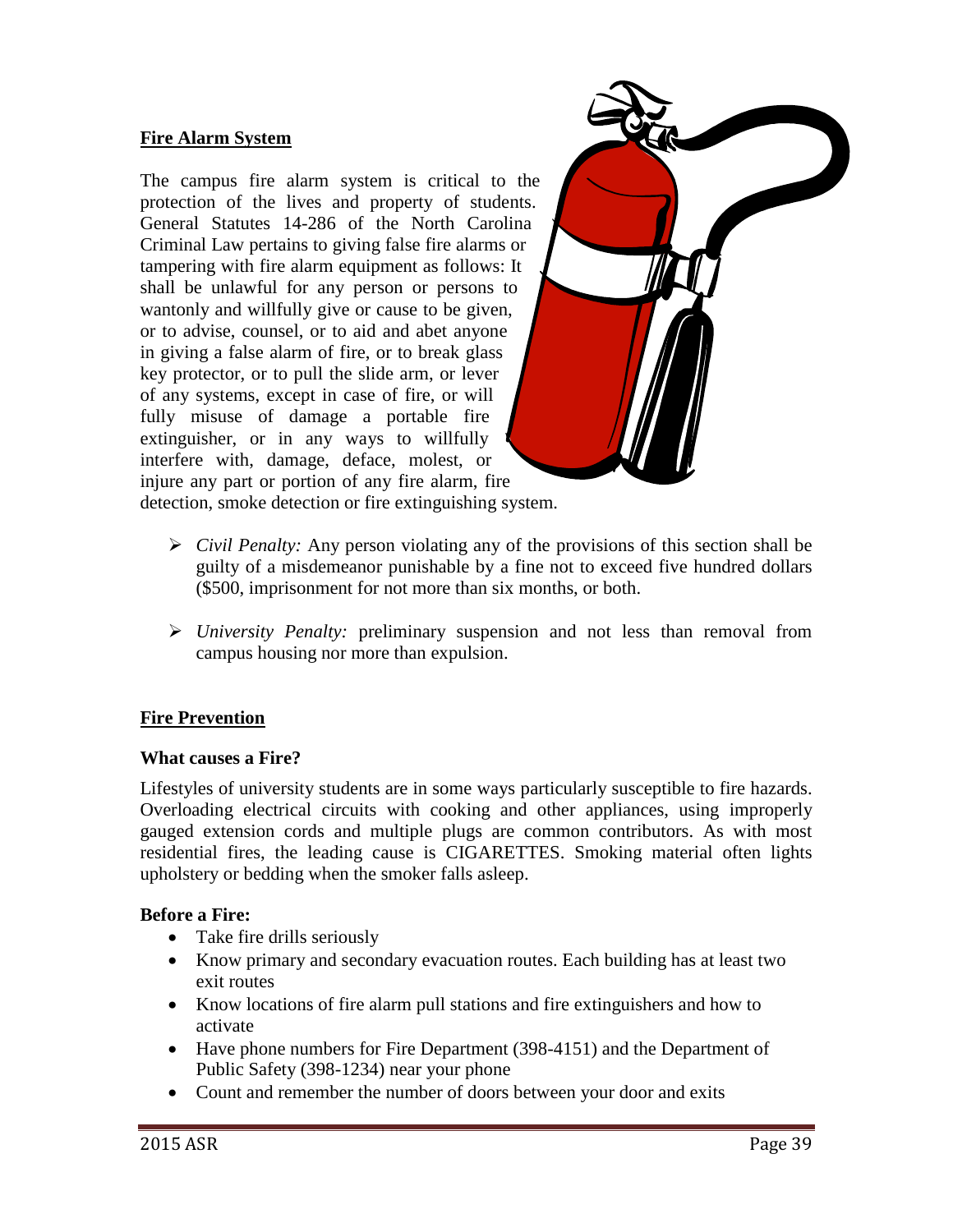- Be aware of fire hazards
- Be careful with cigarettes, electrical appliances, and combustibles

#### **On Hearing the Fire Alarm Sound:**

- Prepare to exit building in an orderly manner
- Be familiar with safety precautions in exiting the building in case of fire (provided by residence hall staff).
- DO **NOT** USE ELEVATORS
- Follow directions of the person in charge
- Be sure the fire department is called

#### **In Case of Fire:**

- Sound the fire alarm immediately to alert residents
- If possible, shut all doors and windows in immediate vicinity
- Use fire extinguisher on only the smallest, most containable fire
- Notify residence hall staff of location and type of fire
- Leave building by nearest exit and stay calm
- Crawl to prevent smoke and gas inhalation
- Take quilt or large towel to cover your face
- Take room key, but do not lock your room

#### **After Exiting the Buildings:**

- Stand clear of the building after evacuating
- Report to your RA to be accounted for
- Follow directions of the staff members, Public Safety officers, Police, and Fire personnel

#### **Keep in Mind:**

- The charge for replacing an EXIT LIGHT is \$50.00.
- The charge for replacing damaged SMOKE DETECTORS is \$100.00 for Parker Hall.
- The charge for replacing damaged COMPUTER CARDS in the control panel is \$400.00.
- When an individual is found guilty of damaging the above items, the individual will be charged. If the guilty person or persons cannot be identified, those living in the area or on the floor will be prorated to cover the cost.
- These charges are in addition to fines that may be the result of the judicial process.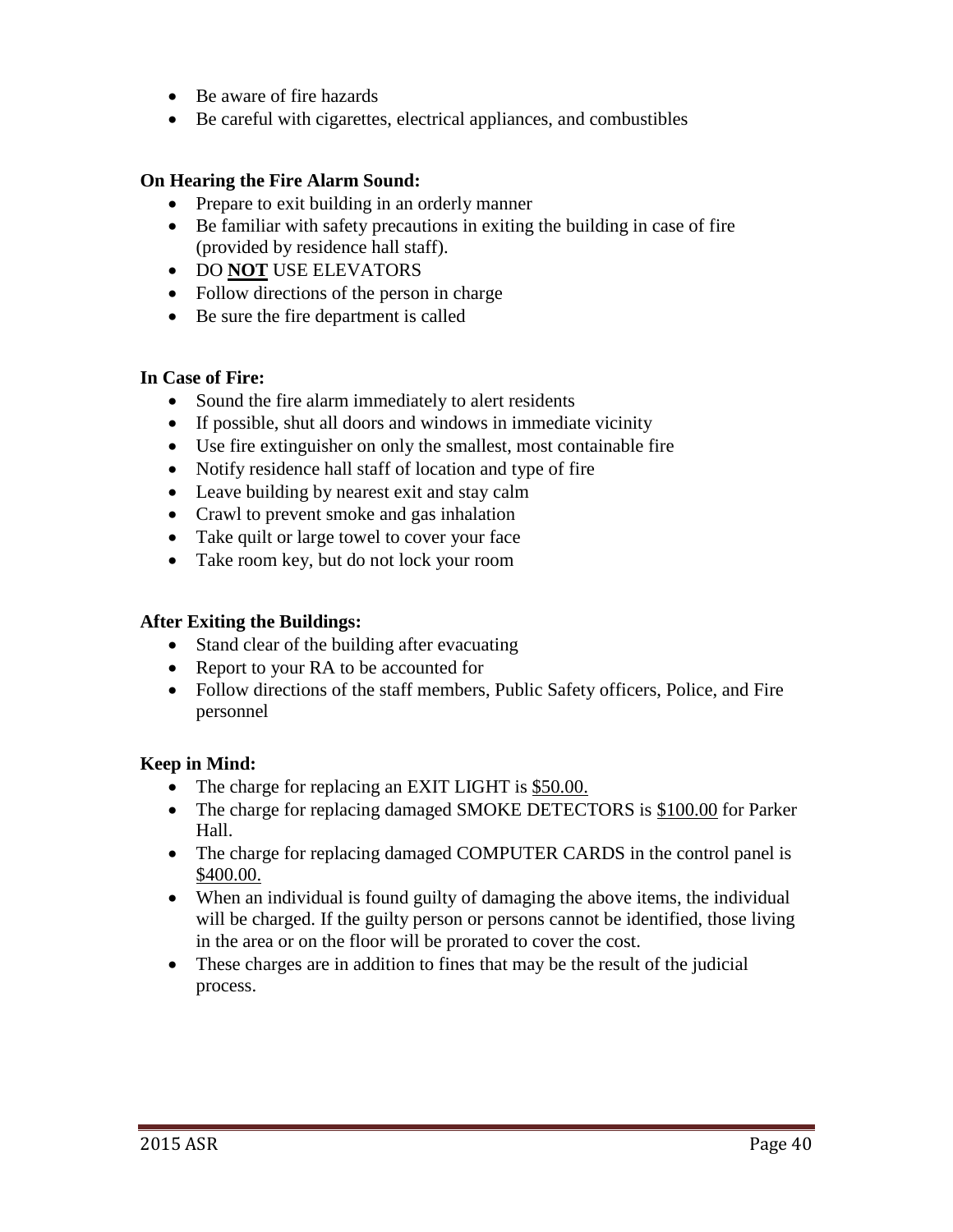# **Annual Fire Safety Report**

#### **Housing Facility**

Number of Fires

| <b>Residence Hall</b>        | <b>Street Address</b>        | 2012 | 2013 | 2014           |
|------------------------------|------------------------------|------|------|----------------|
| Parker Hall                  | One University Place         |      |      | $\theta$       |
| Dunn Hall                    | One University Place         |      | 3    | $\overline{0}$ |
| <b>Simons Hall</b>           | One University Place         |      |      | $\overline{0}$ |
| Mixon Hall                   | One University Place         |      |      | $\overline{0}$ |
| Jenkins Hall                 | One University Place         |      |      | $\overline{0}$ |
| <b>Belk Hall</b>             | One University Place         |      |      | $\theta$       |
| <b>University House</b>      | 212 E. High Street           |      |      | $\overline{0}$ |
| 310 S.4 <sup>th</sup> Street | 310 S.4 <sup>th</sup> Street |      |      | $\overline{0}$ |
| 313 Union Street             | 313 Union Street             |      |      | $\overline{0}$ |
| 401 Union Street             | 401 Union Street             |      |      | X              |
| 411 Union Street             | 411 Union Street             |      |      | X              |
| Whites Crossing A            | 900 Union Street A           |      |      | $\overline{0}$ |
| <b>Whites Crossing B</b>     | 900 Union Street B           |      |      | $\theta$       |
| Whites Crossing C            | 900 Union Street C           | N/B  | N/B  | $\theta$       |
| Whites Crossing D            | 900 Union Street D           | N/B  | N/B  | $\theta$       |
| Whites Crossing E            | 900 Union Street E           | N/B  | N/B  | 0              |

X=Off-Line for student housing

N/B= Not Built

#### **2014 Detail**

| <b>Facility</b> | Category of<br>Fire | <b>Cause of Fire</b> | <b>Fire</b><br><b>Related</b><br><b>Injuries</b> | <b>Fire Related</b><br><b>Deaths</b> | <b>Property</b><br><b>Damage</b> |
|-----------------|---------------------|----------------------|--------------------------------------------------|--------------------------------------|----------------------------------|
| N/A             | N/A                 | N/A                  | N/A                                              | N/A                                  | N/A                              |

## **2013 Detail**

| <b>Facility</b>     | Category of   | <b>Cause of Fire</b> | <b>Fire</b>      | <b>Fire Related</b> | <b>Property</b> |
|---------------------|---------------|----------------------|------------------|---------------------|-----------------|
|                     | <b>Fire</b>   |                      | <b>Related</b>   | <b>Deaths</b>       | <b>Damage</b>   |
|                     |               |                      | <b>Injuries</b>  |                     |                 |
| Parker Hall         | Unintentional | Electrical-bad       | 0                |                     | \$0-\$99        |
|                     |               | electrical cord      |                  |                     |                 |
| <b>Jenkins Hall</b> | Unintentional | Cooking              | 0                | 0                   | \$0-\$99        |
| Dunn Hall           | Intentional   | Poster lit on        | $\left( \right)$ |                     | \$0-\$99        |
|                     |               | fire.                |                  |                     |                 |
| Dunn Hall           | Intentional   | Poster lit on        | 0                |                     | \$0-\$99        |
|                     |               | fire.                |                  |                     |                 |
| Dunn Hall           | Intentional   | Poster lit on        | 0                |                     | \$0-\$99        |
|                     |               | fire.                |                  |                     |                 |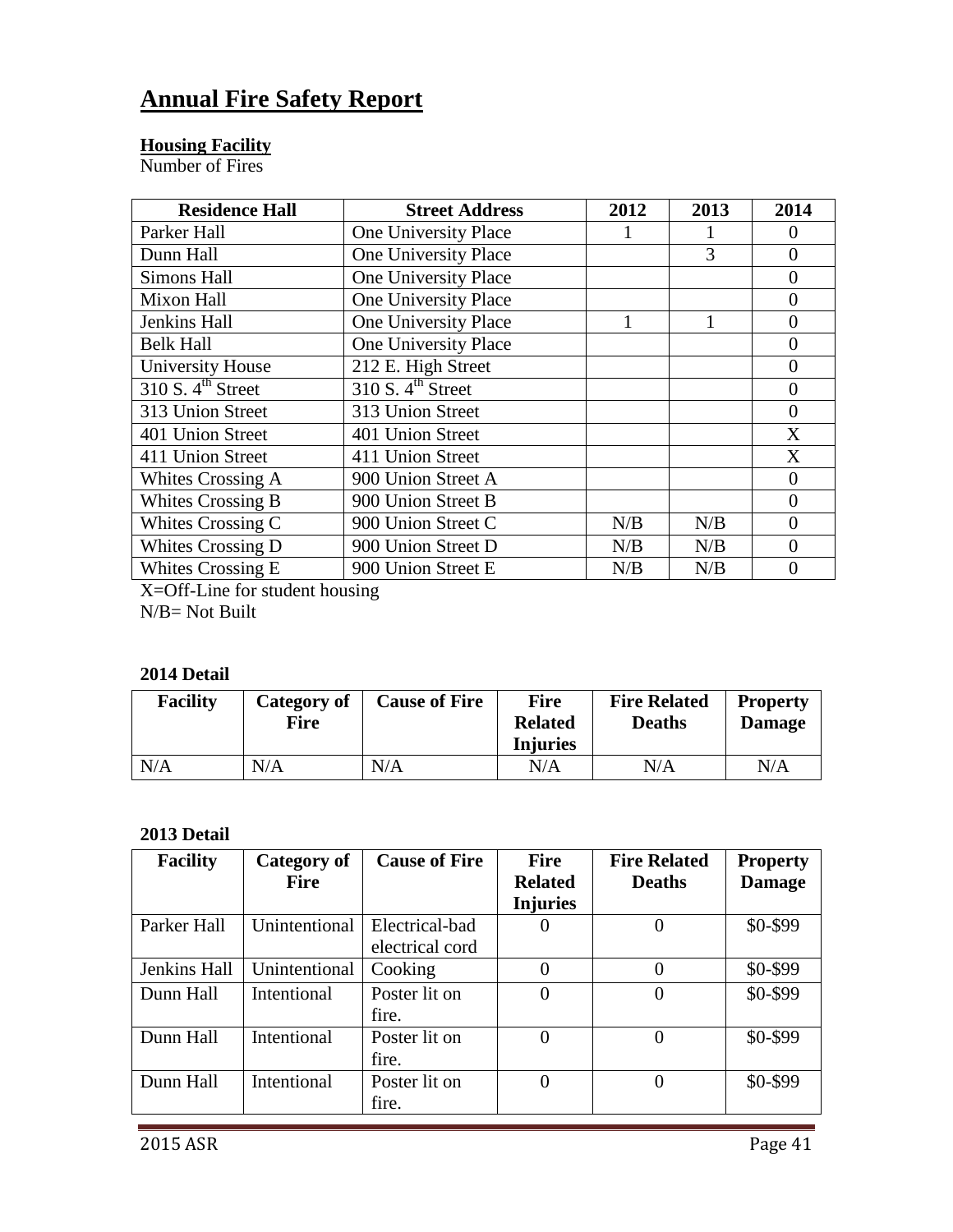**2012 Detail**

| <b>Facility</b> | Category of<br><b>Fire</b>             | <b>Cause of Fire</b> | <b>Fire</b><br><b>Related</b><br><b>Injuries</b> | <b>Fire Related</b><br><b>Deaths</b> | <b>Property</b><br><b>Damage</b> |
|-----------------|----------------------------------------|----------------------|--------------------------------------------------|--------------------------------------|----------------------------------|
|                 | Jenkins Hall   Unintentional   Smoking | Materials            |                                                  |                                      | \$0-\$99                         |

### **Fire Safety Systems in Student Housing Facilities**

| <b>Facility</b>   | <b>Fire Alarm</b><br><b>Monitoring</b><br>done off site | <b>Sprinkler</b><br><b>System</b> | <b>Smoke</b><br><b>Detection</b> | <b>Fire</b><br><b>Extinguisher</b><br><b>Devices</b> | <b>Evacuation</b><br><b>Plans</b> and<br><b>Placards</b> | <b>Number</b><br>of Fire Drills<br>each calendar<br>year |
|-------------------|---------------------------------------------------------|-----------------------------------|----------------------------------|------------------------------------------------------|----------------------------------------------------------|----------------------------------------------------------|
| Parker Hall       | $\mathbf X$                                             |                                   | $\mathbf X$                      | X                                                    | $\mathbf X$                                              |                                                          |
| Dunn Hall         | $\mathbf X$                                             |                                   | $\mathbf X$                      | $\mathbf X$                                          | $\mathbf X$                                              |                                                          |
| Simons Hall       | $\mathbf X$                                             |                                   | $\mathbf X$                      | $\mathbf X$                                          | $\overline{\mathbf{X}}$                                  |                                                          |
| Mixon Hall        | $\mathbf X$                                             |                                   | $\mathbf X$                      | $\mathbf X$                                          | $\mathbf X$                                              |                                                          |
| Jenkins Hall      | $\mathbf X$                                             |                                   | X                                | $\mathbf X$                                          | $\overline{\mathbf{X}}$                                  |                                                          |
| <b>Belk Hall</b>  | $\mathbf X$                                             |                                   | X                                | X                                                    | X                                                        |                                                          |
| Whites Crossing A | $\mathbf X$                                             | $\mathbf{X}$                      | X                                | $\mathbf X$                                          |                                                          |                                                          |
| Whites Crossing B | $\mathbf X$                                             | X                                 | X                                | $\mathbf X$                                          |                                                          |                                                          |
| Whites Crossing C | $\mathbf X$                                             | $\mathbf{X}$                      | $\mathbf X$                      | $\mathbf X$                                          |                                                          |                                                          |
| Whites Crossing D | $\mathbf X$                                             | $\mathbf X$                       | $\mathbf X$                      | $\mathbf X$                                          |                                                          |                                                          |
| Whites Crossing E | $\mathbf X$                                             | $\mathbf X$                       | X                                | X                                                    |                                                          |                                                          |

### **Appliances/Equipment**

Campus housing has varying design and construction. The University reserves the right to impose reasonable requirements with respect to the use of appliances or equipment in campus housing. Some examples of items not permitted in campus housing are listed below. However, this list is not all-inclusive. If students have questions about specific items not listed, they are directed to the Residence Life Office for clarification. Those items not allowed are: halogen lamps, toaster ovens, hot plates, deep fat fryers, gas or charcoal grills, power tools, air conditioners, mopeds, motorbikes, or motorcycles. All electrical appliances must be UL (Underwriters Laboratory) approved.

### **Smoking/Open Flames**

Smoking is not permitted in the residence halls or within a twenty-five foot "Smoke Free Zone" around all university building entrances. Open flames, including but not limited to candles or incense, are not allowed.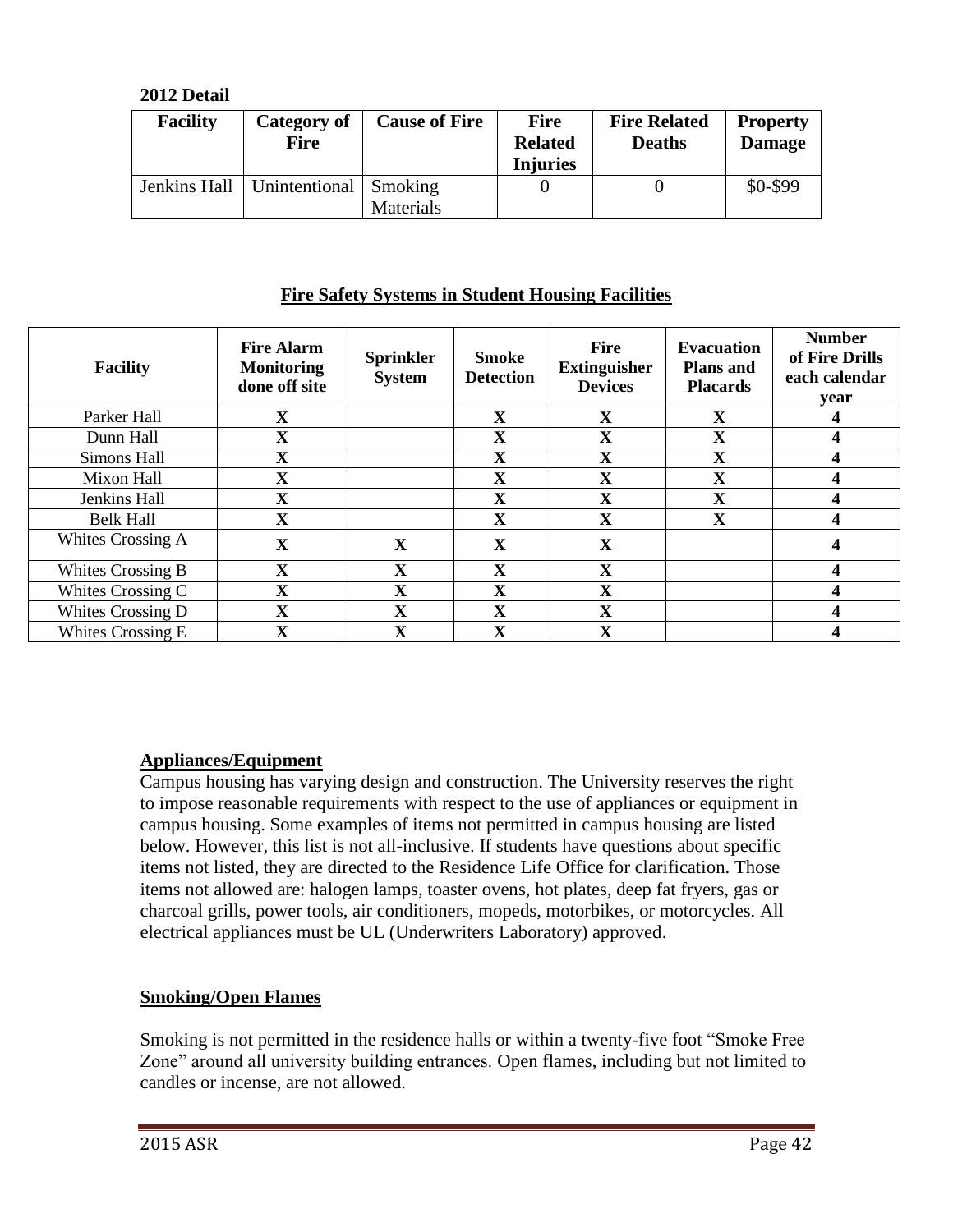#### **Student Housing Evacuation**

#### **Before a Fire:**

- Take fire drills seriously
- Know primary and secondary evacuation routes. Each building has at least two exit routes
- Know locations of fire alarm pull stations and fire extinguishers and how to activate them
- Have phone numbers for Fire Department (911) and Public Safety (252.862.5676) near your phone
- Count and remember the number of doors between your door and exits
- Be aware of fire hazards
- Be careful with cigarettes, electrical appliances, and combustibles

#### **On Hearing the Fire Alarm Sound:**

- Prepare to exit building in an orderly manner
- Be familiar with safety precautions in exiting the building in case of fire. (Provided by residence hall staff.)
- DO NOT USE ELEVATORS
- Follow directions of the person in charge
- Be sure the fire department is called

#### **In Case of Fire:**

- Sound the fire alarm immediately to alert residents
- If possible, shut all doors and windows in immediate vicinity
- Use fire extinguisher on only the smallest, most containable fire
- Notify residence hall staff of location and type of fire
- Leave building by nearest exit and stay calm
- Crawl to prevent smoke and gas inhalation
- Take quilt or large towel to cover your face
- Take room key, but do not lock your room

#### **After Exiting the Buildings:**

- Stand clear of the building after evacuating
- Report to your RA to be accounted for
- Follow directions of the staff members, Public Safety officers, Police, and Fire personnel

#### **Keep in Mind:**

- The charge for replacing an EXIT LIGHT is up to \$200.00
- The charge for replacing damaged SMOKE DETECTORS is up to \$200.00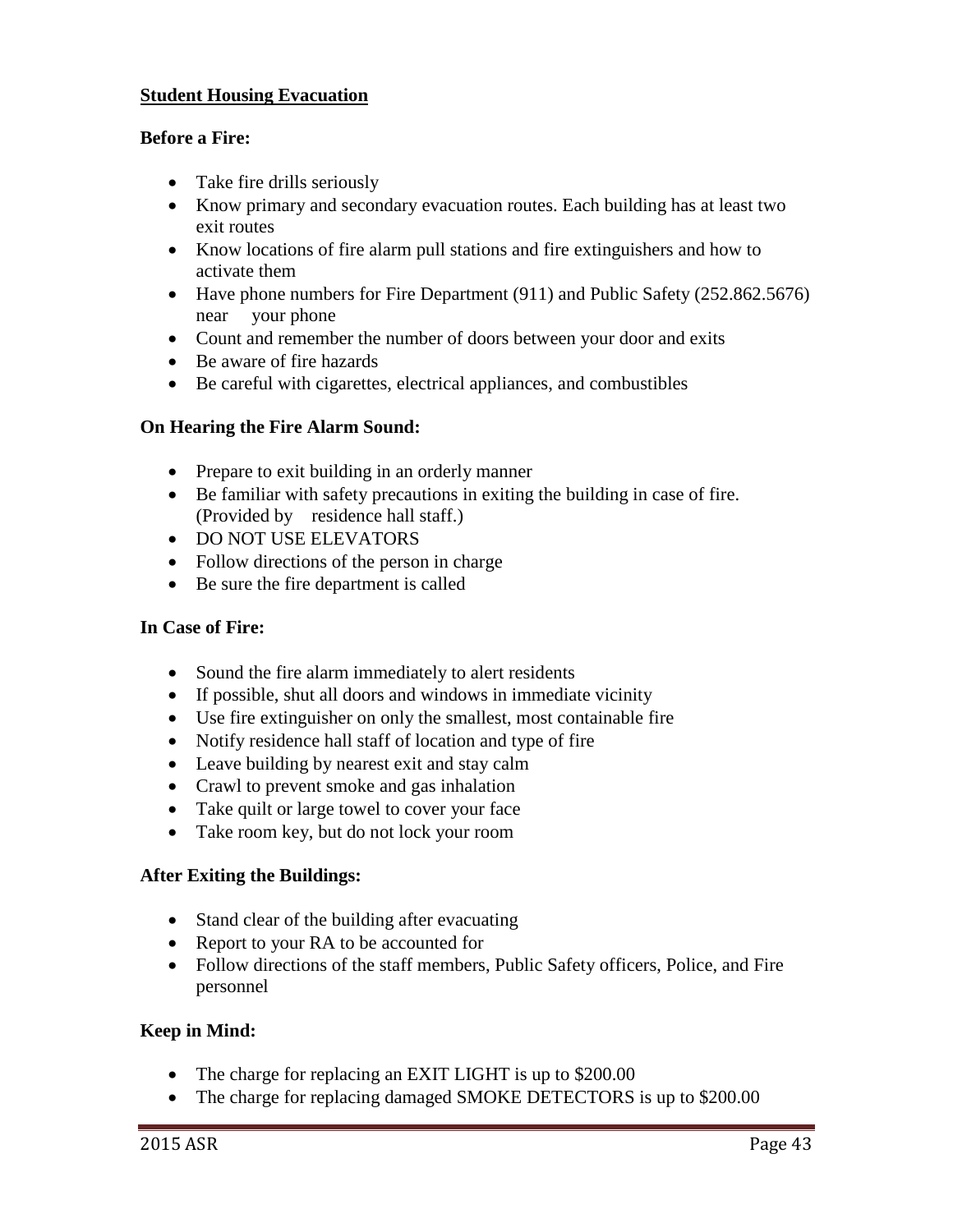- When an individual is found guilty of damaging the above items, the individual will be charged.
- If the guilty person or persons cannot be identified, those living in the area or on the floor will be prorated to cover the cost
- These charges are in addition to fines that may be the result of the judicial process
- Creating false alarms due to unattended cooking or creating unnecessary smoke could results in fines of up to \$1000 if the fire department is dispatched to campus.

# **Report all fires by calling 911 or Public Safety at (252) 398-1234**

### **Hurricane Safety**

A hurricane is an intense area of low atmospheric pressure with counter-clockwise winds of at least 75 miles per hour. Always consider hurricane wind velocities of this magnitude a serious threat. Of all the natural disasters, a hurricane offers the greatest chance of advance preparations.

The National Weather Service offers these suggestions:

**Level One:** *Hurricane Watch* (Hurricane may threaten within 36 hours)

- Check transistor radio and flashlight for fresh batteries.
- Fill vehicle with gasoline and relocate to safe area away from trees, poles, etc.
- Store at least a two-day supply of food and water in your room (food that requires no refrigeration or cooking).

**Level Two:** *Hurricane Warning* (Hurricane expected to strike within 24 hours)

- Recheck supplies
- Stay indoors and out from under trees, power lines, etc.
- Murfreesboro is located on a coastal evacuation route; therefore, stay off the streets
- Stay out of long span buildings (Helms Center, Hawks Nest), elevators, etc.
- Stay away from windows (the larger, the more dangerous)
- Collect and store valuable and personal papers (money, jewelry, medicine, etc.)
- Stay calm!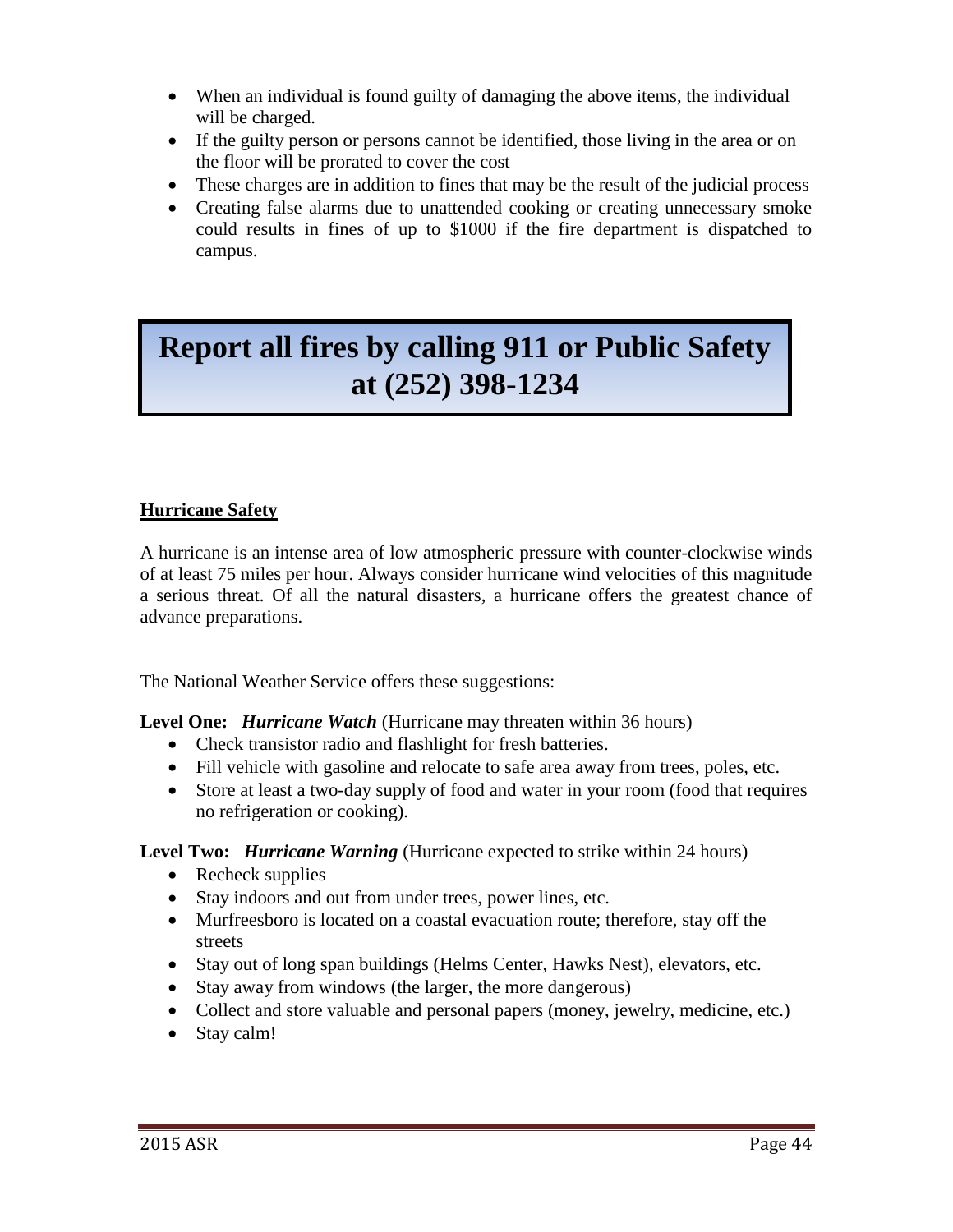#### **Tornado Safety**

A tornado is a very intense low-pressure area with counterclockwise winds sometimes exceeding 200 mph. Tornadoes generally move in a direction from the southwest to the northeast. A rapid reduction in atmospheric pressure causes structures to explode from the inside. Flying objects such as boards, limbs or other building materials cause most injuries. Adequate preparation for a tornado is the most difficult of all considerations; it offers the least amount of advance warning.

The National Weather Service offers these suggestions:

**Level One:** *Tornado Watch* (Conditions are right for tornado development.)

- Stay calm. Continue normal activities, but be alert.
- Monitor weather reports take shelter.

**Level Two:** *Tornado Warning* (A tornado has actually been sighted).

- 1) Seek shelter to lowest floor, preferably an interior hallway stay away from windows.
- 2) Avoid long span buildings (Helms Center, Hawks Nest, etc.). If unavoidable, go to the rest rooms, closets, or hallways of these structures
	- Sit with back to wall and hands folded over head and neck.
- 3) If caught outside:
	- Move away at right angles from the storm's path.
	- Get out of vehicles.
	- Lie flat in the lowest spot available (ditch, ravine, or other low spot).

#### **Critical Issues Management Plan**

The Critical Issues Management Plan for Chowan University is designed to allow the university and its constituents to have a full understanding of both the planning and response processes involved in critical issues. The plan recognizes that by its nature Chowan University is distinct from many other organizations due to its size, organization, mission and relationships to diverse constituencies.

The plan is intended to be a dynamic document that can address a wide range of issues and meet the greatest number of its constituent's needs.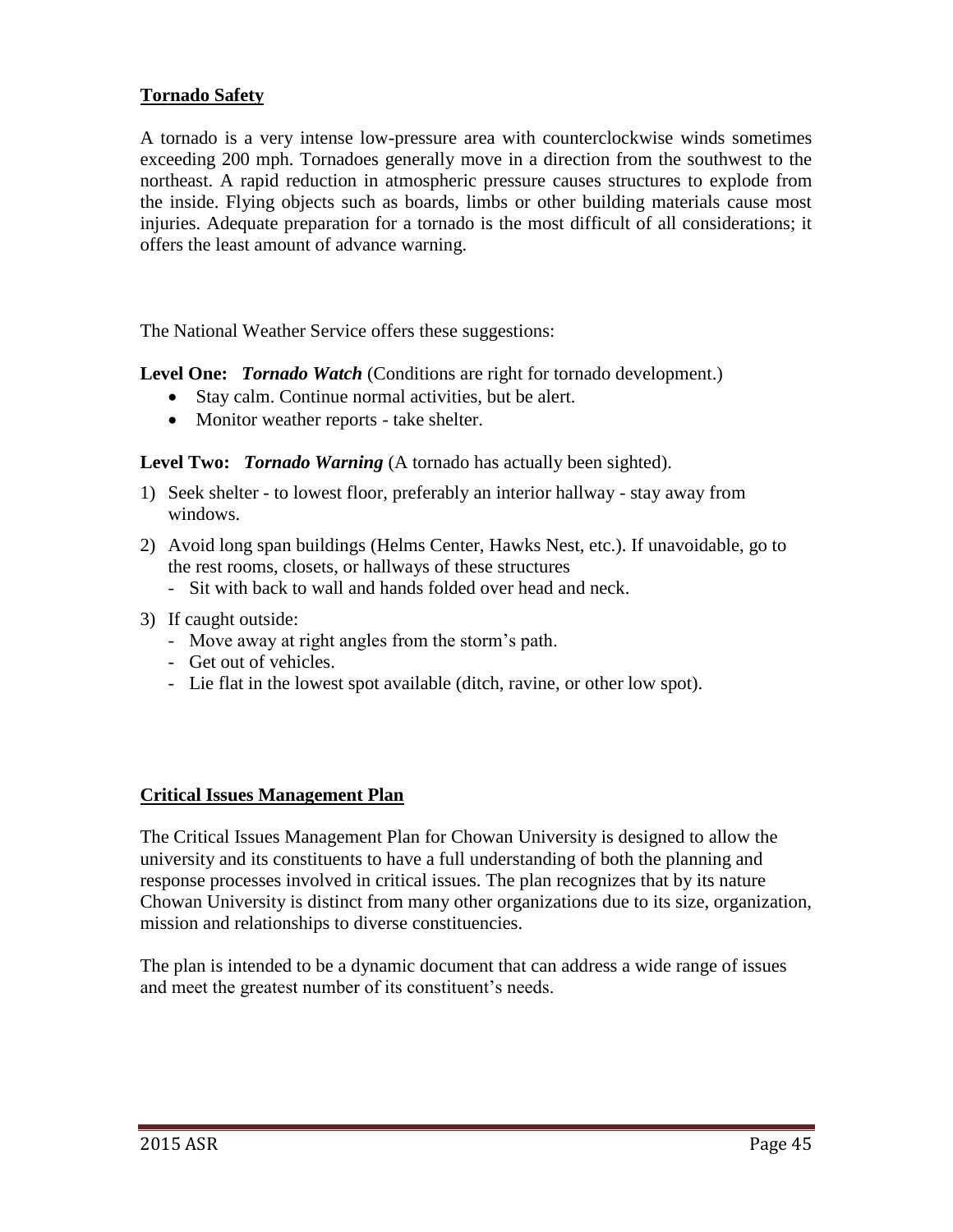#### **Critical Issues Management Team**

When a Critical Issue is identified, the President of Chowan University will convene an initial meeting of the Critical Issues Management Team (Team). This group is comprised of the President, the Provost and Vice President of Academic Affairs, Vice President for Student Affairs and Enrollment Management, Vice President for Business Affairs, Vice President for Human Resources, Vice President for Development, Director of Athletics and Director of Public Safety.

In the event that the President is unable to convene a meeting of the Team the Vice President for Student Affairs will serve as the chair of the team.

The Team will review the incident and may call a secondary team that could include but would not be limited to; the University Registrar, Director of Information Technology, Associate Vice President for Student Affairs, Minister to the University, Director of Food Services, Director of Sports Information, Dean of Enrollment, and Director of University Relations.

Chowan University enjoys formal mutual response agreements with Murfreesboro Police and Hertford County Sheriffs' Departments. These agreements assume that the Chief and Sherriff serve as ex-officio members of the Team as well as University Counsel.

The President will serve as the official spokesman for the University in all matters pertaining to a critical issue. The only time an individual may speak publicly about a critical issue is if the President has given specific instructions about such a statement.

#### **Critical Issues Response Plan**

Chowan University is committed to health, safety and security of the university community. The University also recognizes the central role it plays in the greater Chowan region. In the event of a critical issue the university asks that all members of its community stay calm and follow its established procedures. About Critical Issue Preparedness

Chowan University has plans in place to respond to a wide range of critical issues. The following are highlights:

- Should a natural disaster, wide spread medical emergency, terrorist attack or other critical issues occur the Critical Issue Management Team will be convened. At that time, leaders of critical operation departments will meet to execute operational decisions. Members of this group will be on-call around the clock.
- Residential students will receive instruction on evacuation and other safety measures at the beginning of each new academic year. Evacuation drills will be held each semester.
- The Helms and Jenkins Centers may provide emergency alternative housing space for residential students.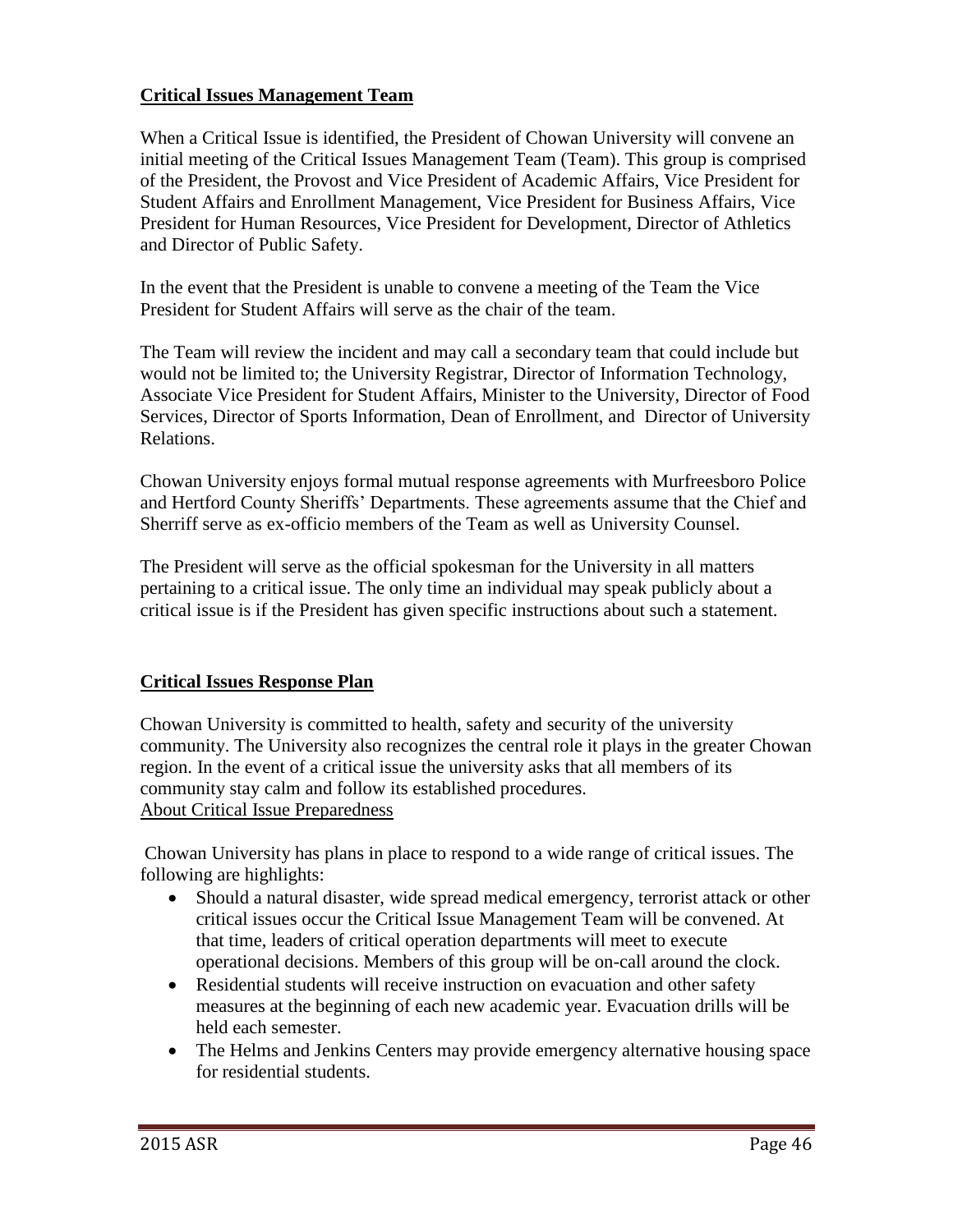• The university's athletic fields and other facilities may serve as emergency staging areas for the greater Chowan community.

#### **Preparation**

Chowan University's Critical Issue Management Plan depends on the cooperation of the entire university community for its effectiveness. Being prepared and remaining calm during any critical issue are essential. Panic can be one of the greatest hazards faced throughout the life of a critical issue. Adequate planning can save lives, reduce suffering and preserve property by enabling calm response during critical issues.

During a critical issue it is imperative that all members of the university follow established procedure and the instructions of emergency personnel. Each building has emergency procedures posted. If such an occurrence takes place, follow the appropriate instructions.

Communication during an event may utilize one or more of the following; the university web site, e-mail, voice mail and Public Safety's or Murfreesboro Police public address system.

#### **Critical Issues Information Gathering**

The single most important factor in managing a critical issue is understanding the threat that may exist. Therefore the gathering of information is of paramount importance. It is imperative that information such as weather threats, police bulletins, employee background checks, prospective student's background statements, safety net and/or faculty/staff concerns be shared with the appropriate members of the Chowan community.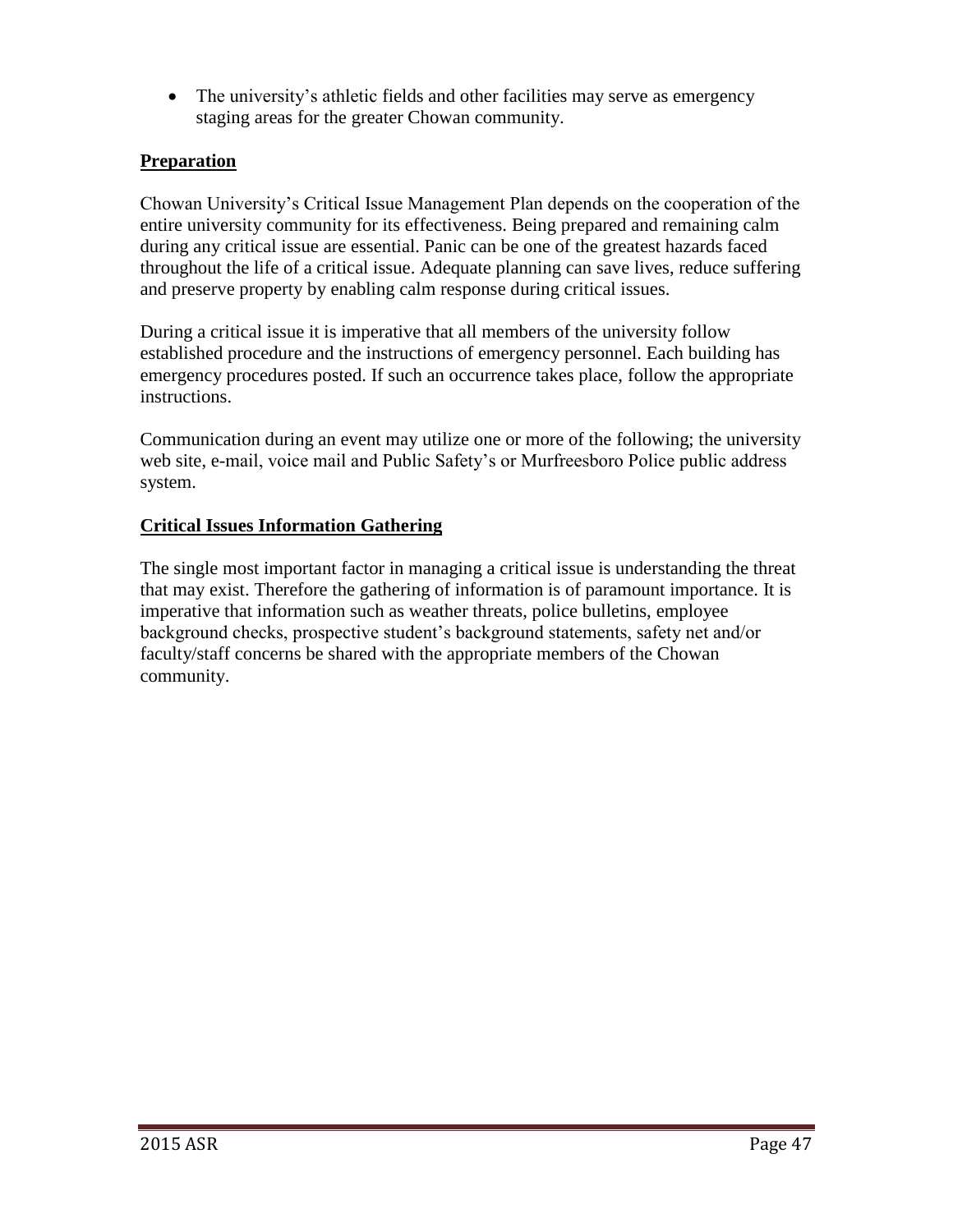#### **Glossary of Terms and Definitions**

**Murder and Non-Negligent Manslaughter:** The willful (non-negligent) killing of one human being by another. NOTE: Deaths caused by negligence, attempts to kill, assaults to kill, suicides, accidental deaths, and justifiable homicides are excluded.

**Negligent Manslaughter:** The killing of another person through gross negligence.

**Sex Offenses, Forcible:** Any sexual act directed against another person, without the consent of the victim, including instances where the victim is incapable of giving consent.

**Rape:** The penetration, no matter how slight, of the vagina or anus with any body part or object, or oral penetration by a sex organ of another person, without the consent of the victim.

**Fondling:** The touching of the private body parts of another person for the purpose of sexual gratification, without the consent of the victim, including instances where the victim is incapable of giving consent because of his/her age or because of his/her temporary or permanent mental or physical incapacity.

**Date Rape Drug:** Under Clery, the administration of a date rape drug in an unsuccessful attempt to incapacitate and sexually assault the victim, and investigation determines that the perpetrator's attempt was to commit a sex offense, is a sexual assault. Administration of a date rape drug in which intent cannot be proven is an Aggravated Assault.

**Sex Offenses, Nonforcible:** Unlawful, nonforcible sexual intercourse.

**Incest:** Nonforcible sexual intercourse between persons who are related to each other within the degrees wherein marriage is prohibited by law.

**Statutory Rape:** Nonforcible sexual intercourse with a person who is under the statutory age of consent. North Carolina age is under the age of 16.

#### **Domestic Violence**

**North Carolina State Definition:** Domestic violence means the commission of one or more of the following acts upon an aggrieved party or upon a minor child residing with or in the custody of the aggrieved party by a person with whom the aggrieved party has or has had a personal relationship, but does not include acts of self-defense:

- (1) Attempting to cause bodily injury, or intentionally causing bodily injury; or
- (2) Placing the aggrieved party or a member of the aggrieved party's family or household in fear of imminent serious bodily injury or continued harassment, as defined in G.S. 14-277.3A, that rises to such a level as to inflict substantial emotional distress; or
- (3) Committing any act defined in G.S. 14-27.2 through G.S. 14-27.7.

#### **Federal Definition:**

(1) A felony or misdemeanor crime of violence committed-

- (i) By a current or former spouse or intimate partner of the victim
- (ii) By a person with whom the victim shares a child in common
- (iii) By a person who is cohabitating with or has cohabitated with the victim as a spouse or a partner

(iv) By a person similarly situated to a spouse of the victim under the domestic violence laws of the jurisdiction in

which the crime of violence occurred, or

 (v) By any other person against an adult or youth victim who is protected from that person's acts under the domestic or family violence laws of the jurisdiction in which the crime of violence occurred.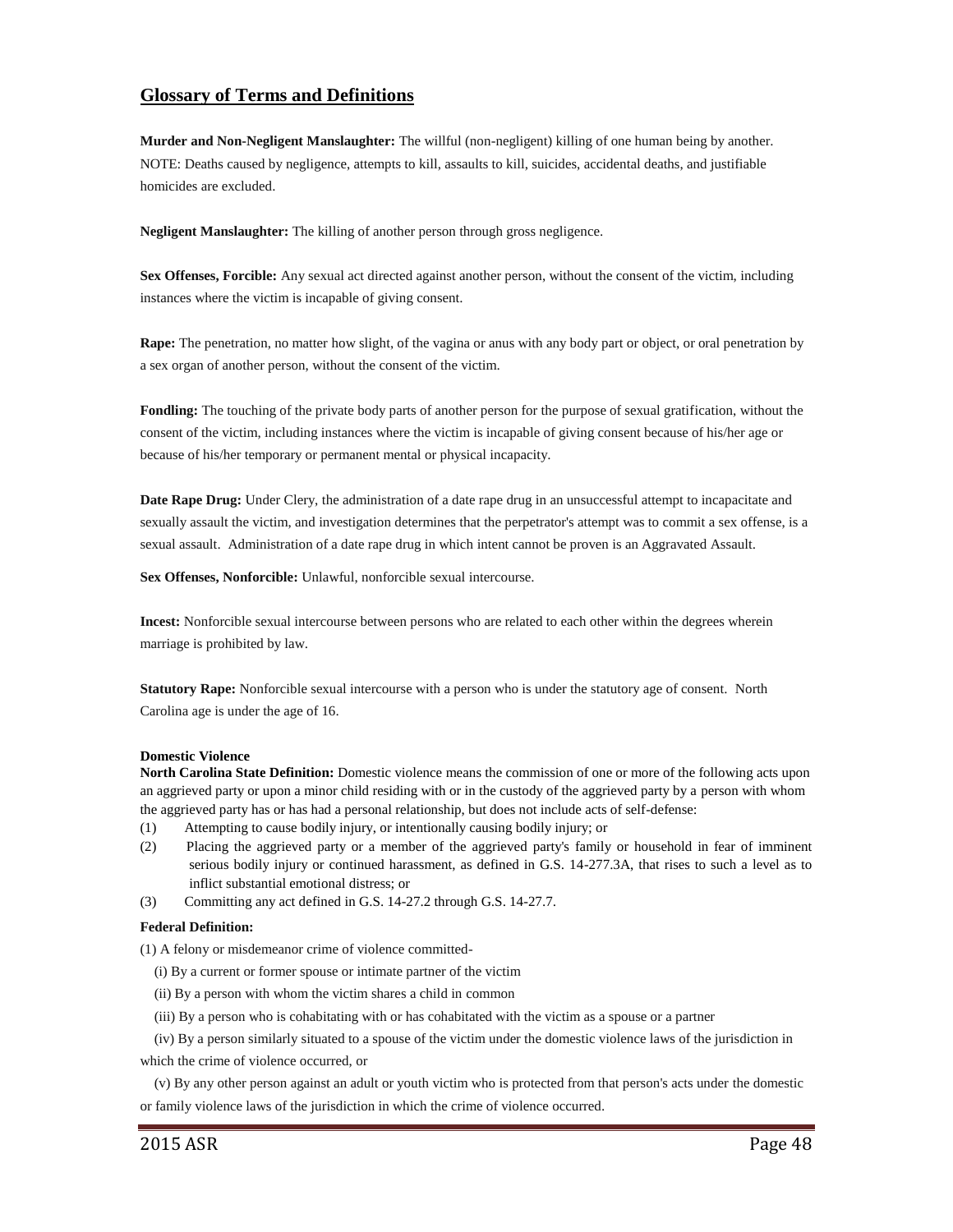#### **Dating Violence**

#### **North Carolina State Definition: There is no NC definition for Dating Violence**

**Federal Definition:** Violence committed by a person who is or has been in a social relationship of a romantic or intimate nature with the victim.

 (1) The existence of such a relationship shall be determined based on the reporting party's statement and with consideration of the length of the relationship, the type of relationship, and the frequency of interaction between the persons involved in the relationship.

(2) For purposes of this definition-

- (i) Dating violence includes, but is not limited to, sexual or physical abuse or the threat of such abuse.
- (ii) Dating violence does not include acts covered under the definition of domestic violence.

 (3) For the purposes of complying with the requirements of this section, any incident meeting this definition is considered a crime for the purposes of Clery Act reporting.

#### **Stalking**

#### **NC State Definition**

- A. (b) Definitions. The following definitions apply in this section:
- B. (1) Course of conduct. Two or more acts, including, but not limited to, acts in which the stalker directly, indirectly, or through third parties, by any action, method, device, or means, is in the presence of, or follows, monitors, observes, surveils, threatens, or communicates to or about a person, or interferes with a person's property.
- C. (2) Harasses or harassment. Knowing conduct, including written or printed communication or transmission, telephone, cellular, or other wireless telephonic communication, facsimile transmission, pager messages or transmissions, answering machine or voice mail messages or transmissions, and electronic mail messages or other computerized or electronic transmissions directed at a specific person that torments,
- terrorizes, or terrifies that person and that serves no legitimate purpose.<br>D. (3) Reasonable person. A reasonable person in the victim's circum D. (3) Reasonable person. - A reasonable person in the victim's circumstances.<br>E. (4) Substantial emotional distress. - Significant mental suffering or dist
- Substantial emotional distress. Significant mental suffering or distress that may, but does not necessarily, require medical or other professional treatment or counseling.
- F. (c) Offense. A defendant is guilty of stalking if the defendant willfully on more than one occasion harasses another person without legal purpose or willfully engages in a course of conduct directed at a specific person without legal purpose and the defendant knows or should know that the harassment or the course of conduct would cause a reasonable person to do any of the following:
- G. (1) Fear for the person's safety or the safety of the person's immediate family or close personal associates.
- H. (2) Suffer substantial emotional distress by placing that person in fear of death, bodily injury, or continued harassment.
- I. (d) Classification. A violation of this section is a Class A1 misdemeanor. A defendant convicted of a Class A1 misdemeanor under this section, who is sentenced to a community punishment, shall be placed on supervised probation in addition to any other punishment imposed by the court. A defendant who commits the offense of stalking after having been previously convicted of a stalking offense is guilty of a Class F felony. A defendant who commits the offense of stalking when there is a court order in effect prohibiting the conduct described under this section by the defendant against the victim is guilty of a Class H felony.
- J. (e) Jurisdiction. Pursuant to G.S. 15A-134, if any part of the offense occurred within North Carolina, including the defendant's course of conduct or the effect on the victim, then the defendant may be prosecuted in this State. (2008-167, s. 2.)

#### **Federal Definition:**

- (1) Engaging in a course of conduct directed at a specific person that would cause a reasonable person to-
	- (i) Fear for the person's safety or the safety of others; or
	- (ii) Suffer substantial emotional distress
- (2) For the purposes of this definition-

(i) Course of conduct means two or more acts, including, but not limited to, acts in which the stalker directly,

indirectly, or through third parties, by any action, method, device or means, follows, monitors, observes, surveils,

threatens, or communicates to or about, a person, or interferes with a person's property.

(ii) Substantial emotional distress means significant mental suffering or anguish that may, but does not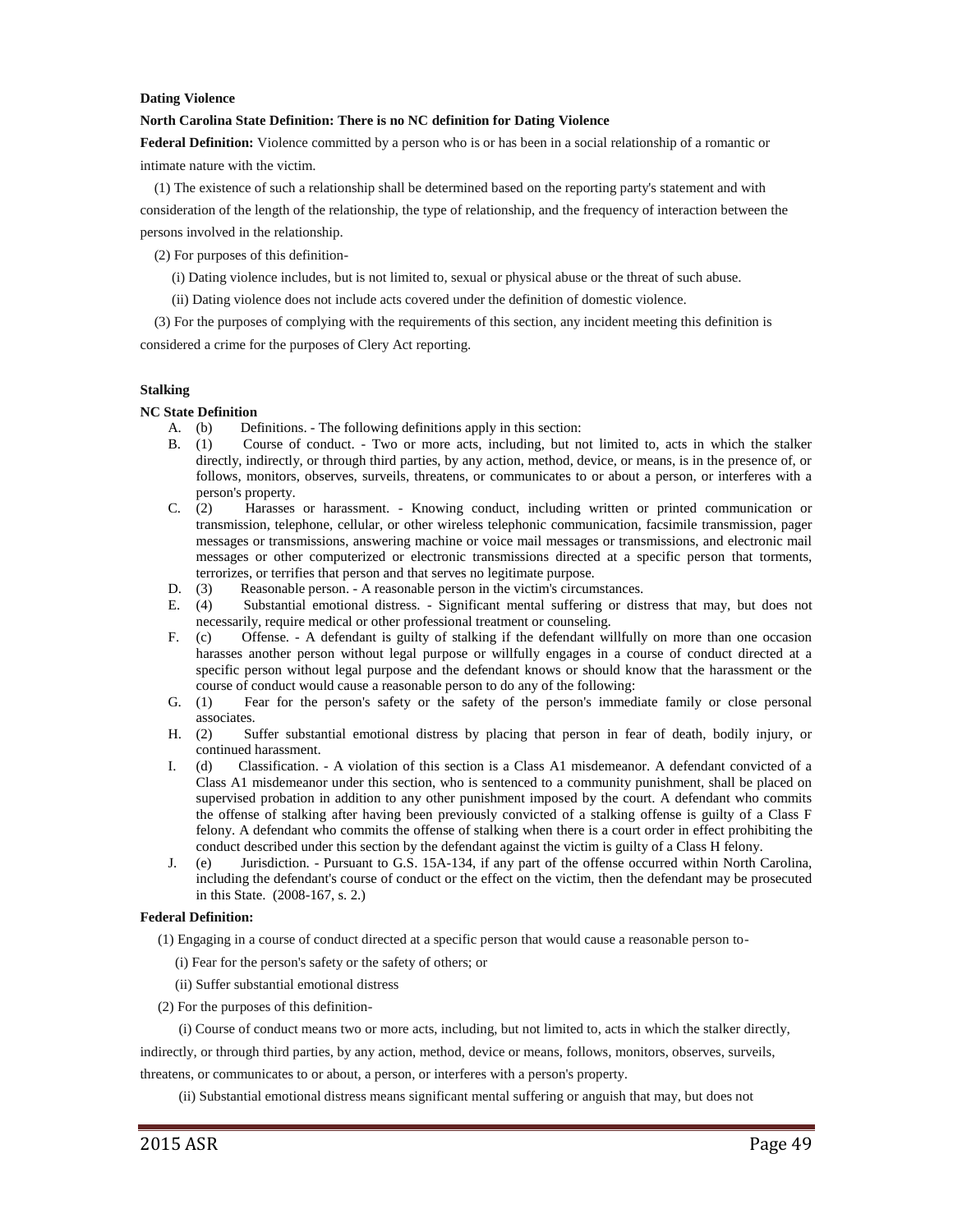necessarily, require medical or other professional treatment or counseling.

 (iii) Reasonable person means a reasonable person under similar circumstances and with similar identities to the victim.

**Robbery:** The taking or attempting to take anything of value from the care, custody, or control of a person or persons by force or threat of force or violence and/or by putting the victim in fear.

**Aggravated Assault:** An unlawful attack by one person upon another for the purpose of inflicting severe or aggravated bodily injury. This type of assault usually is accompanied by the use of a weapon or by means likely to produce death or great bodily harm. It is not necessary that injury result from an aggravated assault when a gun, knife, or other weapon is used which could or probably would result in a serious potential injury if the crime were successfully completed. Aggravated assault includes poisoning (date rape drug, etc.)

**Burglary:** The unlawful entry of a structure to commit a felony or a theft. For reporting purposes this definition includes: unlawful entry with intent to commit a larceny or a felony; breaking and entering with intent to commit a larceny; housebreaking; safecracking; and all attempts to commit any of the aforementioned.

**Motor Vehicle Theft:** The theft or attempted theft of a motor vehicle. (Classify as motor vehicle theft all cases where automobiles are taken by persons not having lawful access, even though the vehicles are later abandoned – including joy riding).

**Arson:** The willful or malicious burning or attempt to burn, with or without intent to defraud, a dwelling house, public building, motor vehicle or aircraft, or personal property of another kind.

**Liquor Law Violations:** The violation of laws or ordinance prohibiting: the manufacture, sale, transporting, furnishing, possessing of intoxicating liquor; maintaining unlawful drinking places; bootlegging; operating a still; furnishing liquor to minor or intemperate person; using a vehicle for illegal transportation of liquor; drinking on a train or public conveyance; all attempts to commit any of the aforementioned. (Drunkenness and driving under the influence are not included in this definition.)

**Drug Abuse Violations:** Violations of state and local laws relating to the unlawful possession, sale, use, growing, manufacturing, and making of narcotic drugs. The relevant substances include: opium or cocaine and their derivatives (morphine, heroin, codeine); marijuana; synthetic narcotics (Demerol, methadone); and dangerous non-narcotic drugs (barbiturates, Benzedrine).

**Weapon Law Violations:** The violation of laws or ordinances dealing with weapon offenses, regulatory in nature, such as: manufacture, sale, or possession of deadly weapons; carrying deadly weapons, concealed or openly; furnishing deadly weapons to minors; aliens possessing deadly weapons; all attempts to commit any of the aforementioned. (Crime definitions are from the Uniform Crime Reporting [Handbook.](http://www.dstaffordandassociates.com/wp-content/uploads/2013/04/UCR-Handbook-2004.pdf) Sex offense definitions are from the Nationa[lIncident-Based](http://www.dstaffordandassociates.com/wp-content/uploads/2013/09/NIBRS-Handbook-1-17-13.pdf) Reporting System edition of the Uniform Crime Reporting Program).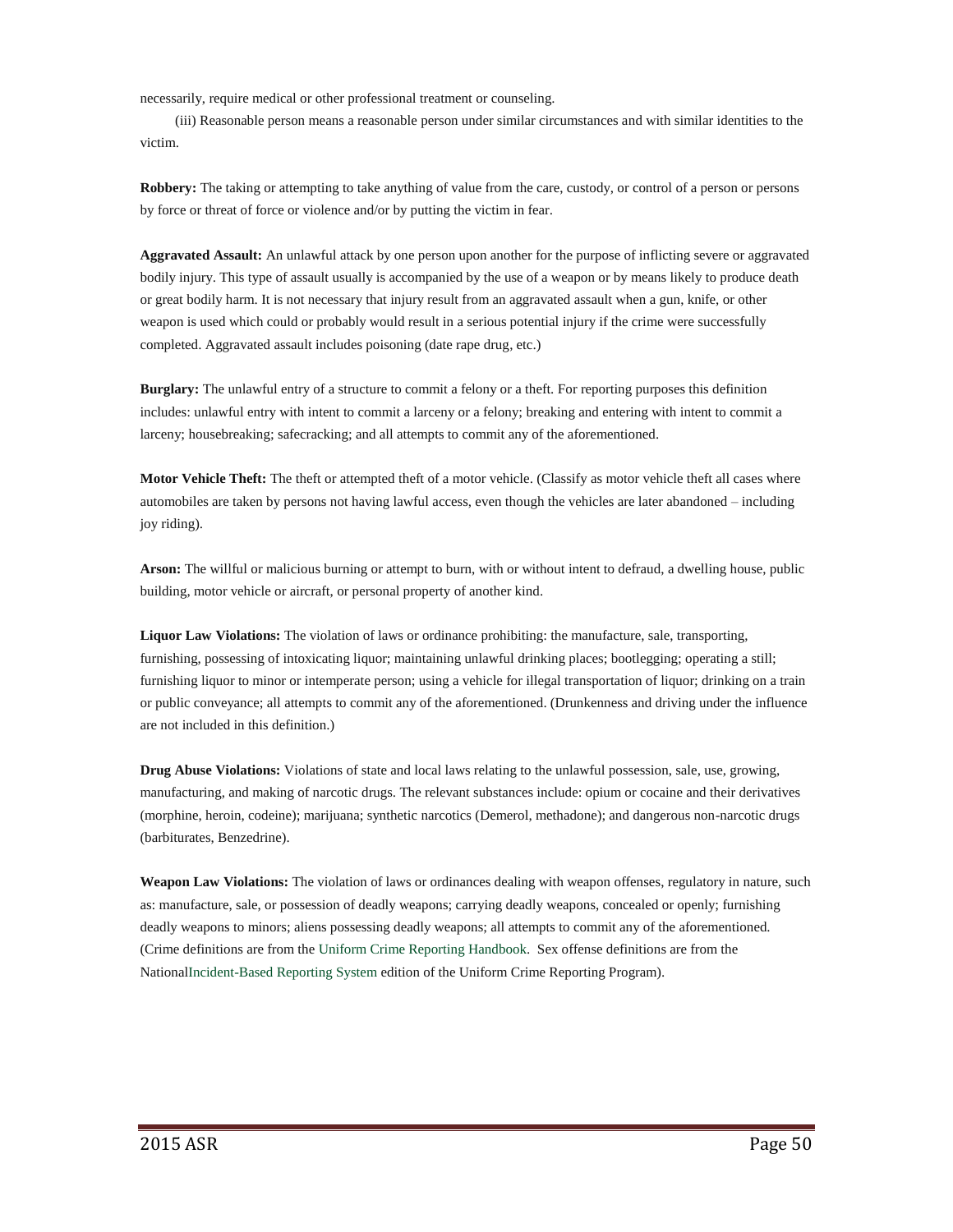#### **Clery Act Hate/Bias Crimes**

A hate crime is defined as any crime that manifests evidence that a victim was selected because of his/her actual or perceived race; gender; gender identity; religion; sexual orientation; ethnicity; national origin or disability. A hate crime is not a separate, distinct crime, but is the commission of a criminal offense which was motivated by the offender's bias. If the facts of the case indicate that the offender was motivated to commit the offense because of his/her bias against the victim's perceived race; gender; gender identity; religion; sexual orientation; ethnicity; national origin or disability, the crime is classified as a hate crime**.** For more information on the definition and classification of hate/bias crimes, see: <http://www.fbi.gov/about-us/cjis/ucr/data-collection-manual>

**Bias:** Bias is a preformed negative opinion or attitude toward a group of persons based on their race, gender, gender identity, religion, disability, sexual orientation, ethnicity or national origin.

Although there are many possible categories of bias, under Clery, only the following eight categories are reported:

**Race:** A preformed negative attitude toward a group of persons who possess common physical characteristics (e.g., color of skin, eyes, and/or hair; facial features, etc.) genetically transmitted by descent and heredity, which distinguish them as a distinct division of humankind (e.g., Asians, blacks, whites).

**Gender:** A preformed negative opinion or attitude toward a group of persons because those persons are male or female.

**Gender Identity:** A preformed negative opinion or attitude toward a person or group of persons based on their actual or perceived gender identity, e.g., bias against transgender or gender non-conforming individuals.

**Religion:** A preformed negative opinion or attitude toward a group of persons who share the same religious beliefs regarding the origin and purpose of the universe and the existence or nonexistence of a supreme being, e.g., Catholics, Jews, Protestants, atheists.

**Sexual Orientation: A** preformed negative opinion or attitude toward a person or group of persons based on their actual or perceived sexual orientation.

**Ethnicity:** A preformed negative opinion or attitude toward a group of people whose members identify with each other, through a common heritage, often consisting of a common language, common culture (often including a shared religion) and/or ideology that stresses common ancestry. The concept of ethnicity differs from the closely related term race in that "race" refers to grouping based mostly upon biological criteria, while "ethnicity" also encompasses additional cultural factors.

**National Origin:** A preformed negative opinion or attitude toward a group of persons of the same race or national origin who share common or similar traits, languages, customs and/or traditions.

**Disability:** A preformed negative opinion or attitude toward a group of persons based on their physical or mental impairments/challenges, whether such disability is temporary or permanent, congenital or acquired by heredity, accident, injury, advanced age or illness.

Chowan University is required to report statistics for hate/bias crimes by the type of bias for the prior listed offenses (see definitions above) as well as the crimes of larceny, simple assault, intimidation and vandalism (see definitions below). The below listed crimes are not Clery reportable crimes unless the crime was motivated by bias.

**Larceny-Theft:** The unlawful taking, carrying, leading, or riding away of property from the possession or constructive possession of another. (Note: Constructive possession is defined by Black's Law Dictionary, 6th ed. as "where one does not have physical custody or possession, but is in a position to exercise dominion or control over a thing.")

**Simple Assault:** An unlawful physical attack by one person upon another where neither the offender displays a weapon, nor the victim suffers obvious severe or aggravated bodily injury involving apparent broken bones, loss of teeth, possible internal injury, severe laceration, or loss of consciousness.